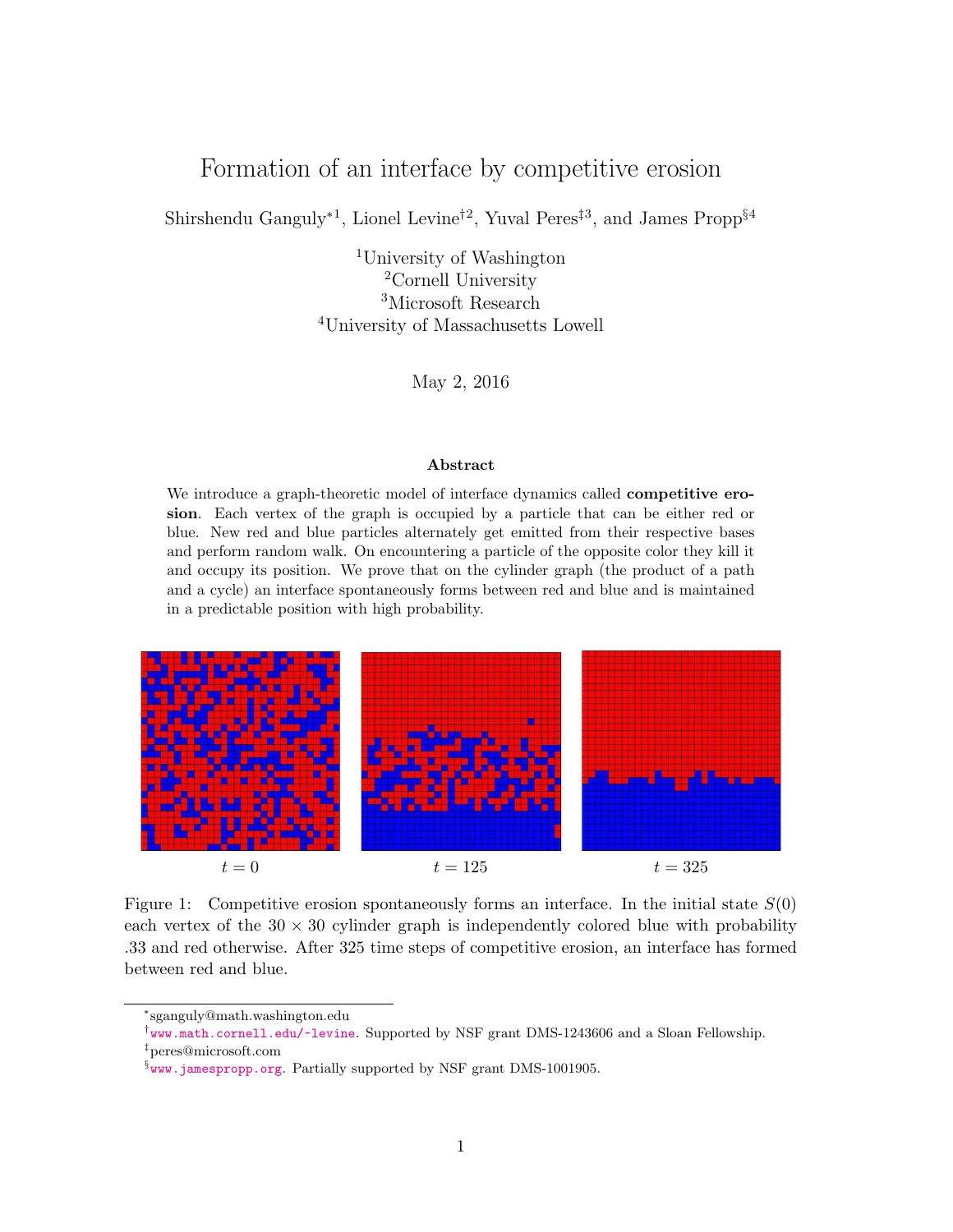# 1 An Interface In Equilibrium

We introduce a graph-theoretic model of a random interface maintained in equilibrium by equal and opposing forces on each side of the interface. Here are the data underlying our model, which we call *competitive erosion*:

- a finite connected graph on vertex set  $V$ ;
- probability measures  $\mu_1$  and  $\mu_2$  on V; and
- an integer  $0 \leq k \leq #V 1$ .

Competitive erosion is a discrete-time Markov chain  $(S(t))_{t\geq0}$  on the space of all subsets of V of size  $k$ . One time step is defined by

<span id="page-1-0"></span>
$$
S(t+1) = (S(t) \cup \{X_t\}) - \{Y_t\} \tag{1}
$$

where  $X_t$  is the first site in  $S(t)^c$  visited by a simple random walk whose starting point has distribution  $\mu_1$ , and  $Y_t$  is the first site in  $S(t) \cup \{X_t\}$  visited by an independent simple random walk whose starting point has distribution  $\mu_2$ .

For a concrete metaphor, one can imagine that  $S(t)$  and its complement represent the territories of two competing species. We will call the vertices in  $S(t)$  "blue" and those in  $S(t)$ <sup>c</sup> "red". According to [\(1\)](#page-1-0), a blue individual beginning at a random vertex with distribution  $\mu_1$  wanders until it encounters a red vertex  $X_t$  and inhabits it, evicting the former inhabitant. The latter returns to an independent random vertex with distribution  $\mu_2$  and from there wanders until it encounters a blue vertex  $Y_t$  and inhabits it, evicting the former inhabitant.

If the distributions  $\mu_1$  and  $\mu_2$  have well-separated supports, one expects that these dynamics resolve the graph into coherent red and blue territories separated by an interface that, although microscopically rough, appears in a macroscopically predictable position with high probability. The purpose of this article is to prove this assertion in the case of the cylinder graph  $\text{Cyl}_n = C_n \times P_n$ , where  $C_n$  is a cycle of length n and  $P_n$  is a path of length n. Here  $\times$  denotes the Cartesian (box) product of graphs. We identify  $C_n$  with  $(\frac{1}{n}\mathbb{Z})/\mathbb{Z}$ and  $P_n$  with  $(\frac{1}{n}\mathbb{Z}) \cap [0,1]$ . We take  $\mu_1$  and  $\mu_2$  to be the uniform distributions on  $C_n \times \{0\}$ and  $C_n \times \{1\}$ , respectively: blue particles are released from the base of the cylinder and red particles from the top.

Taking  $k = \alpha n^2$  for some  $0 < \alpha < 1$ , it is natural to guess that the stationary distribution of the Markov chain  $S(t)$  assigns high probability to the event

<span id="page-1-2"></span>
$$
\mathcal{A}_{\epsilon,n} := \{ S \subset \text{Cyl}_n : C_n \times [0, \alpha - \epsilon] \subset S \subset C_n \times [0, \alpha + \epsilon] \},\tag{2}
$$

that is, the event that sites below the line  $y = \alpha - \epsilon$  are all blue and that sites above the line  $y = \alpha + \epsilon$  are all red. Our main result confirms this guess.

<span id="page-1-1"></span>**Theorem 1.** Given  $\epsilon > 0$  there exists a positive constant  $d = d(\epsilon)$  such that

$$
\pi_n(\mathcal{A}_{\epsilon,n}) \ge 1 - e^{-dn} \tag{3}
$$

where  $\pi_n$  is the stationary distribution of the competitive erosion chain on  $\text{Cyl}_n$ .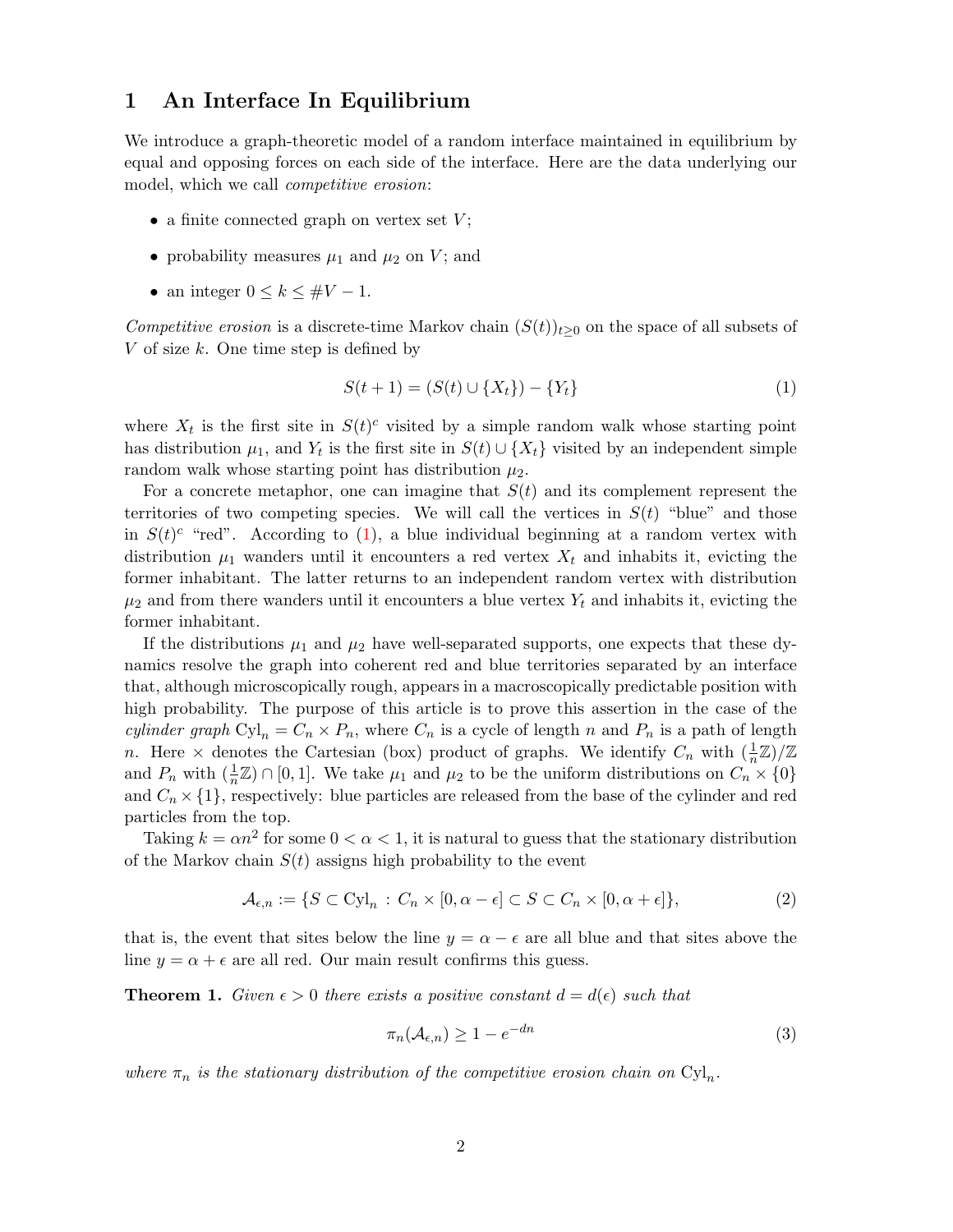The proof of Theorem [1](#page-1-1) will show that the predicted interface forms quickly, even if the initial state  $S(0)$  is heterogeneous (such as a checkerboard of red and blue, or a random initial state like the one shown in Figure [1\)](#page-0-0).

<span id="page-2-1"></span>**Theorem 2.** Let  $\tau_{\epsilon} = \inf\{t : S(t) \in \mathcal{A}_{\epsilon,n}\}\$ . For any  $\epsilon > 0$  there exist positive constants  $c = c(\epsilon), d = d(\epsilon), N = N(\epsilon)$  such that for all  $n > N$  and all subsets  $S \subset Cyl_n$  of cardinality  $\lfloor \alpha n^2 \rfloor$  we have

$$
\mathbb{P}(\tau_{\epsilon} > dn^2 \mid S(0) = S) < e^{-cn}.
$$

See the last section for some related models exhibiting interface formation. We also mention a superficially similar process called "oil and water" [\[3\]](#page-46-0) which has an entirely different behavior: the two species do not form a macroscopic interface at all.

#### <span id="page-2-2"></span>1.1 Comparison with IDLA

Internal diffusion limited aggregation (IDLA) is a fundamental model of a random interface moving in a *monotone* (outward) fashion. IDLA involves only one species with an evergrowing territory

$$
I(t+1) = I(t) \cup \{X_t\}
$$

where  $X_t$  is the first site in  $I(t)^c$  visited by a simple random walk whose starting point has distribution  $\mu_1$ . Competitive erosion can be viewed as a symmetrized version of IDLA: whereas  $I(t)$  and  $I(t)^c$  play asymmetric roles,  $S(t)$  and  $S(t)^c$  play symmetric roles in [\(1\)](#page-1-0).

IDLA on a finite graph is only defined up to the finite time t when  $I(t)$  is the entire vertex set. For this reason, the IDLA is usually studied on an infinite graph and the theorems about IDLA are limit theorems: asymptotic shape  $[10]$ , order of the fluctuations  $[1,2,5]$  $[1,2,5]$  $[1,2,5]$ , and distributional limit of the fluctuations [\[6\]](#page-46-5). In contrast, competitive erosion on a finite graph is defined for all times, so it is natural to ask about its stationary distribution. To appreciate the difference in character between IDLA and competitive erosion, note that the stationary distribution of the latter assigns tiny but positive probability to configurations that look nothing like the predicted horizontal interface. Competitive erosion will occasionally form these exceptional configurations: for example, at a tiny but positive fraction of times t the boundary of the set  $S(t)$  is a vertical line! The proof of Theorem [1](#page-1-1) is delicate since there are so many exceptional configurations: in terms of cardinality, the desired set  $\mathcal{A}_{\epsilon,n}$  is an exponentialy small fraction of the set of all recurrent configurations.

#### 1.2 Idea of the proof

To prove that the stationary distribution concentrates on the small set  $A = A_{\epsilon,n}$ , we identify a Lyapunov function h on the state space which attains its global maximum in  $\mathcal A$ and increases in expectation

<span id="page-2-0"></span>
$$
\mathbb{E}(h(S(1)) - h(S(0))) \ge a > 0 \tag{4}
$$

provided  $S(0)$  is sufficiently far from A. The function h is as simple as one could hope for: the sum of the heights of the red vertices. The heart of the proof is Theorem [5,](#page-12-0) which uses an electrical resistance argument to establish the drift  $(4)$  for a suitable notion of "sufficiently" far from  $\mathcal{A}$ ". Since the function  $h(\sigma)$  is bounded by  $n^2$ , we then use Azuma's inequality to argue that the process  $h(S(t))$  spends nearly all its time in a neighborhood of its maximum. This establishes Theorem [4](#page-8-0) (a statistical version of Theorem [1\)](#page-1-1).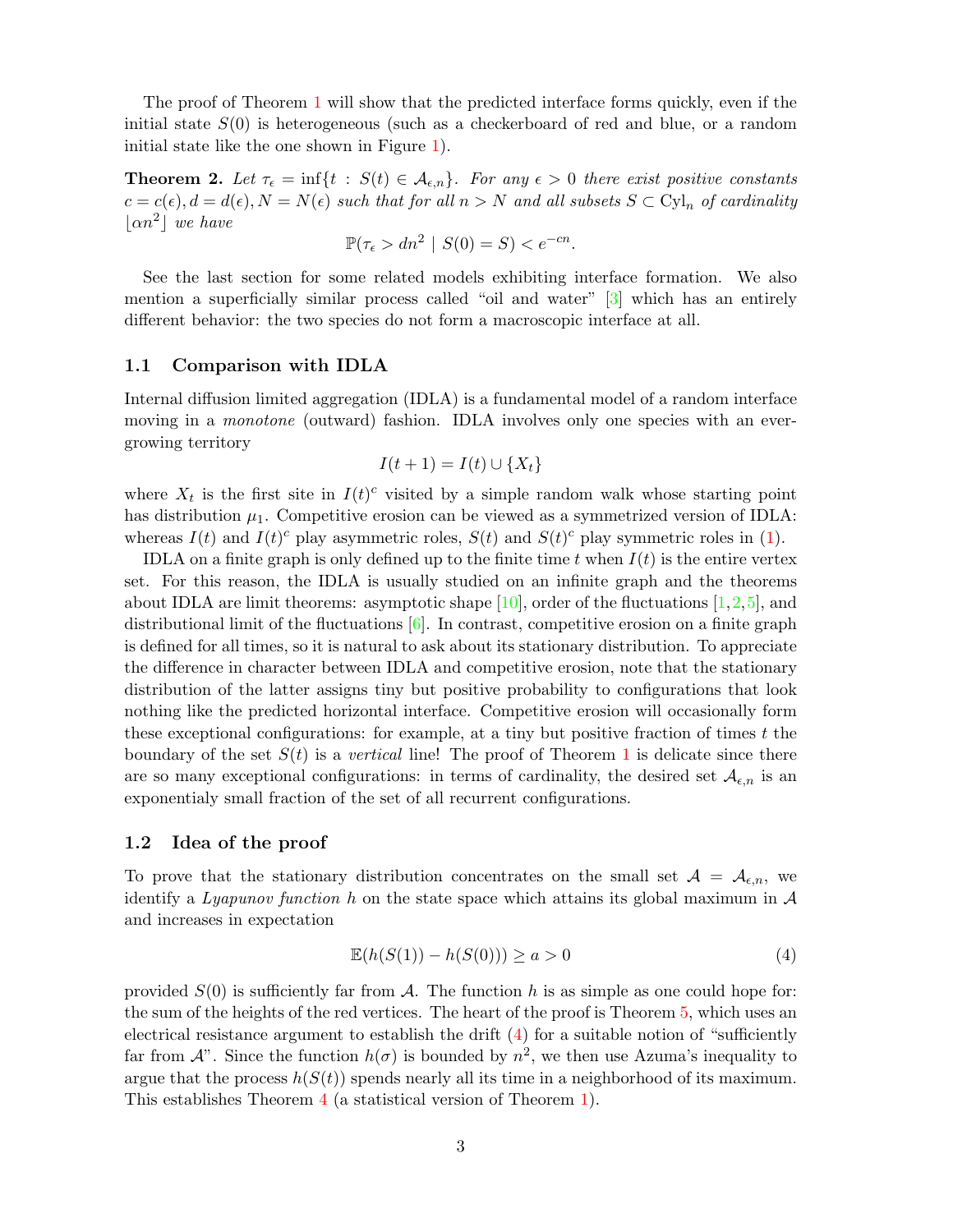The proof of the main result now builds on this, showing that if  $S(0)$  is sufficiently close to A, then the chain  $S(t)$  hits A quickly with high probability, establishing Theorem [2.](#page-2-1) This is a delicate part of the proof relying on stochastic domination arguments involving IDLA on the cylinder. These ingredients together with a general estimate relating hitting times to stationary distributions (Lemma [4\)](#page-10-0) establish Theorem [1.](#page-1-1)

#### <span id="page-3-1"></span>1.3 The level set heuristic

Before restricting to the cylinder we mention a heuristic that predicts the location of the competitive erosion interface for well-separated measures  $\mu_1, \mu_2$  on a general finite connected graph, which we assume for simplicity to be r-regular. Let  $g$  be a function on the vertices satisfying

<span id="page-3-0"></span>
$$
\Delta g = \mu_1 - \mu_2 \tag{5}
$$

where  $\Delta$  denotes the Laplacian

$$
\Delta g(x) := \frac{1}{r} \sum_{y \sim x} (g(x) - g(y))
$$

and the sum is over vertices y neighboring x. Since the graph is assumed connected, the kernel of  $\Delta$  is one-dimensional consisting of the constant functions, so that equation [\(5\)](#page-3-0) determines g up to an additive constant.

The boundary of a set of vertices  $S \subset V$  is the set

<span id="page-3-2"></span>
$$
\partial S = \{ v \in V - S : v \sim w \text{ for some } w \in S \}. \tag{6}
$$

Consider a partition of the vertex set  $V = S_1 \sqcup B \sqcup S_2$  where  $\partial S_1 = B = \partial S_2$  and each  $S_i$ contains the support of  $\mu_i$  (Think of  $S_1$  and  $S_2$  as the blue and red territories respectively, of the sort we might expect to see in equilibrium, and the sites in their common boundary B have indeterminate color.)

Let  $g_i$  for  $i = 1, 2$  be the Green function for random walk started according to  $\mu_i$  and stopped on exiting  $S_i$ . These functions satisfy

$$
\Delta g_i = \mu_i \text{ on } S_i,
$$
  

$$
g_i = 0 \text{ on } S_i^c.
$$

The probability that simple random walk started according to  $\mu_i$  first exits  $S_i$  at  $x \in B$  is  $-\Delta q_i(x)$ .

To maintain equilibrium in competitive erosion, we seek a partition such that  $\Delta g_1 \approx \Delta g_2$ on B, that is

$$
\Delta(g_1-g_2)\approx \mu_1-\mu_2.
$$

(Exact equality holds except on B.) Thus by [\(5\)](#page-3-0), the function  $h := g - (g_1 - g_2)$  is approximately constant. Since  $g_i$  vanishes on  $B$ , the equilibrium interface  $B$  should have the property that

g is approximately constant on B.

The partition that comes closest to achieving this goal takes  $S_1$  to be the level set

<span id="page-3-3"></span>
$$
S_1 = \{x : g(x) < K\} \tag{7}
$$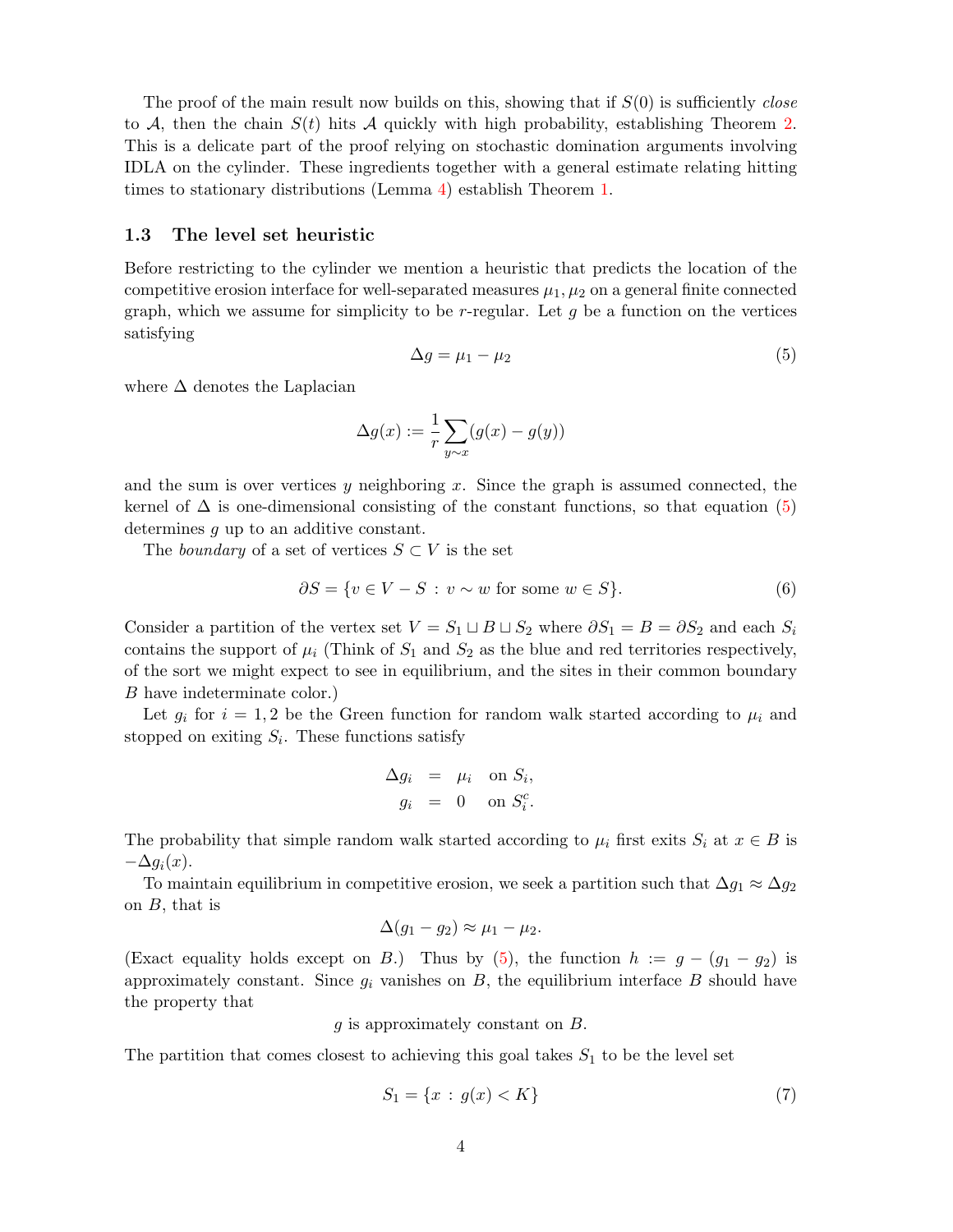for a cutoff K chosen to make  $\#S_1 = k$ . For this choice of  $S_1$ , the minimum value of g on B is at least K, and the maximum value of g on B is at most  $K + m$ , where

$$
m := \max_{x \in S_1, y \notin S_1, x \sim y} |g(x) - g(y)|.
$$

Since h is harmonic off B and agrees with  $g$  on  $B$ , an application of the maximum principle shows that

$$
\max h - \min h \le m
$$

suggesting that the right notion of "well-separated" measures  $\mu_1$  and  $\mu_2$  is that the resulting function  $g$  has small gradient.

#### 1.3.1 Mutually annihilating fluids

The divisible sandpile  $[12,13]$  $[12,13]$  is a deterministic analogue of IDLA. In a competitive version of the divisible sandpile, the edges of our graph form a network of pipes containing a red fluid and a blue fluid. The two fluids are injected at respective rates  $\mu_1$  and  $\mu_2$  and annihilate upon contact. One can convert the above heuristic into a proof that this deterministic model has its interface exactly at a level line of g (where g is interpolated linearly on edges).

#### 1.4 Diffusive sorting

We define here a process called *diffusive sorting*, introduced by the fourth author, which couples the competitive erosion chains on a given graph for all values of  $k$ , using a single random walk to drive them all. We will not use the coupling in this paper, but find it to be of intrinsic interest.

It is convenient to imagine that the blue and red random walks start from vertices  $v_1$  and  $v_2$  respectively that are external to the finite connected graph  $G$  and have directed weighted edges into G: each edge  $(v_i, v)$  has weight  $\mu_i(v)$ .

The state space of diffusive sorting consists of bijective labellings  $\lambda$  of the vertex set of G by the integers  $\{1, \ldots, N\}$ , where N is the number of vertices. We imagine that the labels are detachable from the vertices and can be carried temporarily by the random walker. Consider an initial labeling  $\lambda_0$ . A random walker starts at  $v_1$  carrying the label 0. Whenever it comes to a vertex whose label exceeds the label the walker is currently carrying, the walker swaps labels with that vertex, dropping its old (smaller) label and stealing the new (larger) label for itself. Eventually the walker will visit the vertex labeled  $N$  and acquire the label  $N$  for itself, at which point we may stop the walk, since the particle will carry the label N forever after and no labels will change. The vertex labels are now  $\{0, ..., N-1\}$ . We now increase all those labels by 1, and call the result  $\lambda_{1/2}$ . (We have noticed that this process bears a strong resemblance to an algorithm in algebraic combinatorics called promotion  $[14]$ , but we have not explored this connection.) To get from  $\lambda_{1/2}$  to  $\lambda_1$ , we apply the same process from the other side, releasing a random walker from  $v_2$  bearing the label  $N+1$ , and letting it swap labels with any vertex it encounters whose label is smaller than its own, until it acquires the label 1; then we decrease the labels of all vertices by 1, obtaining  $\lambda_1$ .

Diffusive sorting is the Markov chain  $(\lambda_t)_{t>0}$  on labelings, each of whose transitions from  $\lambda_t$  to  $\lambda_{t+1}$  is as described in the previous paragraph. To see how this chain relates to competitive erosion, for each integer  $k = 0, \ldots, N - 1$  let

$$
S_k(t) = \{v : \lambda_t(v) \le k\}.
$$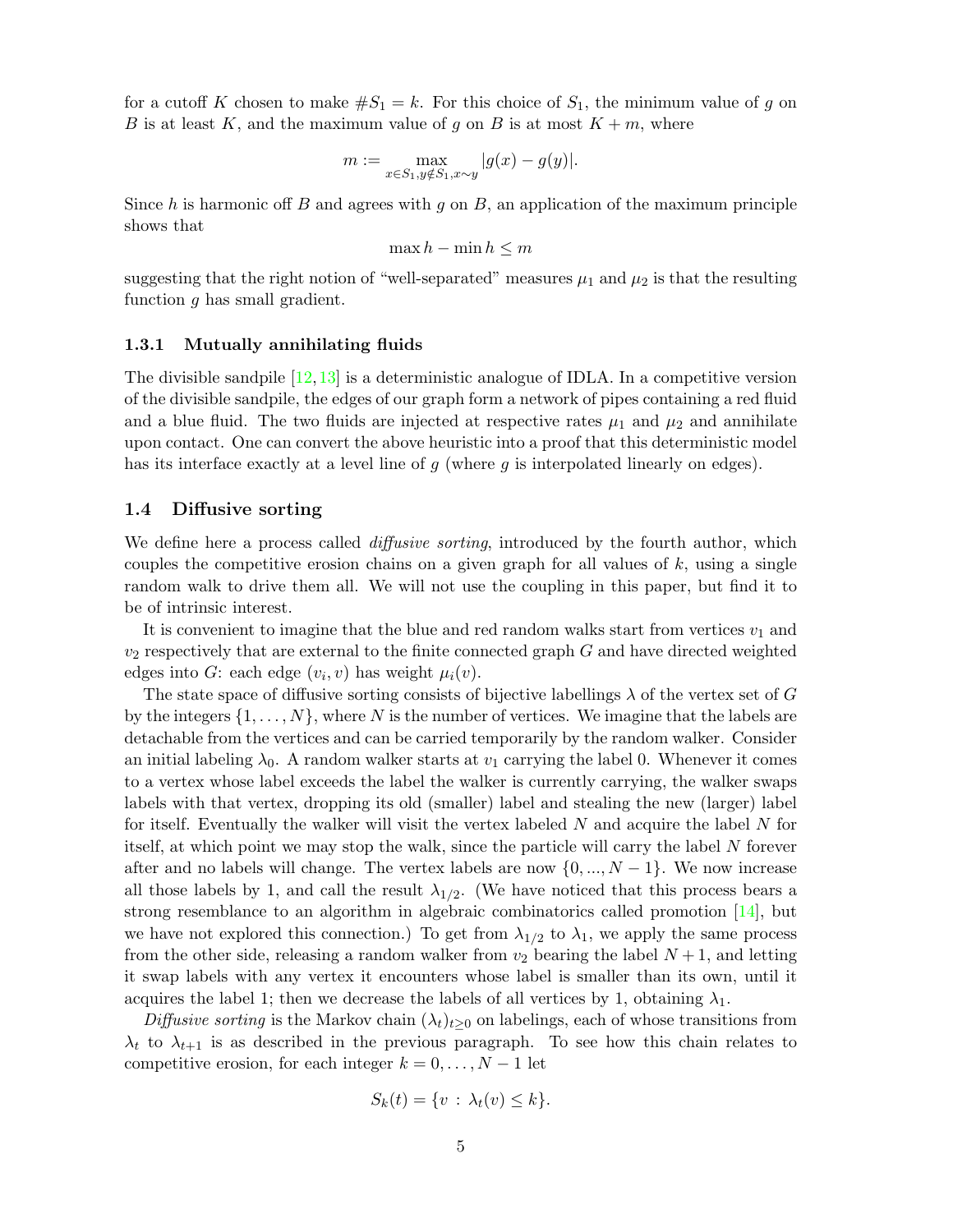Then  $S_k$  has the law of the competitive erosion chain. (The key observation is that the vertices labeled 1 through k in  $\lambda_0$  must be a subset of the vertices labeled 1 through  $k+1$ in  $\lambda_{1/2}$ , and similarly for going from  $\lambda_{1/2}$  to  $\lambda_1$ .)

The following result shows that the stationary distribution of diffusive sorting on the cylinder graph is concentrated on labelings that are uniformly close to the function  $n^2y$ .

<span id="page-5-0"></span>**Theorem 3.** For each  $\epsilon > 0$  there is a constant  $d = d(\epsilon) > 0$  such that

$$
\hat{\pi}_n \left\{ \lambda : \sup_{(x,y)\in\text{Cyl}_n} \left| \frac{\lambda(x,y)}{n^2} - y \right| > \epsilon \right\} < e^{-dn}.
$$

where  $\hat{\pi}_n$  is the stationary distribution of the diffusive sorting chain  $(\lambda_t)_{t\geq 0}$  on  $\text{Cyl}_n$ .

The level set heuristic  $(\S1.3)$  $(\S1.3)$  makes a prediction for diffusive sorting on a general graph: if the gradient of g is not too large and we label the vertices by  $\{g(v): v \in V\}$  instead of by  $\{1,\ldots,N\}$ , then  $\hat{\pi}_n$  should concentrate on labelings not too far from the function g.

We mention, as an aside, that if instead of alternating between blue walkers and red walkers we use walkers of just one color, we get a sorting version of ordinary IDLA. For any  $k \geq 1$  and  $t \geq 0$  the law of  $S_k(t + k)$  is that of the IDLA cluster with k particles. (This is trivial for  $k = 1$  and the rest follows by induction on k.)

#### 1.5 Organization of the proofs

In the next section we discuss connectivity properties of the competitive erosion chain. The proof of the main result (Theorem [1\)](#page-1-1) is broken into parts. We first prove a weaker "statistical" version of the main result which is stated in Section [3.](#page-8-1) The proof of this uses hitting time estimates appearing in Section [5](#page-25-0). A key step in the proof, the construction of a suitable Lyapunov function, appears in Section [4.](#page-12-1) This section uses the theory of electrical networks. A short review of a few basic facts about electrical networks that are assumed in this section appears in Appendix [B.](#page-40-0) In Section [6](#page-27-0) we deduce the stronger Theorem [1.](#page-1-1) The proof of this builds on the statistical version and uses an estimate for IDLA on the cylinder proved in Appendix [A.](#page-35-0) As a simple corollary we obtain Theorem [3.](#page-5-0) We also apply a hitting time estimate for submartingales several times throughout the paper. The proof of the estimate is included in Appendix [C.](#page-43-0) The final section discusses some related models and future directions.

# 2 Connectivity properties of competitive erosion dynamics

Implicit in the statement of Theorem [1](#page-1-1) is the claim that competitive erosion has a unique stationary distribution. In this section we formally define the competitive erosion chain and prove this claim.

#### 2.1 Formal definition of competitive erosion

The graph Cyl<sub>n</sub> is a discretization of the cylinder  $(\mathbb{R}/\mathbb{Z}) \times [0,1]$  with mesh size  $\frac{1}{n}$ . To avoid degeneracies, we will always assume  $n \geq 2$ . Let  $P_n = (\frac{1}{n}\mathbb{Z}) \cap [0,1]$  be the path graph with edges  $\frac{k}{n} \sim \frac{k+1}{n}$  $\frac{+1}{n}$  for  $k = 0, 1, \ldots, n - 1$ . Let  $C_n = \left(\frac{1}{n}\mathbb{Z}\right)/\mathbb{Z}$  be the cycle graph obtained by gluing together the endpoints 0 and 1 of  $P_n$ . Let

<span id="page-5-1"></span>
$$
Cyl_n = C_n \times P_n \tag{8}
$$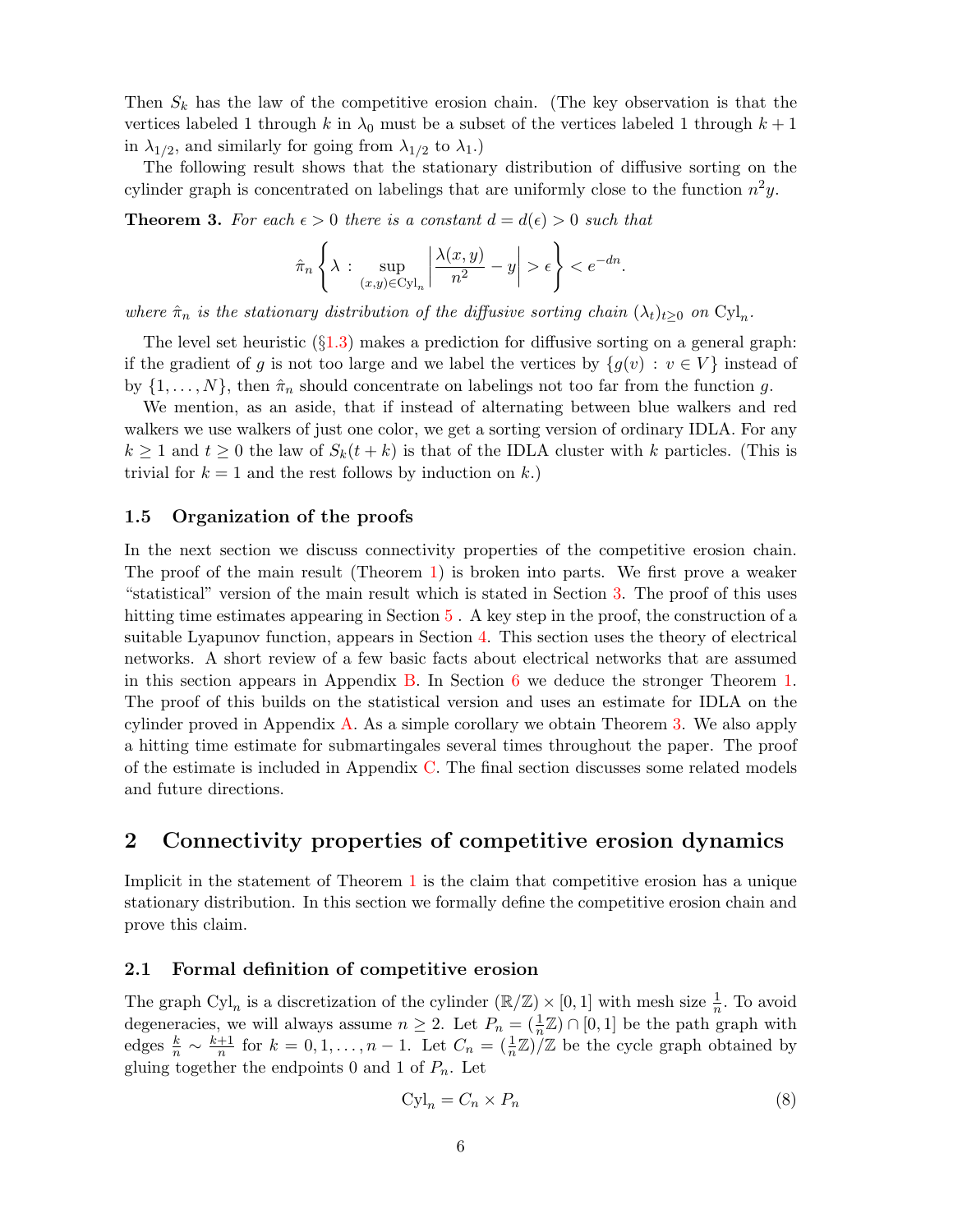with edges  $(x, y) \sim (x', y')$  if either  $x = x'$  and  $y \sim y'$ , or  $x \sim x'$  and  $y = y'$ . We also add a self-loop at each point in  $C_n \times \{0\}$  and  $C_n \times \{1\}$ , so that  $\text{Cyl}_n$  is a 4-regular graph. We will use  $\text{Cyl}_n$  to denote both this graph and its set of vertices.

For  $t = 0, 1, 2, ...$  let  $(X_s^{(t)})_{s \geq 0}$  and  $(Y_s^{(t + \frac{1}{2})})_{s \geq 0}$  be independent simple random walks in  $Cyl_n$  with

$$
P(X_0^{(t)} = (x, 0)) = \frac{1}{n} = P(Y_0^{(t + \frac{1}{2})} = (x, 1))
$$

for all  $x \in C_n$ . That is, each walk  $X^{(t)}$  starts uniformly on  $C_n \times \{0\}$  and each walk  $Y^{(t+\frac{1}{2})}$ starts uniformly on  $C_n \times \{1\}$ . Given the state  $S(t)$  of the competitive erosion chain at time t, we build the next state  $S(t + 1)$  in two steps as follows.

$$
S(t + \frac{1}{2}) = S(t) \cup \{X_{\tau(t)}^{(t)}\}
$$

where  $\tau(t) = \inf\{s \ge 0 : X_s^{(t)} \notin S(t)\}.$  Let

$$
S(t+1) = S(t+\frac{1}{2}) - \{Y_{\tau(t+\frac{1}{2})}^{(t+\frac{1}{2})}\}
$$

where  $\tau(t+\frac{1}{2})$  $(\frac{1}{2}) = \inf\{s \geq 0 : Y_s^{(t+\frac{1}{2})} \in S(t+\frac{1}{2})\}$  $(\frac{1}{2})\}.$ 

To highlight the symmetrical roles played by  $S(t)$  and its complement, we will often think of the states as 2-colorings rather than sets: let

<span id="page-6-3"></span>
$$
\sigma_t(x) = \begin{cases} 1 & x \in S(t), \\ 2 & x \notin S(t). \end{cases} \tag{9}
$$

Also define for  $i = 1, 2$ 

<span id="page-6-2"></span>
$$
B_i := B_i(\sigma) := \{ x \in \text{Cyl}_n : \sigma(x) = i \}. \tag{10}
$$

Thus

$$
S(t) = B_1(\sigma_t).
$$

We will use color 1 and "blue" interchangeably and similarly color 2 and "red". Now for each  $\alpha$  (the proportion of blue sites) strictly between 0 and 1, competitive erosion defines a Markov chain on the space

<span id="page-6-0"></span>
$$
\Omega := \{ \sigma \in \{1, 2\}^{\text{Cyl}_n}, \# \{ x \in \text{Cyl}_n : \sigma(x) = 1 \} = \lfloor \alpha |\text{Cyl}_n| \rfloor \}. \tag{11}
$$

We also set

<span id="page-6-1"></span>
$$
\Omega' := \{ \sigma \in \{1, 2\}^{\text{Cyl}_n}, \# \{ x \in \text{Cyl}_n : \sigma(x) = 1 \} = \lfloor \alpha |\text{Cyl}_n| \rfloor + 1 \}. \tag{12}
$$

A single time step of competitive erosion consists of a step from  $\Omega$  to  $\Omega'$  followed by a step from  $\Omega'$  back to  $\Omega$ .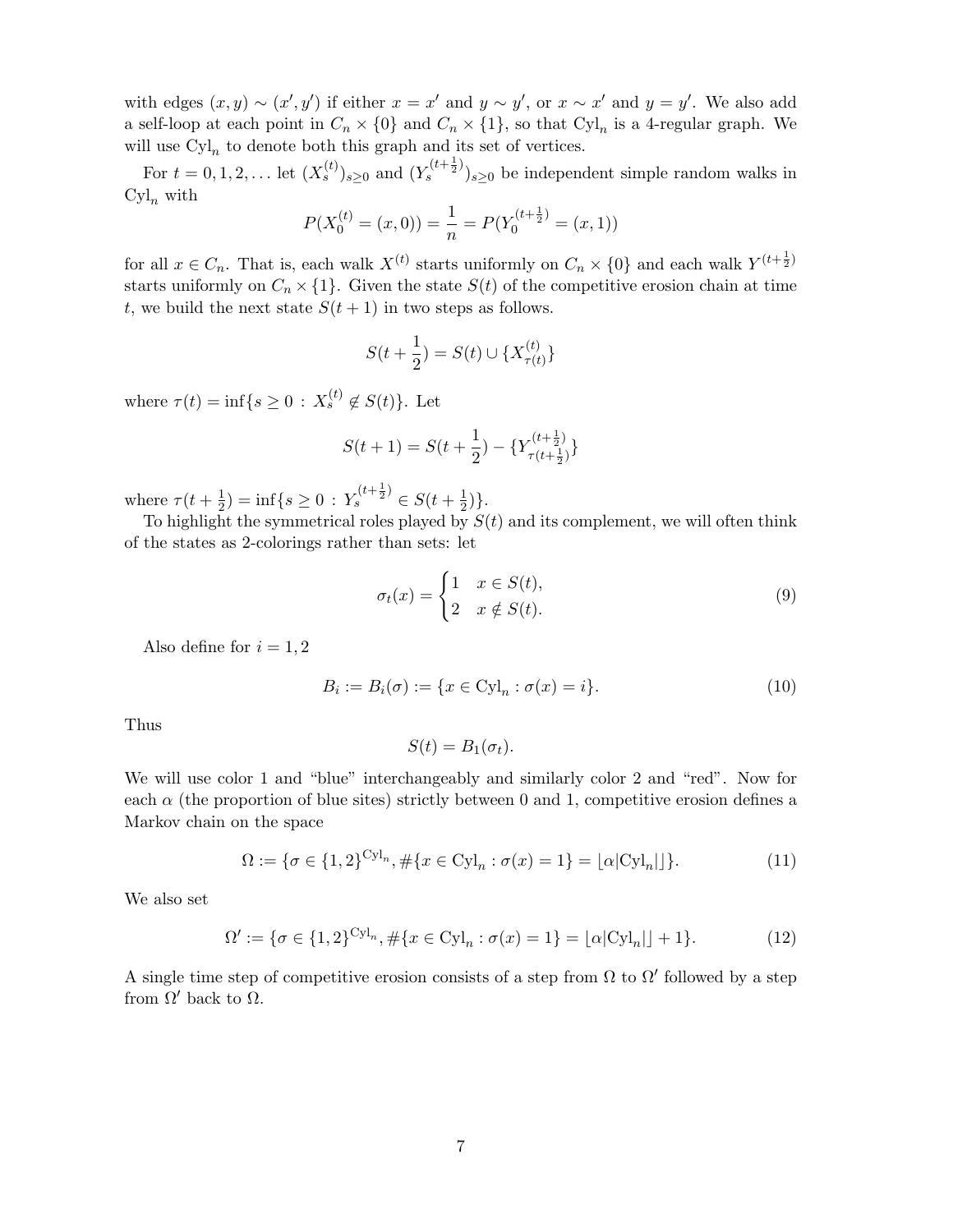#### <span id="page-7-1"></span>2.2 Notational conventions

We will often use the same letter (generally  $C, D, c$  or d) for a constant whose value may change from line to line (or sometimes even within one line); this convention obviates the need for distracting subscripts and should cause no confusion. Moreover such constants though independent of n might depend on other parameters such as  $\varepsilon$  which should be clear from context.

For any process and a subset A of the corresponding state space  $\tau(A)$  will denote the hitting time of that set. When  $\omega$  is a state in the space and A is a set of states, we will write  $\{\tau(A) \leq K \mid \omega\}$  to denote the event that, starting from  $\omega$ , the process hits A in at most K steps. Finally, in all the notation the dependence on  $n$  will be often suppressed. Also in many of the figures, for clarity the underlying lattice will be suppressed.

#### 2.3 Blocking sets and transient states

**Definition 1.** Call a subset  $A \subset Cyl_n$  blocking if  $Cyl_n \setminus A$  is disconnected and the subsets  $C_n \times \{0\} \setminus A$  and  $C_n \times \{1\} \setminus A$  lie in different components.

We next prove that the competitive erosion chain has exactly one irreducible class and hence has a well-defined stationary measure. We start with a definition.

**Definition 2.** For two disjoint blocking subsets  $A, B \subset \mathrm{Cyl}_n$  we say that B is **over** A if

- 1. B and  $C_n \times \{0\} \setminus A$  lie in different components of  $Cyl_n \setminus A$ , and
- 2. A and  $C_n \times \{1\} \setminus B$  lie in different components of  $Cyl_n \setminus B$ .



<span id="page-7-0"></span>Figure 2: *i*. The configuration  $\sigma_*$ . *ii*. A configuration with a blue blocking subset over a red blocking subset.

**Lemma 1.** The competitive erosion chain has exactly one irreducible class. Moreover any  $\sigma \in \Omega$  that has a blue blocking set over a red blocking set is transient.

*Proof.* Consider the configuration  $\sigma_*$  in Figure [2](#page-7-0) where the lowest  $|\alpha n(n + 1)|$  vertices are colored blue. To prove the first statement notice that from any  $\sigma$  one can reach  $\sigma_*$ . Since in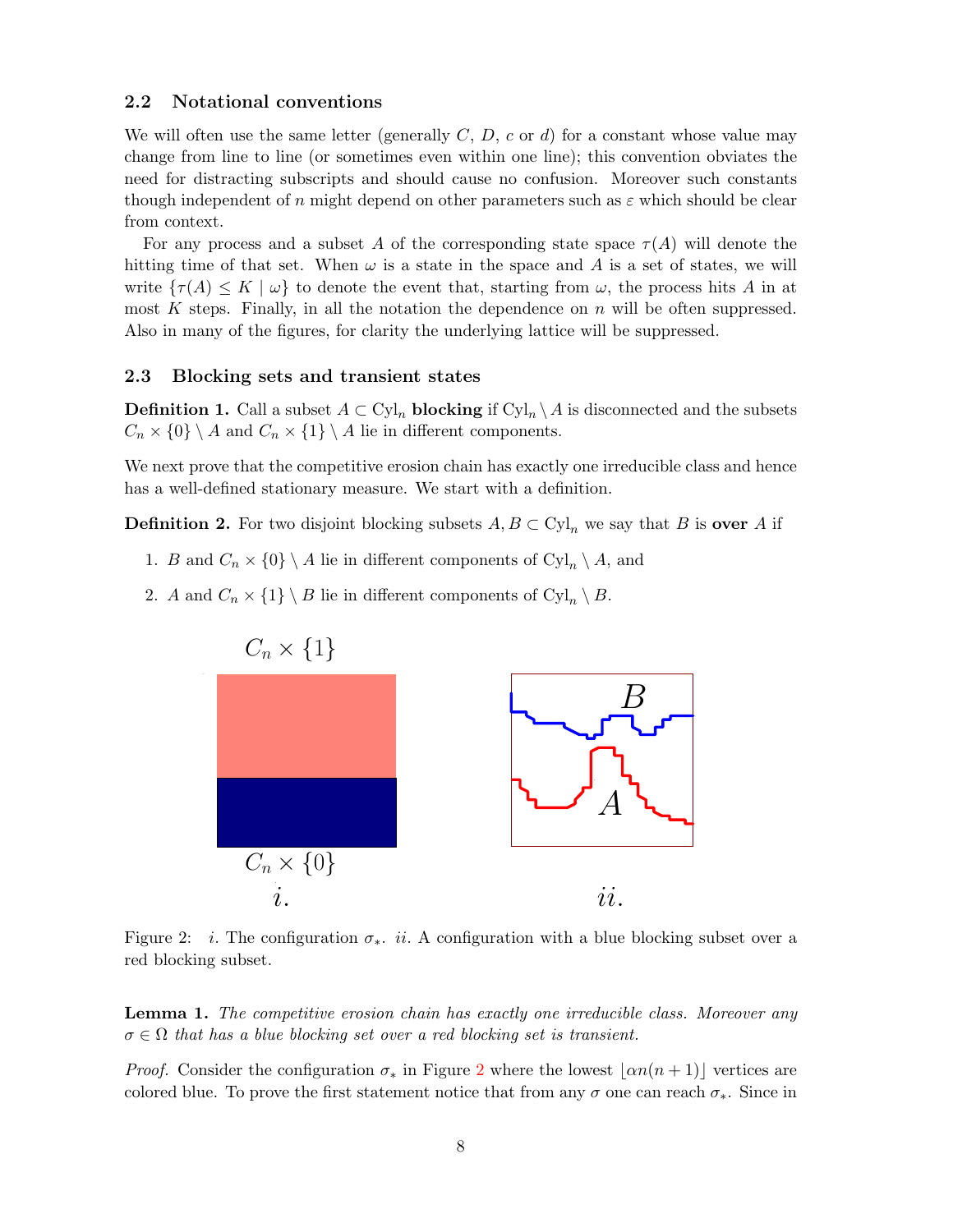the target configuration there is exactly one blue component, we look at the closest vertex with  $\sigma$  value 2 from  $C_n \times \{0\}$ . Since there is a blue path from  $C_n \times \{0\}$  to that point the Markov chain allows us to change it to 1 and similarly at the other end. Thus we are done by repeating this.

To prove the second statement we prove that starting from  $\sigma_0 = \sigma_*$  one cannot reach any configuration like the one on the right that has one blue blocking set over another red blocking set. We formally prove this by contradiction. Let  $\sigma$  be a configuration with a blue blocking set  $B$  over a red blocking set  $A$ . Now the competitive erosion chain evolves as

$$
\sigma_0, \sigma_{1/2}, \sigma_1, \sigma_{3/2} \ldots
$$

where for every non-negative integer  $k, \sigma_k \in \Omega$  and  $\sigma_{k+1/2} \in \Omega'$ . Assume now that there is a path

$$
\sigma_0, \sigma_{1/2}, \sigma_1, \sigma_{3/2} \ldots, \sigma_t = \sigma.
$$

Let  $\tau'$  and  $\tau''$  be the last times along the path such that at least one vertex of A is blue and similarly B contains at least one red vertex respectively. If such a time does not exist let us call it  $-\infty$ . Since  $\sigma_0$  does not have a blue blocking set over a red blocking set,

$$
\max(\tau', \tau'') > -\infty.
$$

 $\tau'$  must be a half integer (since at half integers there is one more blue particle) and similarly  $\tau''$  must be an integer. Thus

$$
\tau' \neq \tau''.
$$

Next we see that we cannot have  $\tau' < \tau''$ . For, suppose otherwise. Then for all times greater than  $\tau'$ , A is entirely red. Thus no blue walker crosses A at any time greater than  $\tau'$ . So B must already be blue at  $\tau'$  and stays blue through till t implying that  $\tau'' < \tau'$ . By a similar argument we cannot have  $\tau' > \tau''$ . Hence we arrive at a contradiction.  $\Box$ 

### <span id="page-8-1"></span>3 Statistical version of the main theorem

Given  $\epsilon > 0$  we define the set

<span id="page-8-2"></span>
$$
\mathcal{G}_{\epsilon} := \left\{ \sigma \in \Omega : |\sigma^{-1}(1) \Delta \{ y \le \alpha \} | \le \epsilon n^2 \right\}.
$$
\n(13)

where  $\Delta$  denotes the symmetric difference of sets,  $A \Delta B := (A^c \cap B) \cup (A \cap B^c)$ .

<span id="page-8-0"></span>**Theorem 4.** Given  $\epsilon > 0$  there exists  $c > 0$  such that for large enough n

$$
\pi_n(\mathcal{G}_{\epsilon}) \ge 1 - e^{-cn}.
$$

This theorem says that, after running the competitive erosion chain for a long time, one is unlikely to see many blue sites below the line  $y = \alpha$  or many red sites above it, which (see Remark [1](#page-9-0) iii. below) is a weaker statement than Theorem [1.](#page-1-1)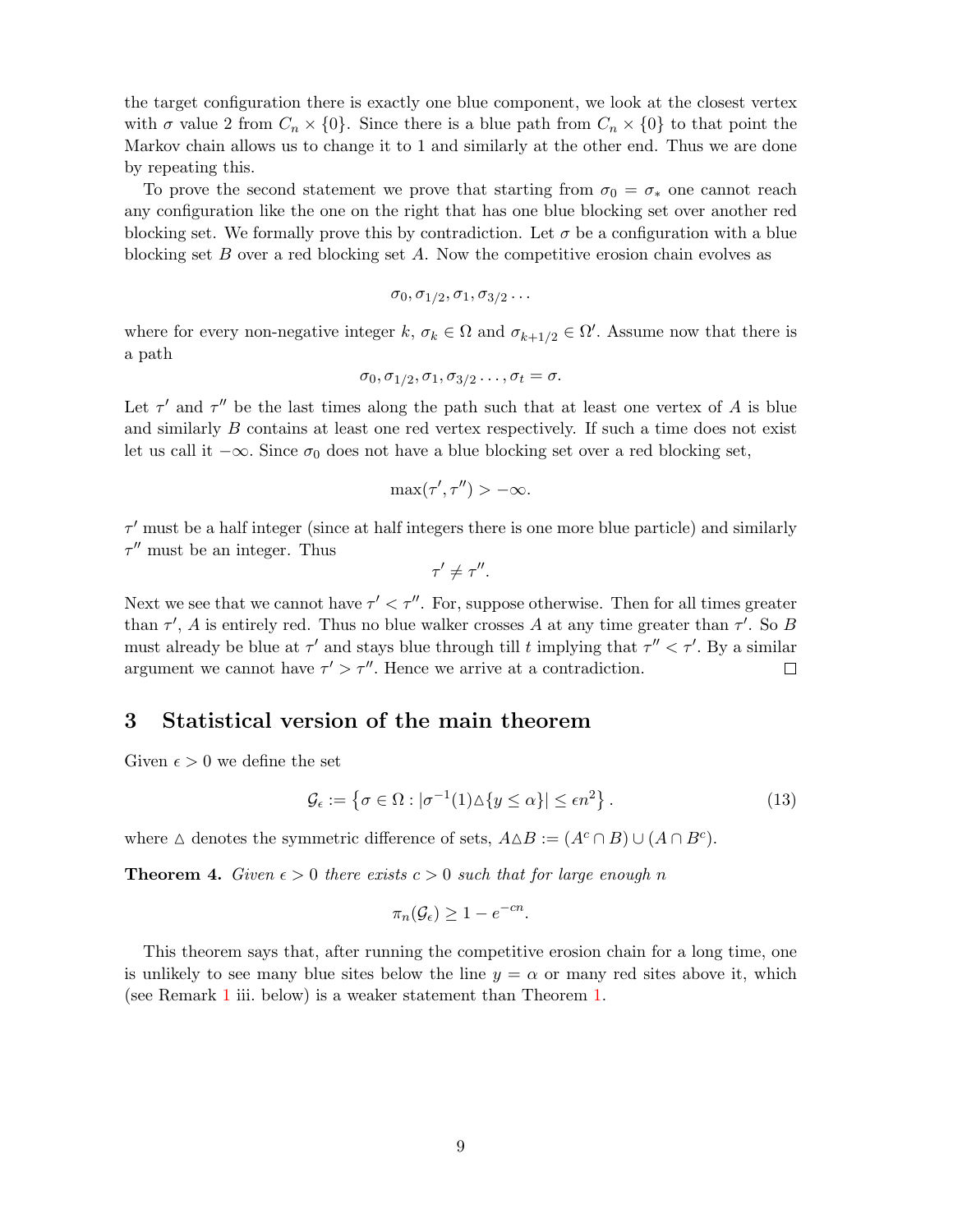

Figure 3: Examples of the various good sets defined in Table [1.](#page-9-1)  $\Gamma_{\epsilon}$  is defined for technical purposes and is not included in the figure since it essentially looks like  $\mathcal{G}_{\epsilon}$  by Remark [1.](#page-9-0)

| $\operatorname{Set}$     | Description                                               | Defined in    |
|--------------------------|-----------------------------------------------------------|---------------|
| $\mathcal{A}_{\epsilon}$ | all sites outside an $\epsilon$ -band are the right color | <sup>2)</sup> |
| $\mathcal{G}_{\epsilon}$ | at most $\epsilon n^2$ sites are the wrong color          | (13)          |
| $\Gamma_{\epsilon}$      | height function within $\epsilon n^2$ of its maximum      | (17)          |
|                          | at most $\epsilon n$ rows have sites of the wrong color   | (25)          |

<span id="page-9-1"></span>Table 1: Four different kinds of good sets.

### 3.1 The height function

We now introduce a function on the state space that will appear throughout the rest of the article and will be used as a Lyapunov function, along lines sketched in [\(4\)](#page-2-0). The interested reader can learn more about Lyapunov functions in [\[4\]](#page-46-9). Given  $\sigma \in \Omega \cup \Omega'$  (recall [\(11\)](#page-6-0) and  $(12)$ , let us define the height function of  $\sigma$  as

<span id="page-9-3"></span>
$$
h(\sigma) = \sum_{(x,y)\in B_1(\sigma)} (1-y)
$$
\n(14)

where  $B_1(\sigma)$  is defined in [\(10\)](#page-6-2). Clearly

<span id="page-9-4"></span>
$$
\sup_{\sigma \in \Omega} h(\sigma) = h(\sigma_{max}) = \alpha (1 - \frac{\alpha}{2}) n^2 + O(n), \tag{15}
$$

where  $\sigma_{max}$  is any element  $\sigma \in \Omega$ , with  $\sigma(x, y) = 1$  for the lowest  $\lfloor \alpha n(n + 1) \rfloor$  vertices. Also notice that for all  $t$ 

<span id="page-9-5"></span>
$$
|h(\sigma_t) - h(\sigma_{t-1})| \le 1. \tag{16}
$$

**Definition 3.** Throughout the rest of the article given  $\sigma \in \Omega \cup \Omega'$  we say that a vertex  $v = (x, y)$  has the *wrong color* if either  $y < \alpha$  and  $\sigma(v)$  is red or if  $y > \alpha$  and  $\sigma(v)$  is blue.

**Definition 4.** For  $\epsilon > 0$  let

<span id="page-9-2"></span>
$$
\Gamma_{\epsilon} := \{ \sigma \in \Omega : h(\sigma) > \left( \alpha (1 - \frac{\alpha}{2}) - \epsilon \right) n^2 \}.
$$
 (17)

where  $h(\cdot)$  is the height function defined in [\(14\)](#page-9-3).

<span id="page-9-0"></span>Remark 1. The following inclusions hold: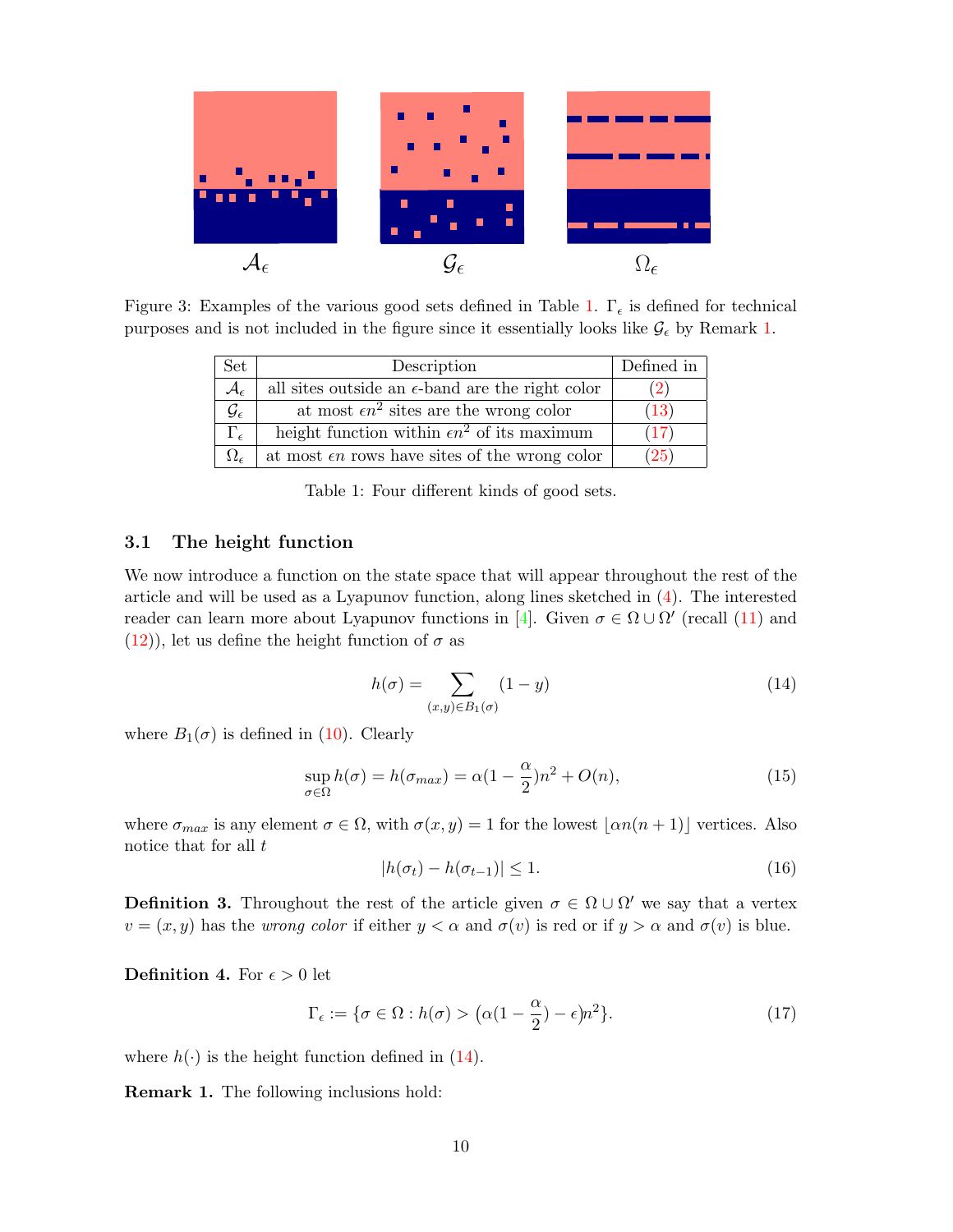- 1.  $\Gamma_{\epsilon^2} \subset \mathcal{G}_{\epsilon} \subset \Gamma_{\epsilon}$
- 2.  $\mathcal{A}_{\epsilon} \subset \Omega_{\epsilon}$
- 3.  $\mathcal{A}_{\epsilon} \subset \mathcal{G}_{2\epsilon}$ .

The following lemma states that starting from any configuration  $\sigma$  the process takes  $O(n^2)$  steps to hit  $\Gamma_{\epsilon}$ .

<span id="page-10-1"></span>**Lemma 2.** Given any small enough  $\epsilon > 0$  there exist positive constants  $c = c(\epsilon)$ ,  $d =$  $d(\epsilon)$ ,  $N = N(\epsilon)$  such that for all  $n > N$  and  $\sigma \in \Omega$ 

$$
\mathbb{P}_{\sigma}(\tau(\Gamma_{\epsilon}) > 2dn^2) \leq e^{-cn^2}.
$$
\n(18)

The next lemma asserts that once the process has hit  $\Gamma_{\epsilon}$  it is likely to stay in a neighborhood  $\Gamma_{2\epsilon}$  for a long time.

<span id="page-10-2"></span>**Lemma 3.** Given  $\epsilon > 0$  there exist positive constants  $c = c(\epsilon)$ ,  $d = d(\epsilon)$ ,  $N = N(\epsilon)$  such that for all  $n > N$  and  $\sigma \in \Gamma_{\epsilon}$ 

$$
\mathbb{P}_{\sigma}(\tau(\Omega \setminus \Gamma_{2\epsilon}) > e^{cn^2}) \geq 1 - e^{-dn^2}.
$$
 (19)

The remainder of this section deduces Theorem [4](#page-8-0) from Lemmas [2](#page-10-1) and [3.](#page-10-2) The Lemmas themselves are proved in Section [5.](#page-25-0)

#### 3.2 Bounding stationary measure in terms of hitting times

We now prove a general lemma on Markov chains relating hitting times to the stationary distribution, which will be used in the proofs of both Theorems [1](#page-1-1) and [4.](#page-8-0) Roughly, it says that if one can identify subsets  $A \subset B$  of the state space of a Markov chain such that (1) A is hit quickly from all starting points, and (2) it takes a long time to escape B from all starting points inside  $A$ , then the stationary distribution assigns high probability to  $B$ . This along with Lemmas [2](#page-10-1) and [3](#page-10-2) would then allow us to conclude that  $\Gamma_{2\epsilon}$  has high stationary measure.

<span id="page-10-0"></span>**Lemma 4.** Let  $\omega(\cdot)$  be an irreducible Markov chain on a finite state space M. Suppose  $A \subset B \subset \mathcal{M}$ . Let  $t_1, t_2, p_1, p_2$  be such that

<span id="page-10-4"></span>
$$
\max_{\omega \in \mathcal{M}} \{ \mathbb{P}_{\omega}(\tau(A) \ge t_1) \} \le p_1 \tag{20}
$$

$$
\min_{\omega \in A} \{ \mathbb{P}_{\omega}(\tau(B^c) \ge t_2) \} \ge 1 - p_2. \tag{21}
$$

Then

$$
\pi(B^c) \le \frac{t_1}{t_2} + p_1 + p_2,
$$

where  $\pi$  is the stationary distribution of the Markov chain  $\omega(\cdot)$  on M.

*Proof.* First we note that by the ergodic theorem for Markov chains for all  $\omega \in \mathcal{M}$ 

<span id="page-10-3"></span>
$$
\pi(B^c) = \lim_{t \to \infty} \frac{\mathbb{E}_{\omega} \sum_{k=1}^t \mathbf{1}(\omega(k) \in B^c)}{t}.
$$
\n(22)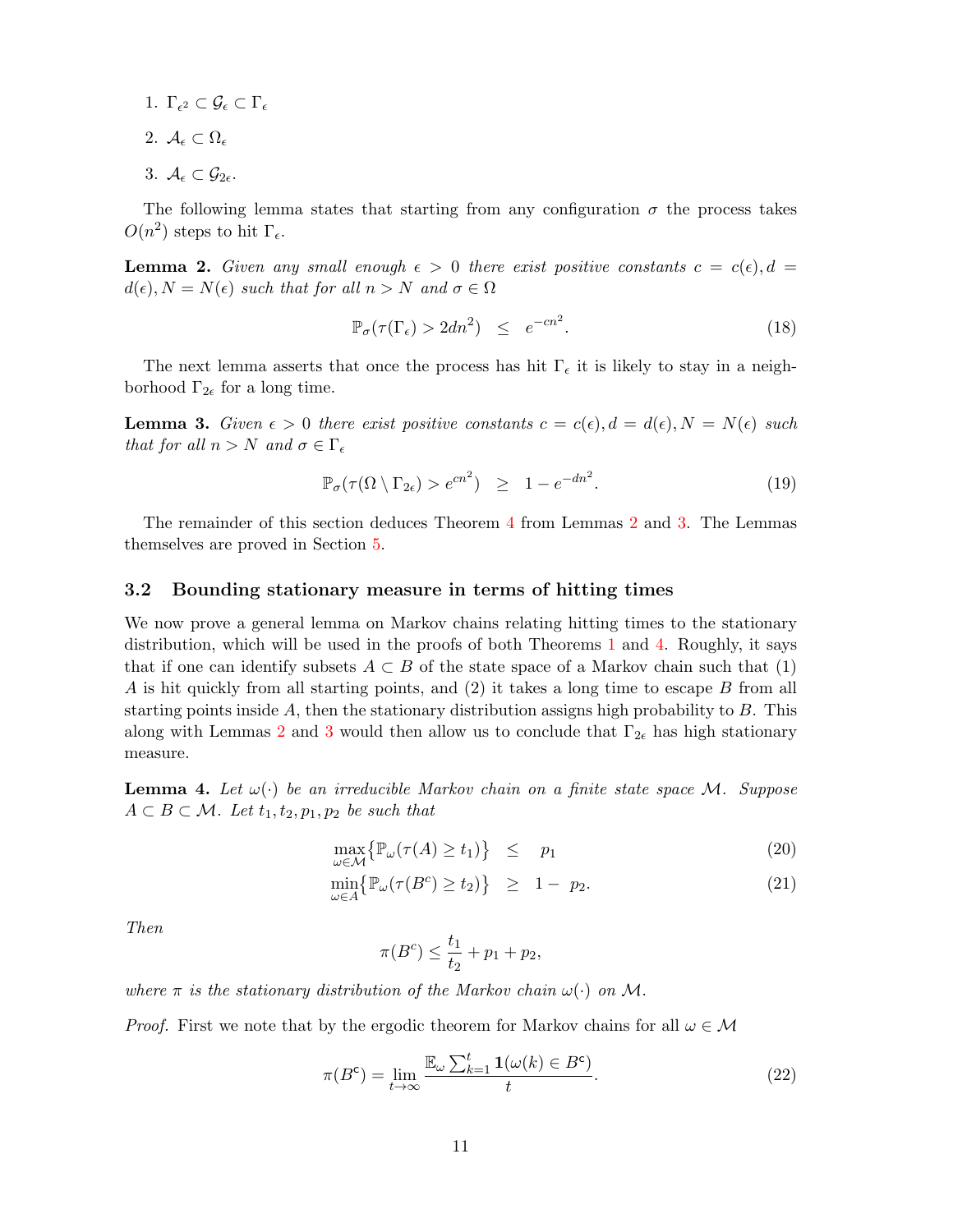The proof of the above is standard. For example, it directly follows from [\[11,](#page-46-10) Theorem 4.9]. We now claim that the following bound is true:

$$
\sup_{\omega \in \mathcal{M}} \mathbb{E}_{\omega} \sum_{k=1}^{t_2} \mathbf{1}(\omega(k) \in B^c) \le t_1 + (p_1 + p_2)(t_2).
$$

To see this decompose the sum on the left hand side:

$$
\mathbb{E}_{\omega}\sum_{k=1}^{t_2}\mathbf{1}(\omega(k)\in B^c)=\mathbb{E}_{\omega}\sum_{k=1}^{\tau(A)\wedge t_2}\mathbf{1}(\omega(k)\in B^c)+\mathbb{E}_{\omega}\sum_{k=\tau(A)\wedge t_2}^{t_2}\mathbf{1}(\omega(k)\in B^c).
$$

The first sum is at most  $t_1$  on the event that  $\tau(A) \leq t_1$  and at most  $t_2$  on the complement. The second sum is at most  $t_2$  on the event that after  $\tau(A)$  the process exits B in fewer than  $t_2$  steps and 0 otherwise. Hence adding these up we get the upper bound

<span id="page-11-0"></span>
$$
\sup_{\omega \in \mathcal{M}} \mathbb{E}_{\omega} \sum_{k=1}^{t_2} \mathbf{1}(\omega(k) \in B^c) \le t_1 + p_1 t_2 + p_2 t_2. \tag{23}
$$

We now decompose the sum  $\sum_{k=1}^{t} \mathbf{1}(\omega(k) \in B^c)$  into blocks of length  $t_2$ , i.e.

$$
\sum_{k=1}^{t} \mathbf{1}(\omega(k) \in B^c) = \sum_{k=1}^{t_2} \mathbf{1}(\omega(k) \in B^c) + \sum_{k=t_2+1}^{2t_2} \mathbf{1}(\omega(k) \in B^c) + \dots
$$

The theorem now follows from  $(22)$  by using  $(23)$  for each of the above sums on the right hand side.  $\Box$ 

### 3.3 Proof of Theorem [4](#page-8-0)

Notice that it suffices to prove that for given small enough  $\epsilon$  for all large enough n

$$
\pi(\Gamma_{2\epsilon}) \ge 1 - e^{-cn^2} \tag{24}
$$

.

for some  $c = c(\epsilon) > 0$ . By the lower containment in Remark [1](#page-9-0) this proves that

$$
\pi(\mathcal{G}_{\sqrt{2\epsilon}}) \ge 1 - e^{-cn^2}
$$

The proof now follows immediately from Lemma [4](#page-10-0) with the following choices of the parameters:

$$
A = \Gamma_{\epsilon}
$$
  
\n
$$
B = \Gamma_{2\epsilon}
$$
  
\n
$$
t_1 = d_1 n^2
$$
  
\n
$$
t_2 = e^{d_2 n}
$$
  
\n
$$
p_1 = e^{-c_1 n^2}
$$
  
\n
$$
p_2 = e^{-c_2 n^2}
$$

where  $c_1, c_2, d_1, d_2$  are chosen such that the hypotheses [\(20\)](#page-10-4) and [\(21\)](#page-10-4) of Lemma [4](#page-10-0) are satisfied. Lemmas [2](#page-10-1) and [3](#page-10-2) allow us to do that.  $\Box$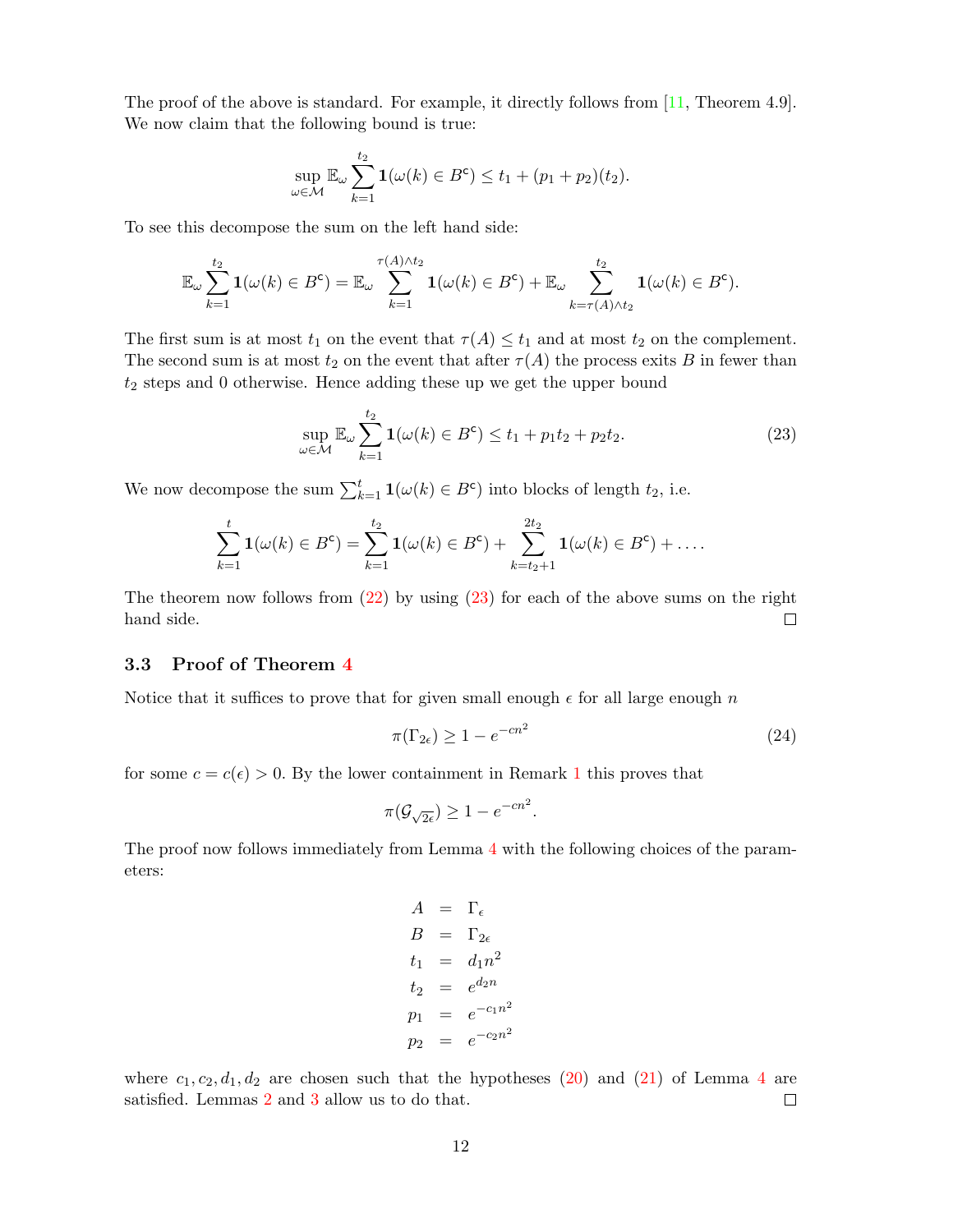### <span id="page-12-1"></span>4 The main technical result

We now build towards the proofs of Lemmas [2](#page-10-1) and [3.](#page-10-2) The next result is one of the key technical ingredients of the paper. Recall [\(11\)](#page-6-0) and [\(12\)](#page-6-1). Given  $\sigma \in \Omega \cup \Omega'$  for any  $a \in$  $\{0, \frac{1}{n}\}$  $\frac{1}{n}, \ldots, 1$  let us say that the line  $y = a$  is a *bad level* if there exists  $\mathbf{x} = (x, a)$  such that  $\sigma(\mathbf{x})$  has the wrong color. We now define the set of configurations  $\sigma$  that have very few bad levels.

**Definition 5.** Given  $\epsilon > 0$  for all n let  $\Omega_{\epsilon}$  be the set of all configurations  $\sigma \in \Omega$  such that

<span id="page-12-2"></span>
$$
\#\{y : \sigma((j, y)) = 2 \text{ for some } (j, y) \in \text{Cyl}_n, \text{ with } y \le \alpha\} \le \epsilon n \text{ and } (25)
$$
  

$$
\#\{y : \sigma((j, y)) = 1 \text{ for some } (j, y) \in \text{Cyl}_n, \text{ with } y \ge \alpha\} \le \epsilon n.
$$
 (26)

Define  $\Omega_\epsilon'$  similarly.

Recall the competitive erosion chain  $\sigma_t$  defined in [\(9\)](#page-6-3). This section is devoted entirely to the proof of the following theorem:

<span id="page-12-0"></span>**Theorem 5.** (Lyapunov Function) Given  $\epsilon > 0$  there exists  $a = a(\epsilon) > 0$  such that for all n sufficiently large and for all  $\sigma \in \Omega_{\epsilon}^{\mathsf{c}}$ 

$$
\mathbb{E}(h(\sigma_1) - h(\sigma_0) \mid \sigma_0 = \sigma) \ge a
$$

where  $h(\cdot)$  is the height function defined in [\(14\)](#page-9-3).

For  $A \subset \mathrm{Cyl}_n$  and  $v \in \mathrm{Cyl}_n$  define

<span id="page-12-6"></span>
$$
H_A(v) = \mathbb{E}_v[y_{\tau(A^c)}]
$$
\n(27)

where  $(x_{\tau(A^c)}, y_{\tau(A^c)})$  is the point at which the random walk exits A and  $\mathbb{E}_v$  is the expectation under the random walk measure on  $Cyl_n$  with starting point v.

<span id="page-12-3"></span>**Definition 6.** Given  $\sigma \in \Omega \cup \Omega'$  define  $R_1 = R_1(\sigma) \subset \mathrm{Cyl}_n$  to be the set of all points of color 1 in Cyl<sub>n</sub> reachable by a monochromatic path of color 1 in  $\sigma$  from a point in  $C_n \times \{0\}$ .

Similarly let  $R_2 = R_2(\sigma)$  be the set of all points of color 2 in Cyl<sub>n</sub> reachable by a monochromatic path of color 2 from a point in  $C_n \times \{1\}$ . See Figure [4.](#page-13-0)

<span id="page-12-5"></span>Lemma 5. For  $\sigma \in \Omega$ ,

$$
\mathbb{E}(h(\sigma_1) - h(\sigma_0) \mid \sigma_0 = \sigma) = \frac{1}{n} \mathbb{E}_{\sigma_0} \left[ \sum_{w \in C_n \times \{1\}} H_{R_2(\sigma_{1/2})}(w) \right] - \frac{1}{n} \sum_{v \in C_n \times \{0\}} H_{R_1(\sigma_0)}(v) \tag{28}
$$

where

<span id="page-12-4"></span>
$$
\sigma_0, \sigma_{1/2}, \sigma_1
$$

form the steps of the competitive erosion chain.

*Proof.* The first walker of color 1 starts uniformly on  $C_n \times \{0\}$  and stops on first hitting a site of color 2, that is, on first exiting  $R_1(\sigma)$ . Writing

$$
h(\sigma_1) - h(\sigma_0) = [h(\sigma_{1/2}) - h(\sigma_0)] + [h(\sigma_1) - h(\sigma_{1/2})],
$$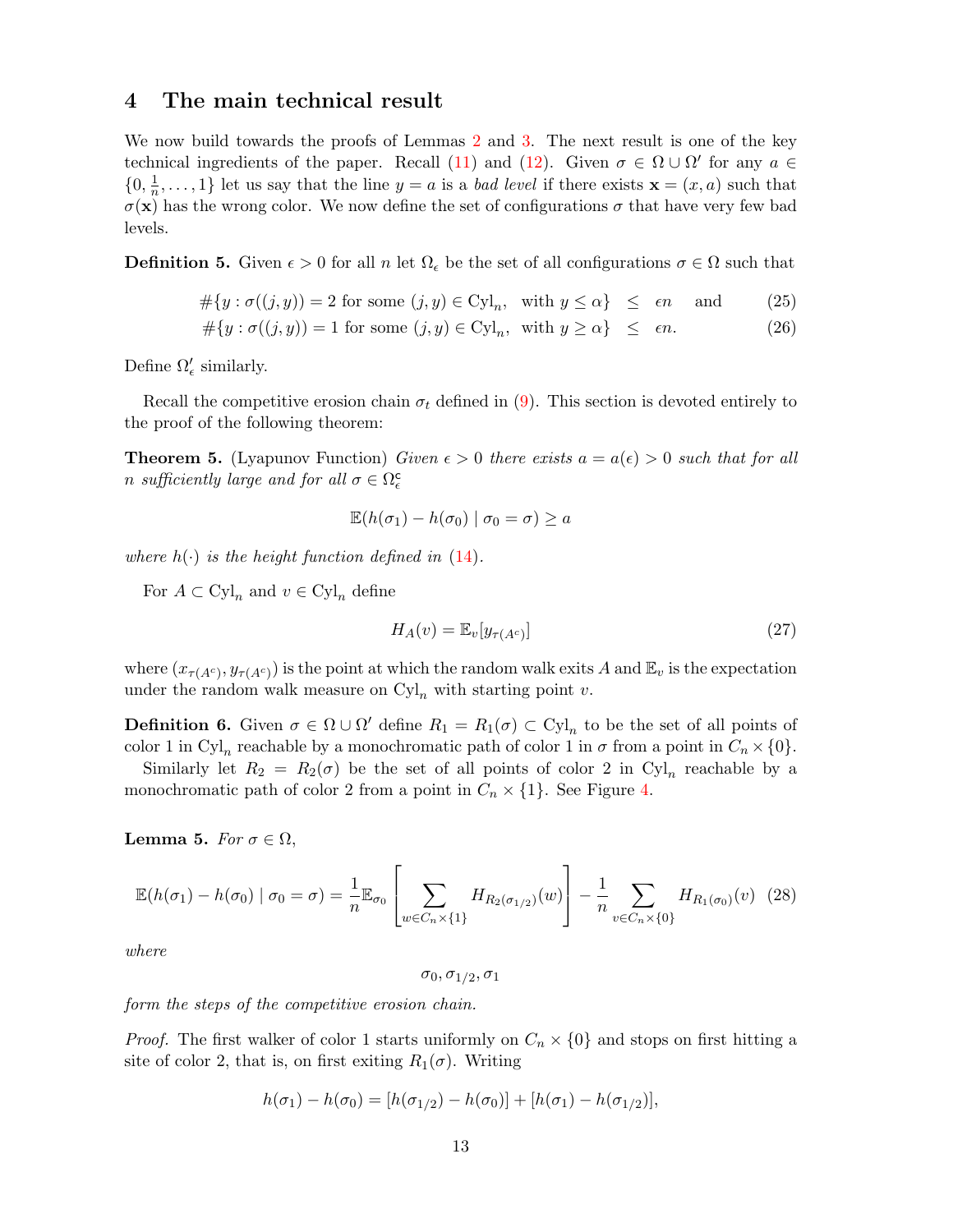

Figure 4: The sets  $R_1$  and  $R_2$  of Definition [6.](#page-12-3) Note that the two blue islands and the red island are not included in either set.

<span id="page-13-0"></span>we see that the expected value of the first term in brackets on the right side is

$$
1 - \frac{1}{n} \sum_{v \in C_n \times \{0\}} H_{R_1(\sigma_0)}(v).
$$

Now a walker of color 2 starts uniformly on  $C_n \times \{1\}$  and stops on first exiting  $R_2(\sigma_{1/2})$ , so the expected value of the second term in brackets is

$$
\frac{1}{n} \mathbb{E}_{\sigma_0} \left[ \sum_{w \in C_n \times \{1\}} H_{R_2(\sigma_{1/2})}(w) \right] - 1
$$

(this term appears with an expectation because  $\sigma_{1/2}$  is random).

#### <span id="page-13-1"></span>4.1 Energy and flows

Next we relate the expression on the the right side of [\(28\)](#page-12-4) to energy of flows. We first recall some standard notation in electrical network theory. On a graph  $G = (V, E)$  let  $w \sim v$ signify that w is a neighbor of v. Also let  $\vec{E}$  be the set of directed edges where each edge in E corresponds to two directed edges in  $\vec{E}$ , one in each direction (except for self-loops, which correspond to just one directed edge in  $\vec{E}$ ). A flow is an antisymmetric function  $f : \vec{E} \to \mathbb{R}$ (i.e. a function satisfying  $f(w, v) = -f(v, w)$ ). Note that by definition the value of a flow on a self-loop is 0. Define the energy of a flow  $f$  by

$$
\mathcal{E}(f) = \frac{1}{2} \sum_{(v,w) \in \vec{E}} f(v,w)^2.
$$
 (29)

 $\Box$ 

For any flow  $f : \vec{E} \to \mathbb{R}$  define the divergence div  $f : V \to \mathbb{R}$  by

<span id="page-13-2"></span>
$$
\operatorname{div} f(v) = \sum_{w \sim v} f(w, v). \tag{30}
$$

Note that for any flow

$$
\sum_{x \in V} \operatorname{div} f = \sum_{\substack{x, y \in V \\ y \sim x}} f(x, y) + f(y, x) = 0
$$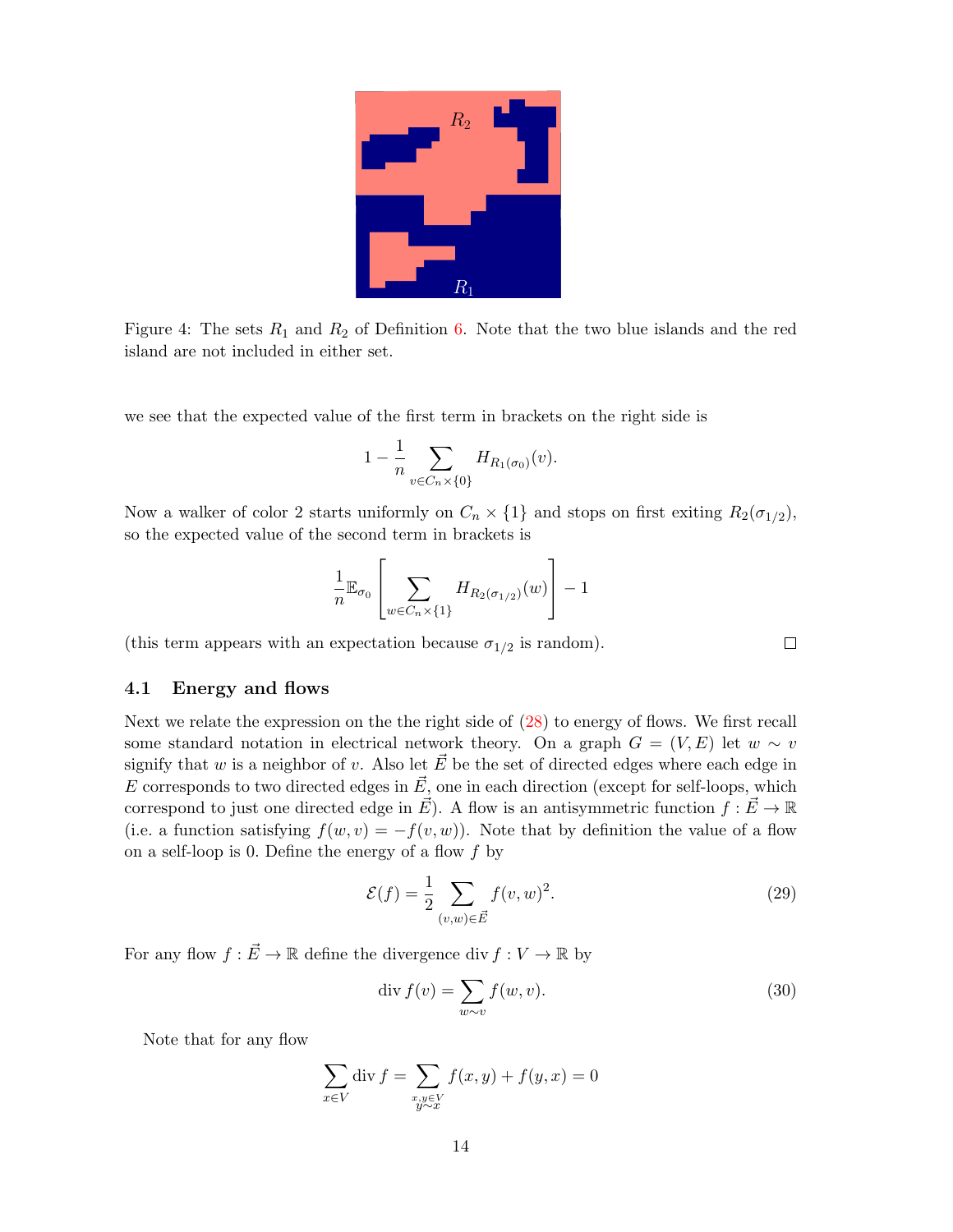since f is antisymmetric. For disjoint subsets  $A, B \subset V$  and a flow f we say that the flow is from A to B if div  $f(x) = 0$  for all vertices x except vertices of A and B and the sum of the divergences over vertices of  $A$  and  $B$  are non-negative and non-positive respectively. For more about flows see [\[11,](#page-46-10) Chapter 9].

Now we state a key lemma relating Lemma  $5$  to energy of flows on  $\text{Cyl}_n$ .

<span id="page-14-0"></span>**Lemma 6.** For any  $A \subset \text{Cyl}_n$  such that  $A \cap (C_n \times \{1\}) = \emptyset$ ,

$$
\frac{1}{n} \sum_{v \in C_n \times \{0\}} H_A(v) = \inf_f \mathcal{E}(f)
$$

where the infimum is taken over all flows from  $A \bigcap (C_n \times \{0\})$  to  $A^c$  such that for  $(x, y) \in A$ 

$$
\operatorname{div}(f)(x,y) = \begin{cases} \frac{1}{n} & \text{if } y = 0, \\ 0 & \text{otherwise.} \end{cases}
$$

Similarly for any  $B \subset \mathrm{Cyl}_n$  such that  $B \cap (C_n \times \{0\}) = \emptyset$ ,

$$
1 - \frac{1}{n} \sum_{v \in C_n \times \{1\}} H_B(v) = \inf_f \mathcal{E}(f)
$$

where the infimum is taken over all flows from  $(C_n \times \{1\}) \cap B$  to  $B^c$  such that for  $(x, y) \in B$ 

$$
\operatorname{div}(f)(x,y) = \begin{cases} \frac{1}{n} & \text{if } y = 0, \\ 0 & \text{otherwise.} \end{cases}
$$

The proof is deferred to Appendix [B.](#page-40-0) We now briefly sketch how it helps in proving Theorem [5.](#page-12-0)

By [\(28\)](#page-12-4) and Lemma [6](#page-14-0) one sees that

<span id="page-14-1"></span>
$$
\mathbb{E}(h(\sigma_1) - h(\sigma_0) \mid \sigma_0 = \sigma) = 1 - \mathcal{E}(f_1) - \mathbb{E}[\mathcal{E}(f_2)],\tag{31}
$$

where  $f_1$  and  $f_2$  are flows on  $R_1(\sigma)$  and  $R_2(\sigma_{1/2})$  satisfying the divergence conditions mentioned in Lemma [6](#page-14-0) and having minimal energy. Note that the second term on the RHS has an extra expectation to average over the random intermediate random configuration  $\sigma_{1/2}$ .

Notice that the energy of the flow which send mass  $1/n$  across all the vertical edges is exactly 1. Restricting this flow to  $R_1$  and  $R_2$  (which are disjoint) gives flows which satisfies the corresponding divergence conditions, but might not be of minimal energy and hence the RHS of  $(31)$  is 'almost' non-negative (it is not always non-negative because of some boundary behavior as the boundary of  $R_1$  might intersect  $R_2$  and so on). We prove quantitative lower bounds en route to proving Theorem [5.](#page-12-0)

The underlying key fact is Rayleigh's monotonicity principle: Using  $f_1$  and  $f_2$  one cannot construct a flow on the entire graph  $\mathrm{Cyl}_n$  since  $f_1$  and  $f_2$  might not agree on the boundary of  $R_1$ . However, this can be done if the vertices of the boundary of  $R_1$  are all shorted to a single point. Thus thinking in terms of electrical networks,  $\mathcal{E}(f_1) + \mathbb{E}[\mathcal{E}(f_2)]$  can be interpreted as the potential difference between  $C_n \times \{0\}$  to  $C_n \times \{1\}$  when an unit current flows from  $C_n \times \{0\}$  to  $C_n \times \{1\}$  on the reduced graph (with vertices shorted); where the current emanating from any point in  $C_n \times \{0\}$  and flowing into any point in  $C_n \times \{1\}$  is  $1/n$  and all the edges in the graph have unit resistance. Similarly 1 is the potential difference without the shorting. Now Rayleigh's monotonicity principle says that shorting can only decrease the potential difference. Quantitative estimates are obtained by constructing suitable flows on  $R_1$  and  $R_2$ . Formal arguments appear in Appendix [B.](#page-40-0)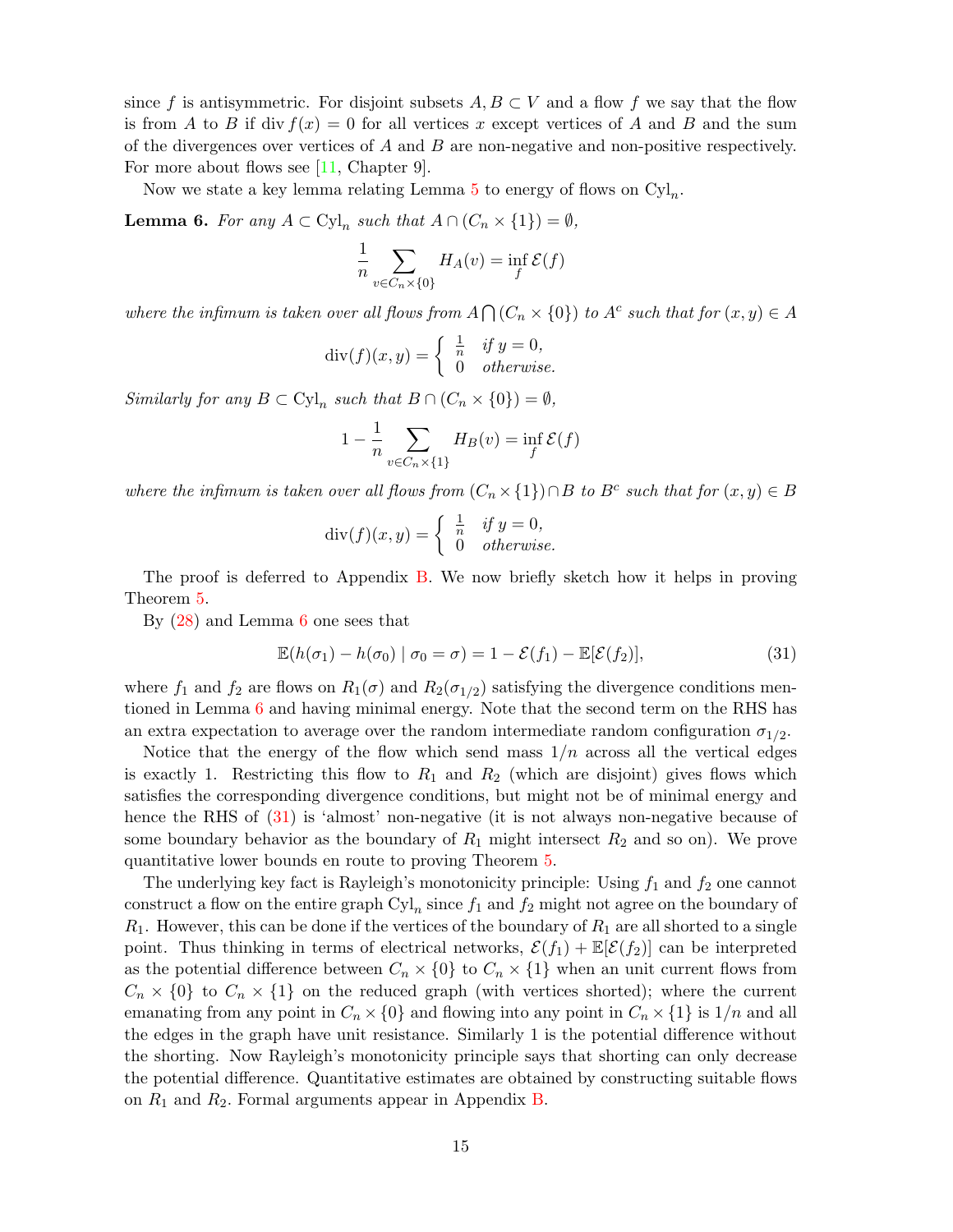#### 4.2 Towards the proof of Theorem [5](#page-12-0)

For technical purposes we introduce a few definitions. Recall  $R_1$  and  $R_2$  from Definition [6.](#page-12-3)

**Definition 7.** Given  $\sigma \in \Omega \cup \Omega'$  let  $\tilde{R}_1$  be the set of all points in  $Cyl_n$  reachable by a monochromatic path of color 1 in  $\sigma$  from a point in  $C_n \times \{0\}$  which does not hit the set  $C_n \times \{1\}.$ 

Similarly define  $\tilde{R}_2$ . See Figure [6.](#page-17-0)

For  $i = 1, 2$  define

$$
\tau_i = \tau(R_i^c) \tag{32}
$$

to be the exit time from  $R_i$ . Also let

$$
\tilde{\tau}_1 = \tau(\tilde{R}_1^c) = \tau_1 \wedge \tau(C_n \times \{1\})
$$
\n(33)

and similarly  $\tilde{\tau}_2 = \tau_2 \wedge \tau(C_n \times \{0\}).$ 

<span id="page-15-1"></span>**Remark 2.** Recalling the notation in  $(27)$  we see that

$$
H_{R_1(\sigma)}(v) \le H_{\tilde{R}_1(\sigma)}(v), H_{R_2(\sigma)}(v) \ge H_{\tilde{R}_2(\sigma)}(v).
$$

To see the first case notice that on the event  $\tilde{\tau}_1 < \tau_1$ ,  $y_{\tilde{\tau}_1} = 1$  and hence

$$
y_{\tau_1}\leq y_{\tilde{\tau}_1}=1.
$$

The arguments for the second case are symmetric as one has  $y_{\tau_2} \ge y_{\tilde{\tau}_2} = 0$ , on the event  $\tilde{\tau}_2 < \tau_2$ .

For notational simplicity we write

$$
H_1(\cdot) = H_{1,\sigma}(\cdot) = H_{R_1(\sigma)}(\cdot)
$$
  
\n
$$
H_2(\cdot) = H_{2,\sigma}(\cdot) = H_{R_2(\sigma)}(\cdot)
$$
  
\n
$$
\tilde{H}_1(\cdot) = \tilde{H}_{1,\sigma}(\cdot) = H_{\tilde{R}_1(\sigma)}(\cdot)
$$
  
\n
$$
\tilde{H}_2(\cdot) = \tilde{H}_{2,\sigma}(\cdot) = H_{\tilde{R}_2(\sigma)}(\cdot).
$$

We use the first notation when the underlying  $\sigma$  is clear from context.

For every  $k \in C_n$ ,  $\sigma \in \Omega \cup \Omega'$  let

<span id="page-15-4"></span><span id="page-15-3"></span>
$$
y_k^*(\sigma) = \inf\{y : (k, y) \notin \tilde{R}_1\}\tag{34}
$$

$$
y_k^{**}(\sigma) = \sup\{y : (k, y) \notin \tilde{R}_2\}.
$$
 (35)

See Figure [5.](#page-16-0)

As usual we will suppress the dependence on  $\sigma$  and denote  $y_k^*(\sigma)$ ,  $y_k^{**}(\sigma)$  by  $y_k^*$  and  $y_k^{**}$ respectively when  $\sigma$  is clear from the context.

<span id="page-15-2"></span>Lemma 7. For  $\sigma \in \Omega \cup \Omega'$ 

<span id="page-15-0"></span>
$$
\frac{1}{n} \sum_{k \in C_n} H_1(k,0) \leq \frac{1}{n} \sum_{k \in C_n} y_k^* \tag{36}
$$

$$
\frac{1}{n} \sum_{k \in C_n} H_2(k,0) \geq \frac{1}{n} \sum_{k \in C_n} y_k^{**}.
$$
\n(37)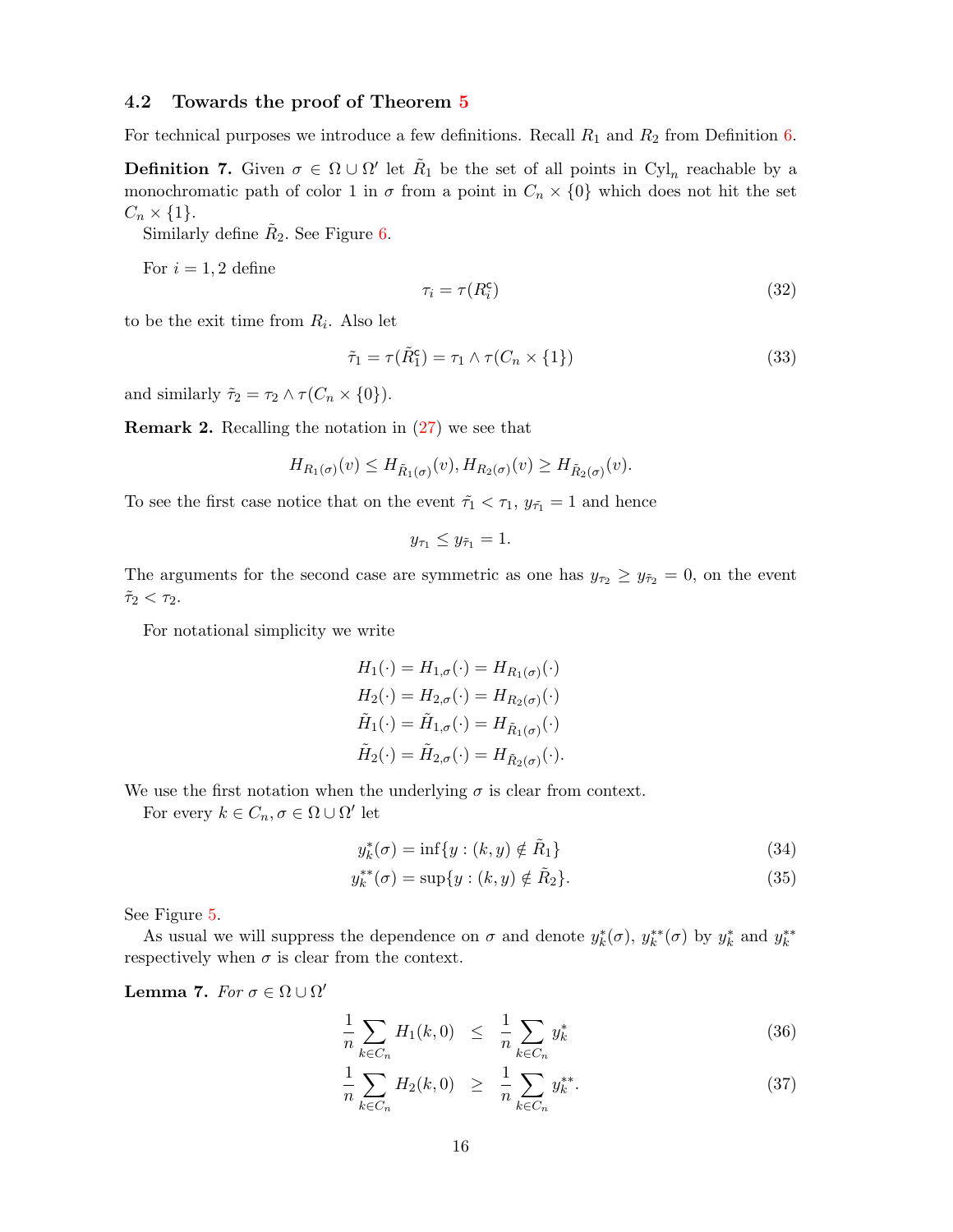

Figure 5: The green and yellow segments depict  $y_k^*$  and  $y_k^{**}$  respectively for  $k \in C_n$ .

<span id="page-16-0"></span>*Proof.* We will only prove  $(36)$  since the arguments for  $(37)$  are symmetric. By Remark [2](#page-15-1) it suffices to prove that

$$
\sum_{k \in C_n} \tilde{H}_1(k,0) \le \sum_{k \in C_n} y_k^*.
$$
\n
$$
(38)
$$

Note that  $\tilde{R}_1$  satisfies the hypothesis of Lemma [6.](#page-14-0) Thus using the lemma we will prove the above by finding a flow  $f^*$  from  $\tilde{R}_1 \cap (C_n \times \{0\})$  to  $\tilde{R}_1^c$  such that for all  $(k, y) \in \tilde{R}_1$ 

$$
\operatorname{div}(f^*)(k, y) = \begin{cases} \frac{1}{n} & \text{if } y = 0, \\ 0 & \text{otherwise} \end{cases}
$$

and

<span id="page-16-1"></span> $\mathcal{E}(f^*) = \frac{1}{n}$  $\sum$  $_{k\in C_n}$  $y_k^*$ . (39)

Let

$$
f^*((k, y), (k, y + \frac{1}{n})) = -\frac{1}{n} \text{ for } (k, y) \in \tilde{R}_1, \ 0 \le y < y_k^* \tag{40}
$$

and let every other edge have zero flow. Now observe that  $f^*$  satisfies the required divergence conditions and [\(39\)](#page-16-1). The latter is obvious. To see the former notice that only the vertical lines emitting from points in  $R_1 \cap (C_n \times \{0\})$  up to the boundary have constant mass flowing through them. See Figure 7 *i*. through them. See Figure  $7$  i.

The next lemma can be thought of as a weaker version of Theorem [5.](#page-12-0) It shows that at all times the height function has an "almost" non-negative drift whereas Theorem [5](#page-12-0) states that outside  $\Omega_{\epsilon}$  the drift becomes significantly stronger.

<span id="page-16-2"></span>**Lemma 8.** For all  $\sigma \in \Omega$ 

$$
\mathbb{E}(h(\sigma_1) - h(\sigma_0) \mid \sigma_0 = \sigma) \geq -\frac{1}{n}
$$

where  $h(\cdot)$  is the height function defined in [\(14\)](#page-9-3).

Note that the above lemma is sharp for a configuration, which is all blue up to a certain level, and then all red from that level onwards.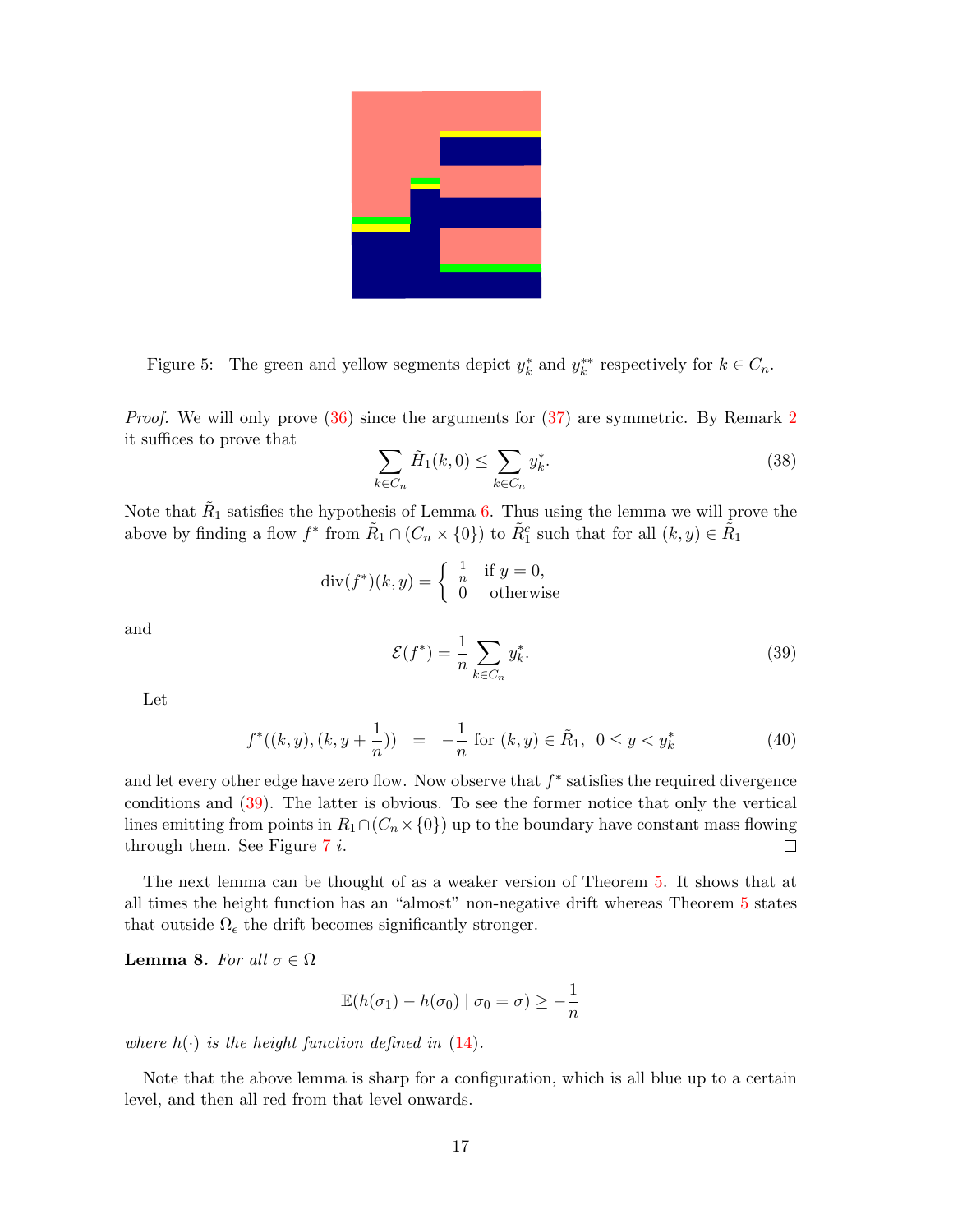

<span id="page-17-0"></span>Figure 6: *i*. A general configuration with lattice regions  $R_1$  and  $R_2$ . Note that in *ii*. the shaded red region and the top light-blue line  $(R_1 \cap C_n \times \{1\})$  are outside  $\tilde{R}_1$ . Similarly the shaded blue region and the bottom orange line are outside  $R_2$ . Notice the difference between  $R_i$  and  $\tilde{R}_i$ . In *iii.*  $\partial^{out} \tilde{R}_1$  (defined in Def. [8\)](#page-22-0) is represented by the purple curve. The rest of  $\partial \tilde{R}_1$  (bottom left) is represented by the red curve. For clarity, the underlying lattice is suppressed in the figures.

Proof. By Lemma [5,](#page-12-5)

$$
\mathbb{E}(h(\sigma_1) - h(\sigma_0) \mid \sigma_0 = \sigma) = \frac{1}{n} \mathbb{E} \left[ \sum_{w \in C_n \times \{1\}} H_{2, \sigma_{1/2}}(w) \right] - \frac{1}{n} \sum_{v \in C_n \times \{0\}} H_{1, \sigma_0}(v).
$$

Thus by Lemma [7,](#page-15-2)

<span id="page-17-2"></span>
$$
\mathbb{E}(h(\sigma_1) - h(\sigma_0) \mid \sigma_0 = \sigma) \ge \frac{1}{n} \mathbb{E}\left[\sum_{k \in C_n} y_k^{**}(\sigma_{1/2})\right] - \frac{1}{n} \sum_{k \in C_n} y_k^{*}(\sigma_0),\tag{41}
$$

where  $y_k^*(\cdot)$  and  $y_k^{**}(\cdot)$  are defined in [\(34\)](#page-15-3) and [\(35\)](#page-15-4) respectively. We make the following two observations: For all  $\sigma_0 = \sigma \in \Omega$  and  $k \in C_n$ ,

<span id="page-17-1"></span>
$$
y_k^{**}(\sigma_{1/2}) \ge y_k^{**}(\sigma_0) \tag{42}
$$

$$
y_k^{**}(\sigma_0) - y_k^*(\sigma_0) \ge -\frac{1}{n}.\tag{43}
$$

The first one is a straightforward consequence of the fact that  $\sigma_{1/2}$  has one more blue vertex than  $\sigma_0$ . To see the second one, notice that for all  $k \in \frac{1}{n}$  $\frac{1}{n}\mathbb{Z}/n\mathbb{Z}$ , either  $y_k^*(\sigma_0) = 0$  or

$$
\{(k,0),\ldots,(k,y_k^*(\sigma_0)-\frac{1}{n})\}\in \tilde{R}_1.
$$

In the first case [\(43\)](#page-17-1) follows since  $y_k^{**}(\sigma_0) \geq 0$ . In the second case,  $R_1$  and  $R_2$  are disjoint and therefore  $y_k^*(\sigma_0) - \frac{1}{n}$  $\frac{1}{n} \notin \tilde{R}_2$ . Hence by definition [\(43\)](#page-17-1) follows.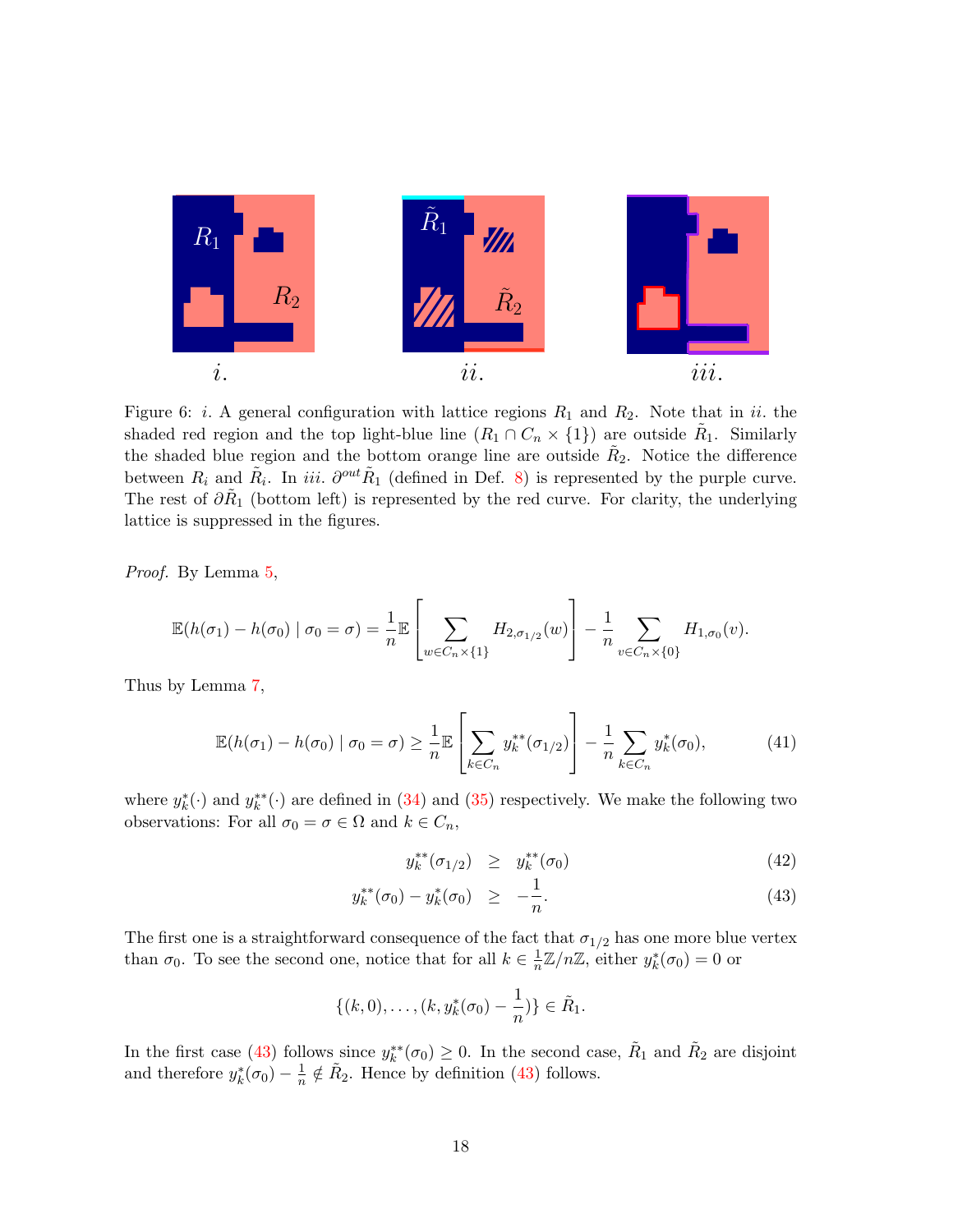

<span id="page-18-0"></span>Figure 7: Bending the trivial flow to improve upon Lemma [8.](#page-16-2) In i. every vertical edge carries mass  $\frac{1}{n}$ . In *ii*. the flow carries mass  $\frac{1}{n}$  up to height  $y_k$  where it splits into  $\frac{d_k}{n}$  (vertically) and  $1 - \frac{d_k}{n}$  (horizontally). The  $d_k$ 's are chosen to be  $\frac{1}{1 + y_k^* - y_k}$ . Also note the flows are split only for the columns where  $y_k^*$  and  $y_k^{**}$  are close to each other to beat [\(43\)](#page-17-1) used in Lemma [8.](#page-16-2)

Thus

<span id="page-18-2"></span>
$$
\mathbb{E}(h(\sigma_1) - h(\sigma_0) \mid \sigma_0 = \sigma) \geq \frac{1}{n} \mathbb{E}\left[\sum_{k \in C_n} y_k^{**}(\sigma_{1/2})\right] - \frac{1}{n} \sum_{k \in C_n} y_k^{*}(\sigma_0) \tag{44}
$$

$$
\geq \frac{1}{n} \sum_{k \in C_n} y_k^{**}(\sigma_0) - \frac{1}{n} \sum_{k \in C_n} y_k^{*}(\sigma_0) \tag{45}
$$

$$
\geq -\frac{1}{n}.\tag{46}
$$

The first inequality is [\(41\)](#page-17-2), the second and third follow immediately from the above two observations. Hence we are done.  $\Box$ 

### 4.3 Bending flows

We prove Theorem [5](#page-12-0) in this subsection by improving upon Lemma [8](#page-16-2) which was proved using the trivial flow on the cylinder graph that sends all the mass along the vertical edges. However if the boundary of  $R_1$  (Definition [6\)](#page-12-3) is not horizontal then flows that send some mass along the horizontal edges are more optimal. This is because the horizontal boundary edges have significant harmonic measure and the random walk started from  $C_n \times \{0\}$  has a significant chance of exiting  $R_1$  through these edges. Thus to prove Theorem [5](#page-12-0) we modify the trivial flow by sending some mass along the horizontal edges. See Figure [7.](#page-18-0) We begin with a few definitions.

For any  $m \in (0, 1)$  let us define the following sets:

<span id="page-18-3"></span>
$$
W = \{ \ell : y_{\ell}^{**} \ge m \} \tag{47}
$$

$$
W' = \{ \ell : y_{\ell}^* \le m \}. \tag{48}
$$

Also let us define the following properties for  $c > 0$  and  $m \in (0, 1)$ :

<span id="page-18-1"></span>**Property 1.** There exist cn/4 horizontal lines below the level  $y = m - c/4$  that intersect  $Cyl_n \setminus \tilde{R}_1.$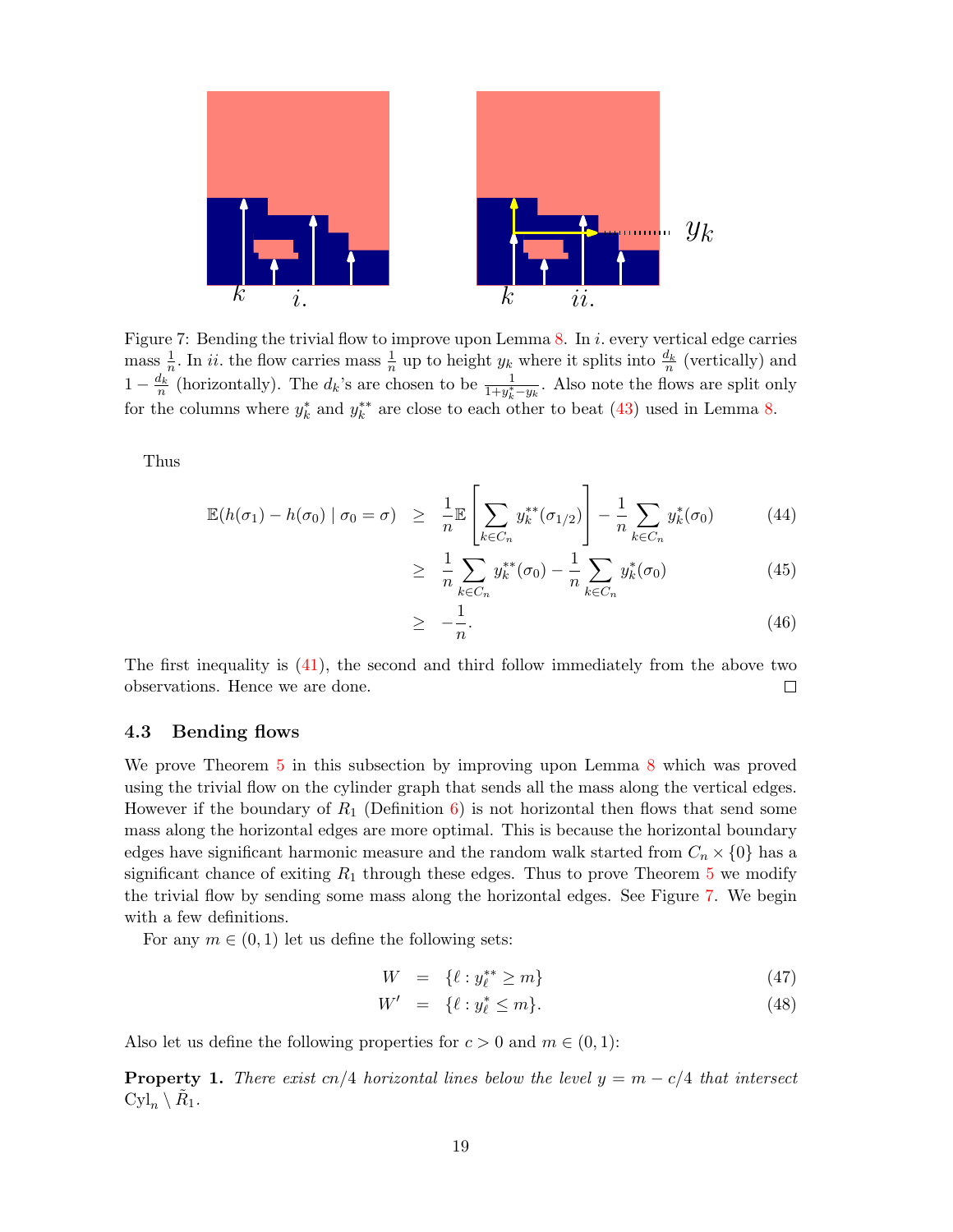

<span id="page-19-2"></span>Figure 8: Proof of Lemma [9](#page-19-0) in case of Property 1.

<span id="page-19-1"></span>**Property 2.** There exist cn/4 horizontal lines above the level  $y = m + c/4$  that intersect  $Cyl_n \setminus \tilde{R}_2.$ 

The statement of the next lemma roughly says that if there are sufficiently many bad levels below or above a certain horizontal line then the height function experiences a strong drift. The proof uses the idea of bending flows outlined above.

<span id="page-19-0"></span>**Lemma 9.** Given  $c, d > 0$  suppose  $\sigma \in \Omega$  is such that one of the following holds: for some  $m,$ 

- i. Property [1](#page-18-1) holds for c and  $|W| > dn$ .
- ii. Property [2](#page-19-1) holds for c and  $|W'| \geq dn$ .

Then for large enough n,

<span id="page-19-4"></span>
$$
\mathbb{E}(h(\sigma_1) - h(\sigma_0) \mid \sigma_0 = \sigma) \ge a \tag{49}
$$

where  $a = a(c, d)$ .

*Proof.* Let  $m$  be as in the statement of the lemma. Because of the obvious symmetry between the two conditions we will only discuss the proof of case  $i$ . Without loss of generality we can assume  $c = d$ .

Let  $W_1$  be an arbitrary subset of W of size  $cn/6$ . We choose an arbitrary pairing of points in  $W_1$  with horizontal lines mentioned in Property [1,](#page-18-1) i.e. for every  $\ell$  in  $W_1$  we associate a distinct horizontal line  $y = y_\ell$  that intersects  $\partial \tilde{R}_1$  and  $y_\ell \leq m - c/4$ . Also let

<span id="page-19-6"></span>
$$
(j_{\ell}, y_{\ell}) \tag{50}
$$

be the point on the line  $y = y_\ell$  closest to the point  $(\ell, y_\ell)$  such that  $(j_\ell, y_\ell) \in \partial \tilde{R}_1$ .  $j_\ell$  exists since the line  $y = y_\ell$  intersects  $\partial \tilde{R}_1$  (see Figure [8\)](#page-19-2). Now for all  $\ell \in W_1$ ,

$$
y_{\ell}^{**} - y_{\ell} > c/4 \tag{51}
$$

as  $W_1 \subset W$ .

Let

<span id="page-19-5"></span>
$$
W_2 = \{ \ell \in W_1 : y_{\ell}^* \ge m - \frac{c}{8} \}.
$$
\n<sup>(52)</sup>

Hence for all  $\ell \in W_1 \setminus W_2$ 

<span id="page-19-3"></span>
$$
y_{\ell}^{**} - y_{\ell}^* \ge \frac{c}{8}.\tag{53}
$$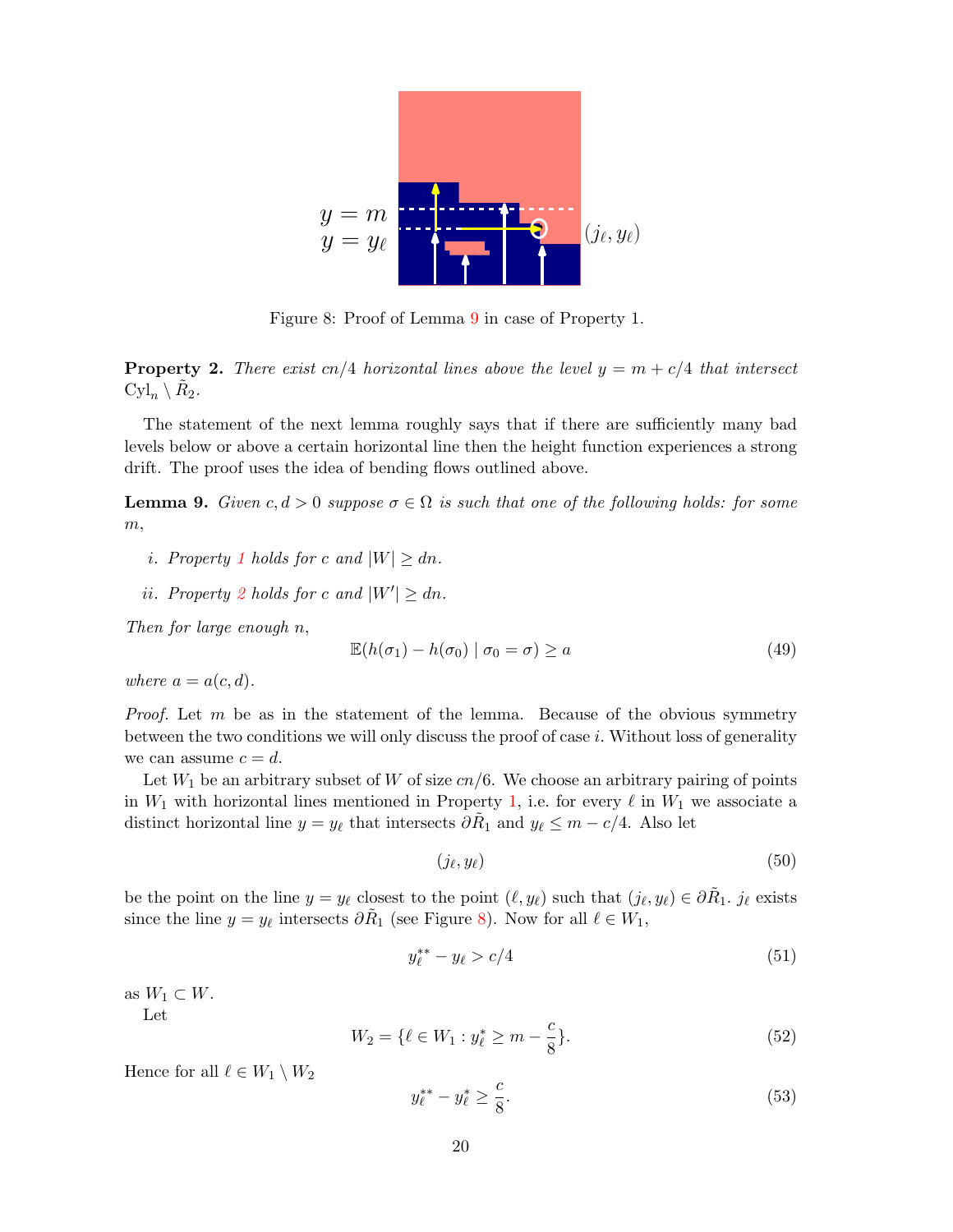Thus we have

$$
\frac{1}{n}\sum_{k\in C_n}[y_k^{**}-y_k^*]\geq \frac{1}{n}\sum_{k\in W_1\backslash W_2}\frac{c}{8}-\frac{1}{n}.
$$

The extra  $-\frac{1}{n}$  $\frac{1}{n}$  term follows from [\(43\)](#page-17-1).

Also for all  $\ell \in W_2$ ,

<span id="page-20-3"></span>
$$
y_{\ell}^* - y_{\ell} \ge \frac{c}{8}.\tag{54}
$$

We now consider the two following sub-cases:

(i)  $|W_2| \leq |W_1|/2$ .

Then since  $|W_1| = \frac{cn}{6}$  $\frac{m}{6}$  and hence  $|W_1 \setminus W_2| \ge \frac{cn}{12}$ , by [\(53\)](#page-19-3) we have

$$
\frac{1}{n}\sum_{k\in C_n} [y_k^{**} - y_k^*] \ge \frac{c^2}{96} - \frac{1}{n}.\tag{55}
$$

Thus in this case by [\(44\)](#page-18-2),

$$
\mathbb{E}(h(\sigma_1) - h(\sigma_0) \mid \sigma_0 = \sigma) \ge \frac{c^2}{96} - \frac{1}{n}
$$

and hence we are done.

(ii)  $|W_2| \ge |W_1|/2$ .

The proof in this case is more involved than the previous case. We first claim that in this case there exists a flow  $f_1$  from  $C_n \times \{0\} \cap \tilde{R}_1$  to  $Cyl_n \setminus \tilde{R}_1$  such that for all  $(k, y) \in \tilde{R}_1$ 

<span id="page-20-1"></span>
$$
\operatorname{div}(f_1)(k, y) = \begin{cases} \frac{1}{n} & \text{if } y = 0, \\ 0 & \text{otherwise} \end{cases}
$$
 (56)

and

<span id="page-20-2"></span>
$$
\mathcal{E}(f_1) \le \frac{1}{n} \sum_{k \in C_n} y_k^* - \frac{c^3}{1536}.
$$
\n(57)

Before proving the above claim we show why it suffices and implies [\(49\)](#page-19-4). By taking the set A in Lemma [6](#page-14-0) to be  $R_1$  followed by using Remark [2](#page-15-1) we get

<span id="page-20-0"></span>
$$
\frac{1}{n} \sum_{v \in C_n \times \{0\}} H_{1,\sigma_0}(v) \leq \frac{1}{n} \sum_{v \in C_n \times \{0\}} \tilde{H}_{1,\sigma_0}(v) \tag{58}
$$
\n
$$
\leq \frac{1}{n} \sum_{k \in C_n} y_k^* - \frac{c^3}{1536}.
$$

By Lemma [5](#page-12-5)

$$
\mathbb{E}(h(\sigma_1) - h(\sigma_0) \mid \sigma_0 = \sigma) = \frac{1}{n} \mathbb{E}[\sum_{w \in C_n \times \{1\}} H_{2,\sigma_{1/2}}(w)] - \frac{1}{n} \sum_{v \in C_n \times \{0\}} H_{1,\sigma_0}(v). \tag{59}
$$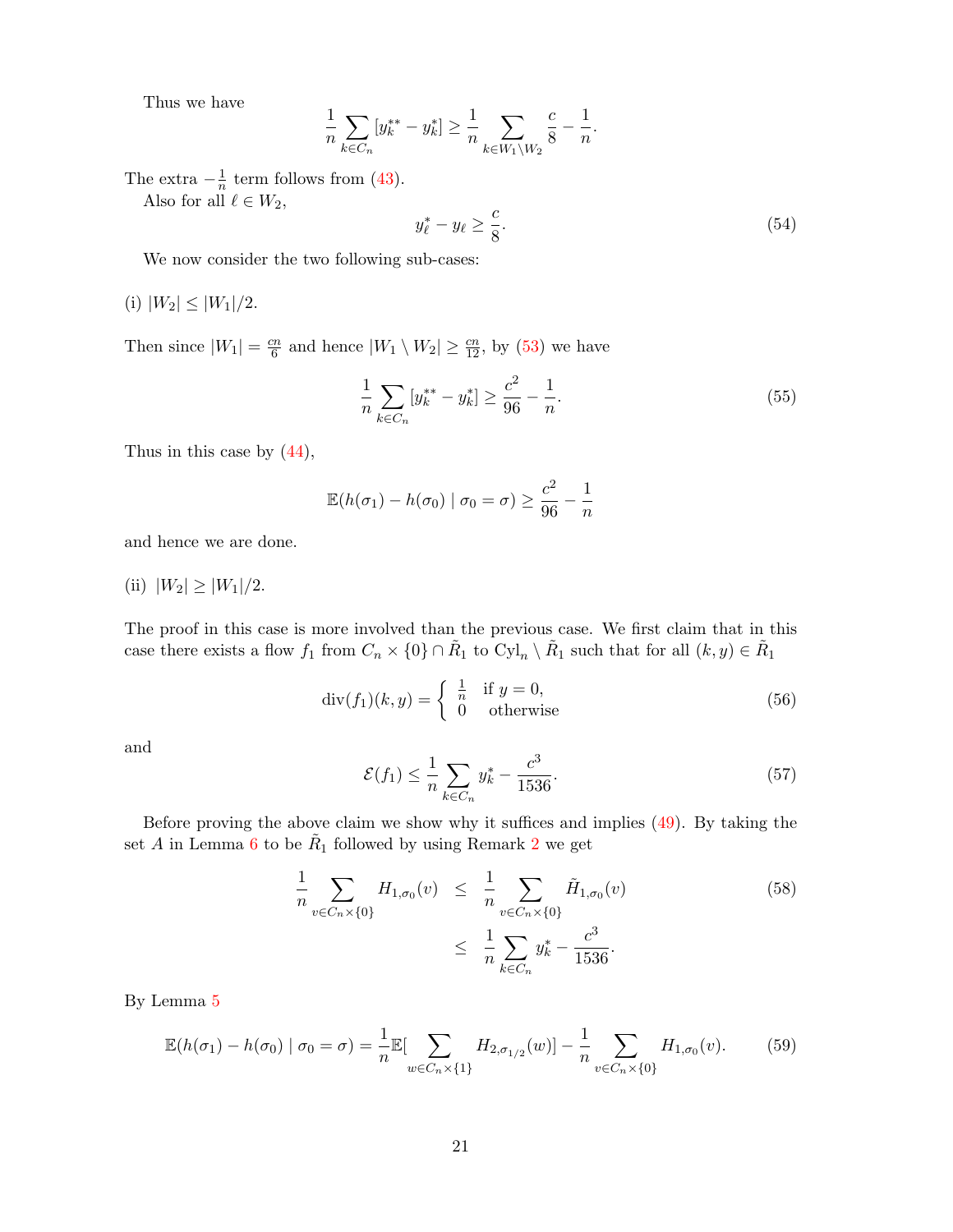The first term is bounded from below by  $\frac{1}{n}$  $\sum$  $_{k\in C_n}$  $y_k^{**}(\sigma_0)$  (as in the proof of  $(44)$ ) and the second term by  $(58)$  is bounded from above by

$$
\frac{1}{n} \sum_{k \in C_n} y_k^*(\sigma_0) - \frac{c^3}{1536}
$$

.

Hence we get

$$
\mathbb{E}(h(\sigma_1) - h(\sigma_0) | \sigma_0 = \sigma) \ge \left[ \frac{1}{n} \sum_{k \in C_n} y_k^{**}(\sigma_0) - \frac{1}{n} \sum_{k \in C_n} y_k^{*}(\sigma_0) \right] + \frac{c^3}{1536}
$$

$$
\ge \frac{c^3}{1536} - \frac{1}{n}.
$$

Note that the term in the brackets is greater than  $-\frac{1}{n}$  $\frac{1}{n}$  by [\(43\)](#page-17-1). Thus the proof of Lemma [9](#page-19-0) is complete in this case except for the proof of the initial claim. We now prove the claim by defining the flow  $f_1$  as shown in Figure [8.](#page-19-2) Recall [\(52\)](#page-19-5). For  $k \notin W_2$  let

$$
f_1((k, y), (k, y + \frac{1}{n})) = -\frac{1}{n}
$$
 for all  $(k, y) \in \tilde{R}_1$  and  $y < y_k^*$ .

For  $k \in W_2$ 

$$
f_1((k, y), (k, y + \frac{1}{n})) = \begin{cases} -\frac{1}{n} & \text{if } y < y_k \\ -\frac{d_k}{n} & \text{if } y_k \le y < y_k^* \end{cases}
$$

$$
f_1((j, y_k), (j + \frac{1}{n}, y_k)) = -\frac{1 - d_k}{n} \forall j = k, k + \frac{1}{n}, \dots j_k
$$

where  $j_k$  was defined in [\(50\)](#page-19-6) and  $0 < d_k < 1$  are to be specified later.  $f_1$  is 0 on all other edges. This flow  $f_1$  satisfies the divergence conditions [\(56\)](#page-20-1).

To see why [\(57\)](#page-20-2) is true first observe that

$$
\mathcal{E}(f_1) \leq \frac{1}{n} \sum_{k \in W_2} [y_k + d_k^2 (y_k^* - y_k) + (1 - d_k)^2] + \frac{1}{n} \sum_{k \notin W_2} y_k^*.
$$

This is because by construction the following hold:

- for  $k \notin W_2$  the flow along the line  $x = k$  is  $\frac{1}{n}$  for  $ny_k^*$  edges.
- for  $k \in W_2$ 
	- the flow along the line  $x = k$  is  $\frac{1}{n}$  for  $ny_k$  edges and  $\frac{d_k}{n}$  for  $n(y_k^* y_k)$  edges.
	- the number of edges with flow  $\frac{1-d_k}{n}$  on the line  $y = y_k$  is at most n.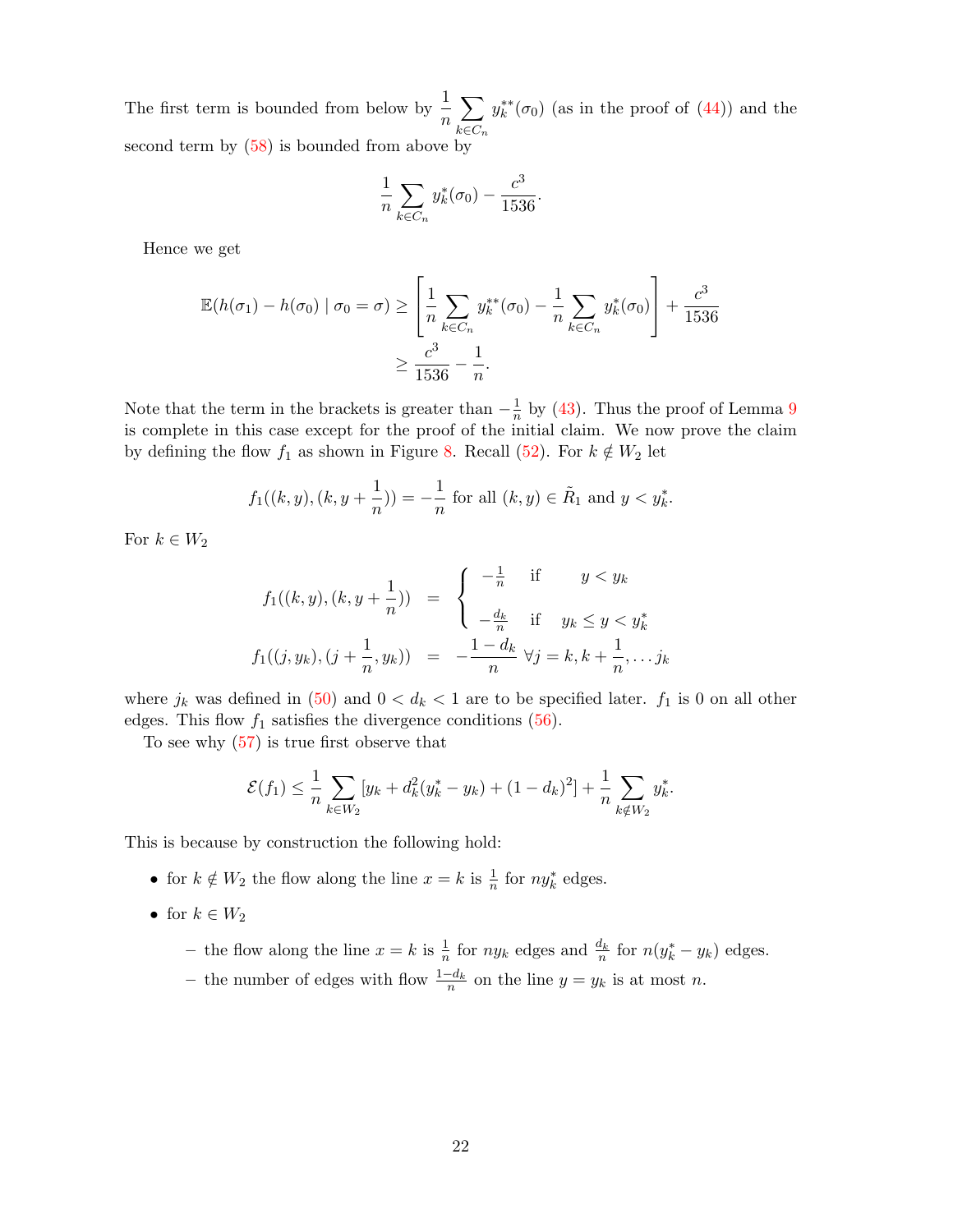Plugging in  $d_k = \frac{1}{1 + u^*}$  $\frac{1}{1+y_k^*-y_k}$  we get that the expression on the RHS equals

$$
\frac{1}{n} \sum_{k \in W_2} \left[ y_k + \frac{(y_k^* - y_k)}{(y_k^* - y_k) + 1} \right] + \frac{1}{n} \sum_{k \notin W_2} y_k^*
$$
\n
$$
= \frac{1}{n} \sum_{k \in W_2} \left[ y_k^* + (y_k - y_k^*) + \frac{(y_k^* - y_k)}{(y_k^* - y_k) + 1} \right] + \frac{1}{n} \sum_{k \notin W_2} y_k^*,
$$
\n
$$
= \frac{1}{n} \sum_{k \in W_2} y_k^* + \frac{1}{n} \sum_{k \notin W_2} y_k^* + \frac{1}{n} \sum_{k \in W_2} \left[ (y_k - y_k^*) + \frac{(y_k^* - y_k)}{(y_k^* - y_k) + 1} \right]
$$
\n
$$
= \frac{1}{n} \sum_{k \in C_n} y_k^* - \frac{1}{n} \sum_{k \in W_2} \left[ \frac{(y_k^* - y_k)^2}{(y_k^* - y_k) + 1} \right].
$$

Now since  $|W_1| \ge \frac{cn}{6}$  and we are considering the case  $|W_2| \ge \frac{|W_1|}{2}$ , we have  $|W_2| \ge \frac{cn}{12}$ . Also, for  $k \in W_2$ , it follows from [\(54\)](#page-20-3) that

$$
\frac{c}{8} \le y_k^* - y_k \le 1.
$$

Plugging these in the expression

$$
\frac{1}{n}\sum_{k\in W_2}[\frac{(y_k^*-y_k)^2}{(y_k^*-y_k)+1}]
$$

gives us [\(57\)](#page-20-2). Thus the proof of Lemma [9](#page-19-0) for case (ii) is complete.

The proof of Theorem [5](#page-12-0) involves considering a few cases and showing that the hypotheses of Lemma [9](#page-19-0) are satisfied in each case. We start with some definitions.

Let Cyl<sup>+</sup> be the slightly larger graph  $C_n \times P_{n+2}$  where we identify the path  $P_{n+2}$  with

$$
\{\frac{a}{n} \, : \, a=-1,0,1,\ldots,n+1\}.
$$

Recall the definition [\(6\)](#page-3-2) of the boundary of a set of vertices. The following is a technical definition needed for convenience (see Figure  $6$ ):

<span id="page-22-0"></span>**Definition 8.** Let  $\partial \tilde{R}_1$  be the boundary of  $\tilde{R}_1 \cup (C_n \times {\frac{-1}{n}})$  in Cyl<sup>+</sup>. Define  $\partial_{\infty}^{out} \tilde{R}_1$  to be the subset of  $\partial \tilde{R}_1$  that is visible from  $C_n \times \{1\}$ , i.e., the set of all points in  $\partial \tilde{R}_1$  that are connected to  $C_n \times \{1\}$  in the subgraph induced by  $Cyl_n \setminus \tilde{R}_1$ . As usual we have similar definitions for  $\partial \tilde{R}_2$ ,  $\partial^{out} \tilde{R}_2$ .

Note that since  $\tilde{R}_1 \cap (C_n \times \{1\}) = \emptyset$ ,

$$
\partial \tilde{R}_1 \subset \text{Cyl}_n.
$$

Define the graph  $\mathrm{Cyl}_n^*$  to be the graph  $\mathrm{Cyl}_n$  along with the additional diagonal edges

$$
\left\{ \left( \frac{i}{n}, \frac{j}{n} \right), \left( \frac{i+1}{n}, \frac{j+1}{n} \right) \right\}
$$

$$
\left\{ \left( \frac{i}{n}, \frac{j}{n} \right), \left( \frac{i-1}{n}, \frac{j+1}{n} \right) \right\}
$$

for all  $i = 0, \ldots n-1$ ,  $j = 0 \ldots n-1$  where the addition in the first coordinate is in  $\left(\frac{1}{n}\mathbb{Z}\right)/\mathbb{Z}$ . Call a subset  $B \subset \mathrm{Cyl}_n$ , \*-connected if it is a connected set in the graph  $\mathrm{Cyl}_n^*$ .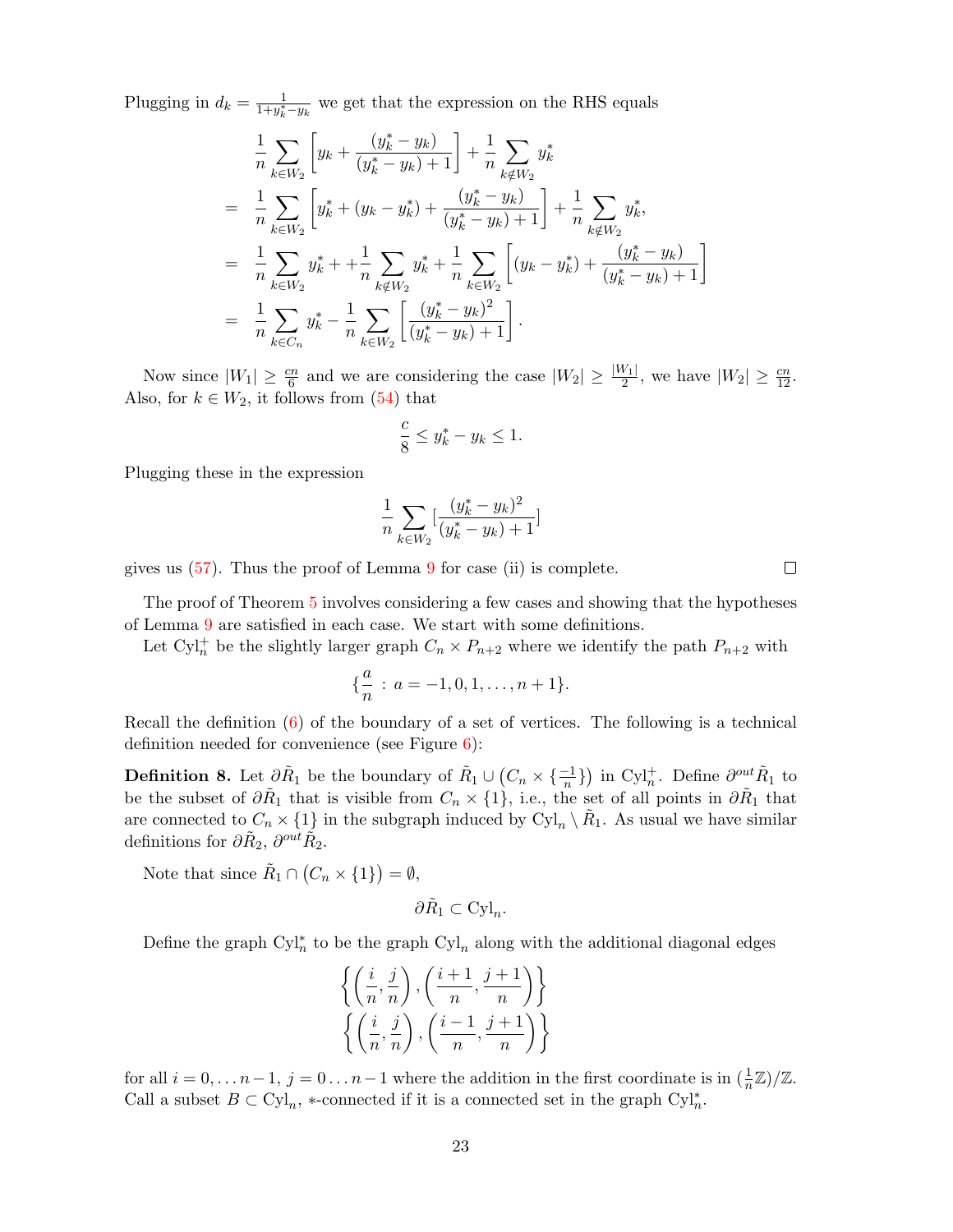

<span id="page-23-0"></span>Figure 9: The yellow segments depict  $y^{(k)}$  for  $k \in C_n$ . The green segment depicts  $y_{(k)}$  for those k for which  $y^{(k)} \neq y_{(k)}$ . Note that  $y^{(k)} = y_{(k)}$  unless  $\partial^{out} \tilde{R}_1$  intersects the column  $x = k$  at more than one point. Also we include the purple segment at the bottom and the white segment at the top depicting  $y_k^*$  and  $y_K^{**}$  respectively to illustrate the differences between the four definitions.

<span id="page-23-2"></span>**Remark 3.** It follows from [\[15,](#page-46-11) Lemma 2] that for  $i = 1, 2, \partial^{out} \tilde{R}_i$  is a  $*$ -connected set.

Let

<span id="page-23-1"></span>
$$
\mathcal{Y} = \{ y : (k, y) \in \partial^{out} \tilde{R}_1 \text{ for some } k \in C_n \}. \tag{60}
$$

Note that  $\mathcal Y$  is a connected subset of  $[0, \frac{1}{n}]$  $\frac{1}{n} \dots$ , 1] since  $\partial^{out} \tilde{R}_1$  is \*-connected. Also for every  $k \in C_n$  let

<span id="page-23-3"></span>
$$
y_{(k)} = \inf\{y : (k, y) \in \partial^{out} \tilde{R}_1\}
$$
  
\n
$$
y^{(k)} = \sup\{y : (k, y) \in \partial^{out} \tilde{R}_1\}.
$$
\n(61)

See Figure [9.](#page-23-0) Recall the definition of  $y_k^*$  and  $y_k^{**}$  from [\(34\)](#page-15-3),[\(35\)](#page-15-4). Note that for every  $k \in C_n$ ,

<span id="page-23-5"></span>
$$
y_k^* \le y_{(k)}.\tag{62}
$$

We make another simple observation: For any  $k \in C_n$  there exists  $\ell \in \{k - \frac{1}{n}\}$  $\frac{1}{n}, k, k+\frac{1}{n}$  $\frac{1}{n}$  such that

<span id="page-23-4"></span>
$$
y^{(k)} - \frac{1}{n} \le y_{\ell}^{**}.\tag{63}
$$

This follows since the point  $(k, y^{(k)}) \in \partial^{out} \tilde{R}_1$  and hence either  $y^{(k)} = 0$ , or  $(k, y^{(k)})$  has a neighbor colored 1 in  $Cyl_n$ .

We are now ready to prove Theorem [5.](#page-12-0) As we remarked earlier it suffices to show that the hypotheses of Lemma [9](#page-19-0) are satisfied.

**Proof of Theorem [5.](#page-12-0)** By hypothesis  $\sigma \in \Omega \setminus \Omega_{\epsilon}$ . Also observe that for any  $\sigma \in \Omega$  one of the following three conditions holds:

- (i) sup  $\mathcal{Y} \inf \mathcal{Y} > \epsilon/20$ .
- (ii)  $\sup \mathcal{Y} \inf \mathcal{Y} \leq \epsilon/20$  and  $|\sup \mathcal{Y} \alpha| > \epsilon/10$
- (iii)  $\sup \mathcal{Y} \inf \mathcal{Y} \leq \epsilon/20$  and  $|\sup \mathcal{Y} \alpha| \leq \epsilon/10$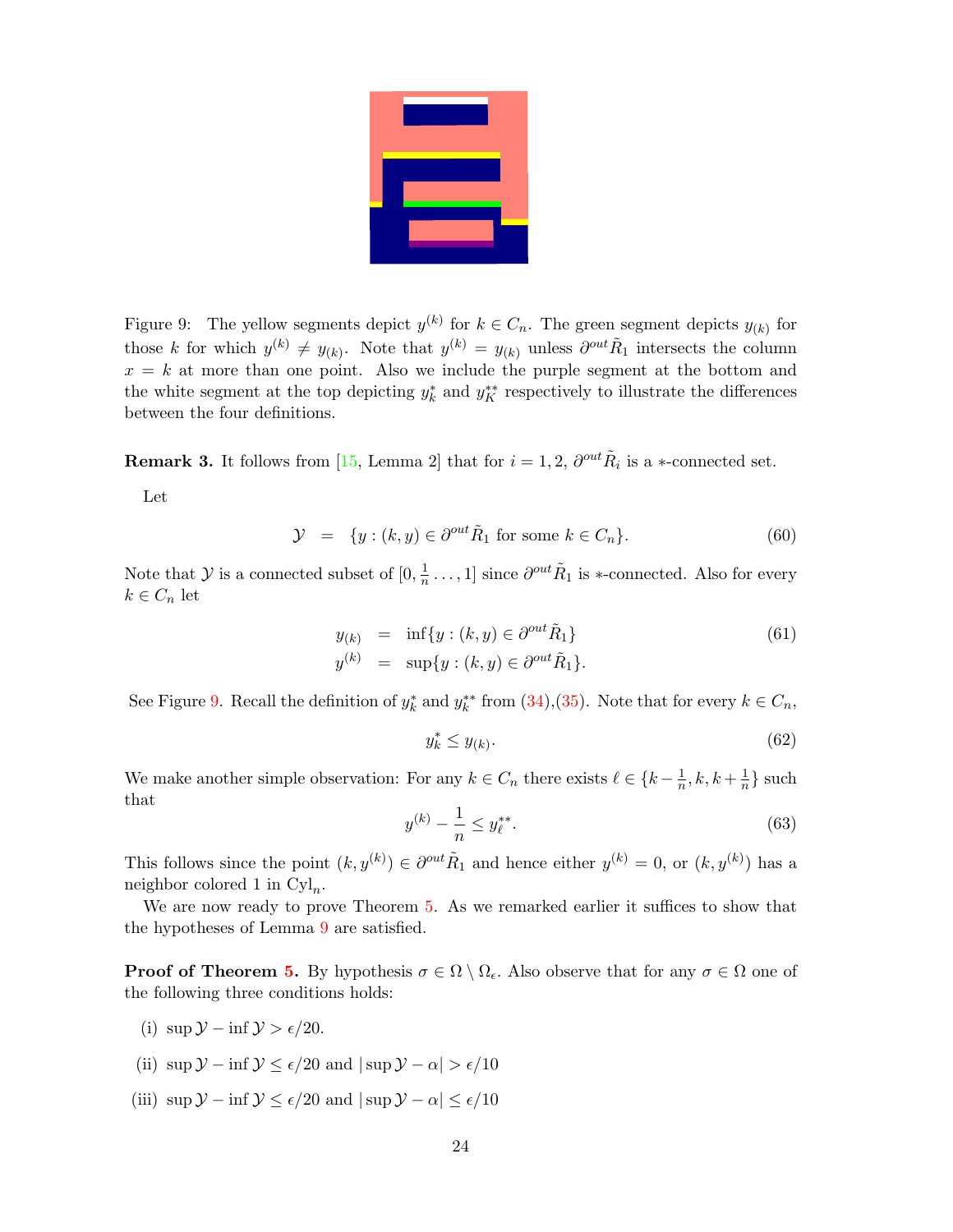where the set  $\mathcal Y$  was defined in [\(60\)](#page-23-1).

Case (i): Let  $m=\frac{1}{2}$  $\frac{1}{2}(\sup \mathcal{Y} + \inf \mathcal{Y}), c = \frac{\epsilon}{20}$ . By hypothesis sup  $\mathcal{Y} - \inf \mathcal{Y} > c$ . We first show that, under this hypothesis, both Properties [1](#page-18-1) and [2](#page-19-1) hold.

By Remark [3,](#page-23-2)  $\mathcal Y$  is connected. Thus there exist cn/4 values in  $\mathcal Y$  less than  $m - c/4$ . In other words:

Property [1](#page-18-1) holds with  $m$  and  $c$  as defined above.

Again using connectedness of  $\mathcal{Y}$ ,  $cn/4$  values in  $\mathcal{Y}$  are greater than  $m + c/4$ . Also notice that for every  $k < \sup \mathcal{Y}$  the line  $y = k$  must intersect  $R_1$  since the line  $y = \sup \mathcal{Y}$  has a vertex lying on the boundary of  $R_1$  and hence we have a monochromatic path of color 1 from the level  $y = 0$  to  $y = \sup \mathcal{Y} - \frac{1}{n}$ . Thus there exist  $cn/4$  horizontal lines above the level  $y = m + c/4$  that intersect  $Cyl_n \setminus \tilde{R_2}$ . Hence

Property [2](#page-19-1) holds with m and c as defined above.

To verify the rest of the hypotheses of Lemma [9](#page-19-0) we have to show that either the set W or  $W'$  is large. Recall  $y^{(k)}$  from [\(61\)](#page-23-3). Clearly at least one of the inequalities

<span id="page-24-0"></span>
$$
|\{k : y^{(k)} > m\}| \ge n/2,\tag{64}
$$

<span id="page-24-1"></span>
$$
|\{k : y^{(k)} \le m\}| \ge n/2 \tag{65}
$$

is true. Recall from  $(47)$  and  $(48)$ 

$$
W = \{ \ell : y_{\ell}^{**} \ge m \}
$$
  

$$
W' = \{ \ell : y_{\ell}^{*} \le m \}
$$

When  $(64)$  holds, by  $(63)$ 

$$
|W| \ge \frac{n}{6}.
$$

Similarly when  $(65)$  holds by  $(62)$ ,

$$
|W'| \ge \frac{n}{2}.
$$

Thus all the hypotheses of Lemma [9](#page-19-0) are satisfied in case (i) and hence we are done.

To verify the hypotheses of Lemma [9](#page-19-0) in the remaining cases we start by making an observation. Let

$$
W'' := \{ \ell : y_{\ell}^{**} \ge \inf \mathcal{Y} - \frac{1}{n} \} W''' := \{ \ell \in C_n : y_{\ell}^{*} \le \sup \mathcal{Y} \}.
$$

Now we have

$$
|W''| \ge \frac{n}{3},\tag{66}
$$

$$
|W'''| = n \tag{67}
$$

(the first follows from [\(63\)](#page-23-4) and the second from [\(62\)](#page-23-5)). Thus by choosing  $m = \inf \mathcal{Y}$  or sup  $\mathcal{Y}$ the conditions for sets W and  $W'$  respectively in the hypotheses of Lemma [9](#page-19-0) are always satisfied .

The remainder of the proof shows that in cases (ii) and (iii) either Property [1](#page-18-1) or [2](#page-19-1) holds by choosing  $m = \inf \mathcal{Y}$  or sup  $\mathcal{Y}$ . This would then complete the proof by Lemma [9.](#page-19-0)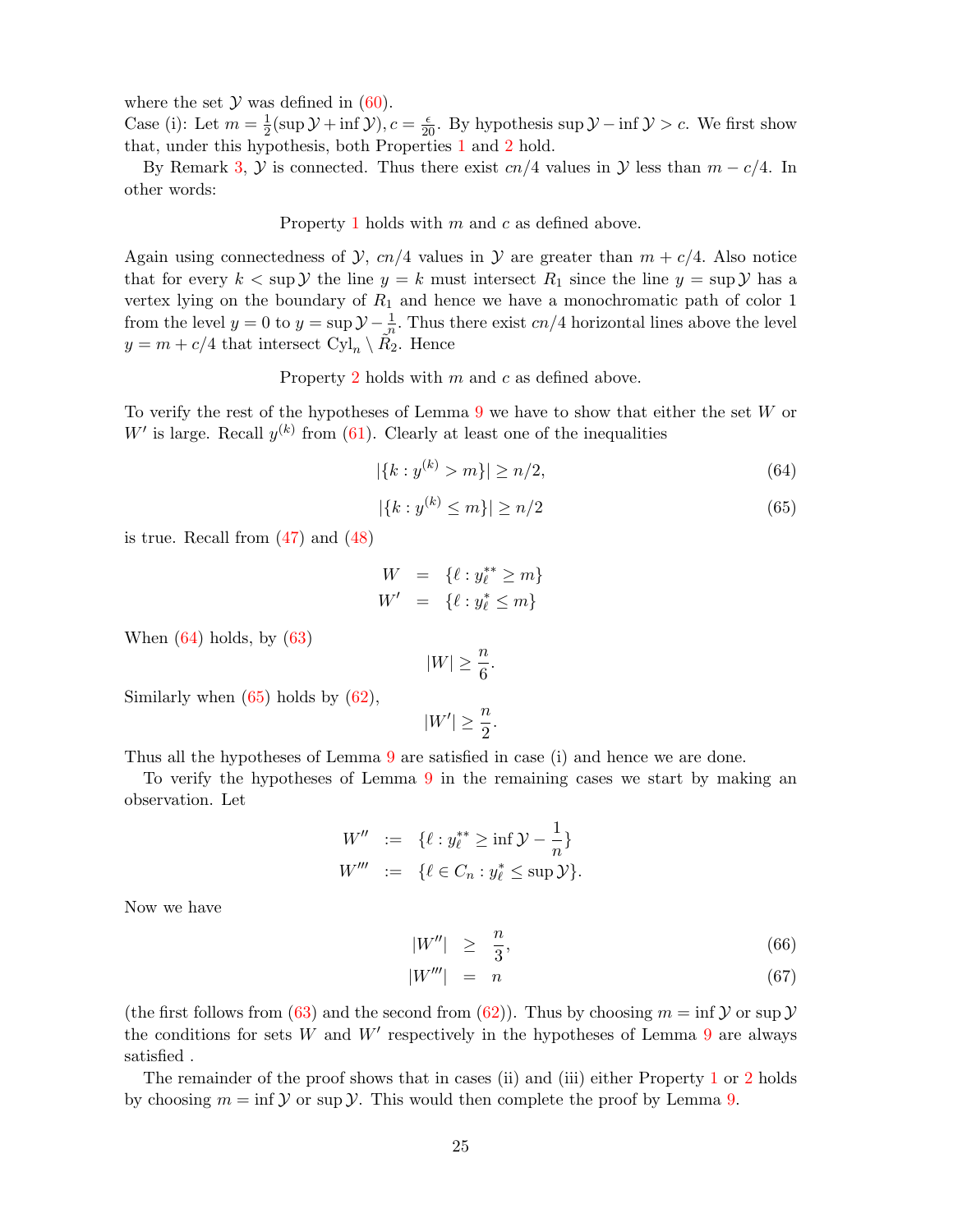Both cases (ii) and (iii) have two subcases, arguments for which are symmetric. We will discuss only one of the cases. In case (ii) we will discuss the case

$$
\sup \mathcal{Y} - \alpha \ge \epsilon / 10
$$

and skip the case sup  $\mathcal{Y} - \alpha \leq -\epsilon/10$ . In the case sup  $\mathcal{Y} - \alpha \geq \epsilon/10$ 

$$
\inf \mathcal{Y} - \alpha \ge \frac{\epsilon}{10} - \frac{\epsilon}{20} = \frac{\epsilon}{20}.
$$

Now this implies that there are at least  $\frac{\epsilon}{40}n^2$  red vertices below the line  $y = \inf \mathcal{Y} - \frac{\epsilon}{40}$  since

$$
\inf \mathcal{Y} - \frac{\epsilon}{40} \ge \alpha + \frac{\epsilon}{40}.
$$

In particular there exist at least  $\frac{\epsilon}{40}$  disjoint horizontal lines below the line  $y = \inf \mathcal{Y} - \frac{\epsilon}{40}$ with at least one red vertex, i.e. Property [1](#page-18-1) is true for  $m = \inf \mathcal{Y}$  and  $c = \frac{\epsilon}{40}$ .

In case (iii) we use the fact that  $\sigma \in \Omega \setminus \Omega_{\epsilon}$  and hence there are at least  $\epsilon n$  horizontal lines with a red vertex below the line  $y = \alpha$  or  $\epsilon n$  horizontal lines with a blue vertex above the line  $y = \alpha$ . We will discuss only the first case. Now by hypothesis in (iii)

$$
\inf \mathcal{Y} \ge \alpha - \frac{\epsilon}{10} - \frac{\epsilon}{20} \ge \alpha - \frac{\epsilon}{5}.
$$

Hence there exist at least  $\frac{\epsilon}{20}$  disjoint horizontal lines below the line  $y = \inf \mathcal{Y} - \frac{\epsilon}{20}$  with at least one red vertex, i.e. Property [1](#page-18-1) is true for  $m = \inf \mathcal{Y}$  and  $c = \frac{\epsilon}{40}$ .

The symmetric arguments which we skip will show that Property [2](#page-19-1) holds in the other cases with  $m = \sup \mathcal{Y}$  and  $c = \frac{\epsilon}{40}$ . Thus we are done.  $\Box$ 

# <span id="page-25-0"></span>5 Proofs of hitting time results

In this section we provide the proofs of Lemmas [2](#page-10-1) and [3.](#page-10-2) We first state the following general lemma about hitting times of submartingales. The statement involves a few parameters and can be slightly difficult to follow. However it will be useful in subsequent applications. Let  $\omega(t)$  be a stochastic process taking values in an abstract set D. Also let  $g: \mathcal{D} \to \mathbb{R}$  be a real-valued function. Let  $\mathcal{F}_t$  be the filtration generated by the process  $\omega(t)$  up to time t. Also define  $X_t := g(\omega(t)).$ 

<span id="page-25-1"></span>**Lemma 10.** Let  $A_1, A_2, a_1 > 0$ . Suppose

<span id="page-25-3"></span>
$$
|g(\omega)| \leq A_1 \text{ for all } \omega \in \mathcal{D} \tag{68}
$$

$$
|X_t - X_{t-1}| \leq A_2 \text{ for all } t. \tag{69}
$$

Also suppose that  $B \subset \mathcal{D}$  is such that for any time t

<span id="page-25-2"></span>
$$
\mathbb{E}(X_t - X_{t-1}|\mathcal{F}_{t-1}) \geq a_1 \mathbf{1} \left( \omega(t-1) \notin B \right). \tag{70}
$$

Then:

i. For any  $a_2 > 0$ ,

$$
P_{\omega}(\tau(B) \ge T) \le \exp\left(-\frac{(a_2 - a_1T)^2}{4A_2^2T}\right)
$$

for all  $\omega \in \mathcal{D}$  such that  $g(w) \geq A_1 - a_2$  and any T such that  $a_2 - a_1T < 0$ .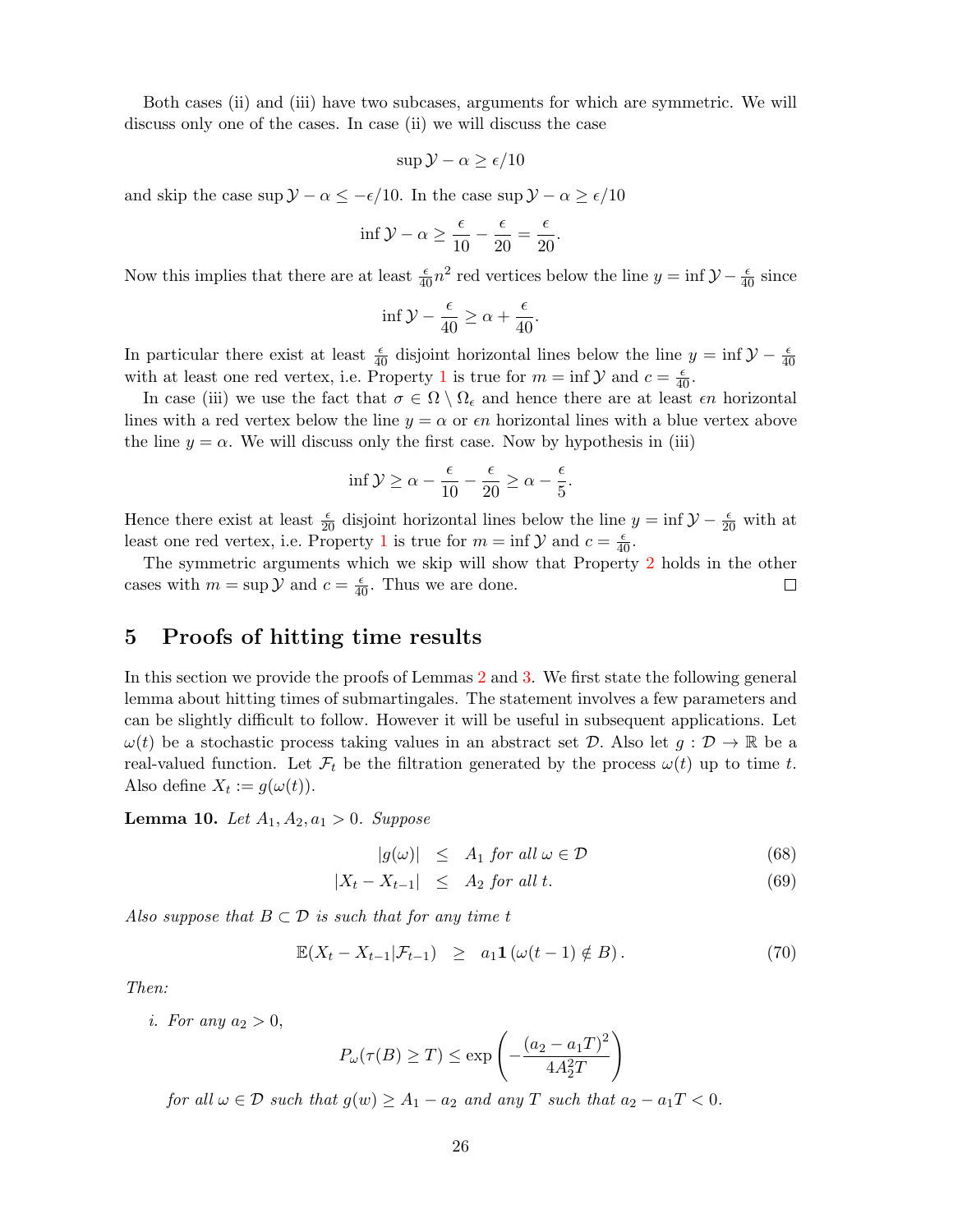ii. Now consider the special case when B is a level set, i.e. suppose for some  $a_4 > 2A_2$ ,  $B = {\omega : g(w) \geq A_1 - a_4}$  and  $B' = {\omega : g(w) \leq A_1 - 2a_4}$ . Then for all  $\omega \in B$  and all  $T > \frac{2A_2}{a_1}$ 

$$
\mathbb{P}_{\omega}(\tau(B') \ge T') \ge 1 - \left[\exp\left(-\frac{a_4^2}{32A_2^2T}\right) + \exp\left(-\frac{a_1^2T^2}{32A_2^2T}\right)\right],
$$
  
where  $T' = \exp\left(\frac{\min(a_4^2, a_1^2T^2)}{32A_2^2T}\right).$ 

The proof of the above lemma follows easily from the standard Azuma-Hoeffding inequality for submartingales. We defer it to Appendix [C.](#page-43-0) However we immediately see some applications. Recall the definition of  $\Omega_{\epsilon}$  from Table [1.](#page-9-1)

<span id="page-26-0"></span>**Lemma 11.** Given any  $\epsilon > 0$  there exist positive constants  $c = c(\epsilon)$ ,  $d = d(\epsilon)$ ,  $N = N(\epsilon)$ such that for all  $n > N$  and  $\sigma \in \Omega$ 

$$
\mathbb{P}_{\sigma}(\tau(\Omega_{\epsilon}) > dn^2) \leq e^{-cn^2}.
$$
\n(71)

*Proof.* The proof follows from Lemma  $10 i$  $10 i$ . The stochastic process we consider is the competitive erosion chain  $\sigma_t$  and  $X_t = h(\sigma_t)$  is the height function defined in [\(14\)](#page-9-3). We make the following choice of parameters:

$$
B = \Omega_{\epsilon}
$$
  
\n
$$
A_1 = n^2
$$
  
\n
$$
A_2 = 1
$$
  
\n
$$
a_1 = a(\epsilon)
$$
 appearing in Theorem 5  
\n
$$
a_2 = n^2
$$
  
\n
$$
T = \frac{2n^2}{a_1}.
$$

Clearly  $(20)$  and  $(21)$  are satisfied by  $(15)$  and  $(16)$ . Thus by Lemma [10](#page-25-1) i.

$$
\mathbb{P}_{\sigma}\left(\tau(\Omega_{\epsilon}) \ge \frac{2n^2}{a_1}\right) \le e^{-\frac{a_1 n^2}{8}}.
$$

#### 5.1 Proof of Lemma [2](#page-10-1)

The proof follows from Lemma [11](#page-26-0) and the containment (Remark [1\)](#page-9-0)  $\Omega_{\epsilon} \subset \Gamma_{\epsilon}$ .  $\Box$ 

### 5.2 Proof of Lemma [3](#page-10-2)

The proof follows from Lemma [10](#page-25-1) ii. Let

$$
X(t) = h(\sigma_t)
$$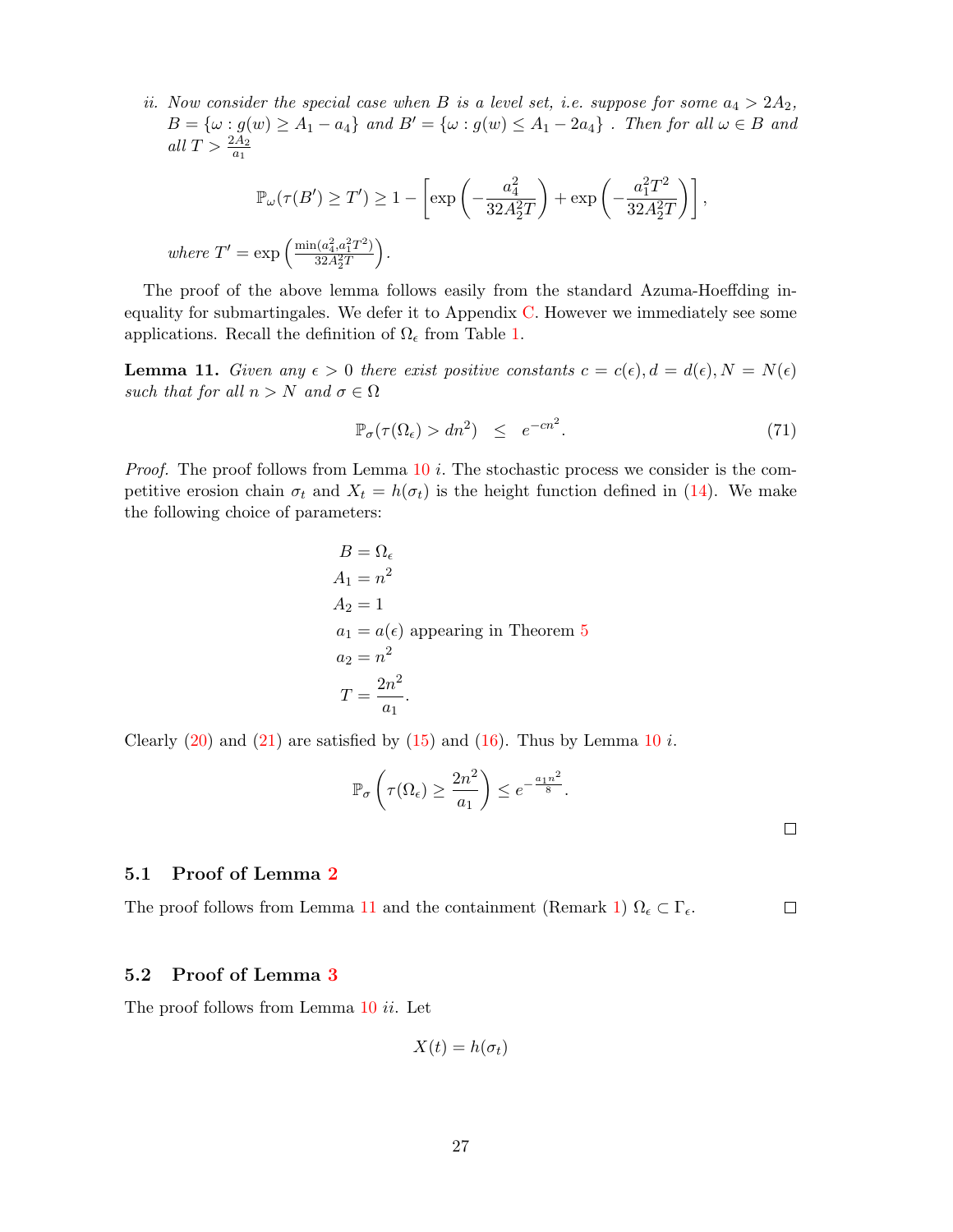where  $h(\cdot)$  is the height function defined in [\(14\)](#page-9-3). We make the following choice of parameters:

$$
B = \Gamma_{\epsilon}
$$
  
\n
$$
B' = \Gamma_{2\epsilon}
$$
  
\n
$$
A_1 = \alpha(1 - \alpha/2)n^2
$$
  
\n
$$
a_4 = \epsilon n^2
$$
  
\n
$$
A_2 = 1
$$
  
\n
$$
a_1 = a(\epsilon)
$$
 appearing in Theorem 5  
\n
$$
T = n^2.
$$

The second containment in Remark [1](#page-9-0) along with Theorem [5](#page-12-0) satisfy the drift condition [\(70\)](#page-25-2) with  $a_1 = a(\epsilon)$ . Now by the above choice of parameters  $T' = \exp\left(\frac{\min(\epsilon^2, a_1^2)n^2}{32}\right)$ . Thus by Lemma [10](#page-25-1) *ii*. for all  $\sigma \in \Gamma_{\epsilon}$ ,

$$
\mathbb{P}_{\sigma}(\tau(\Gamma_{2\epsilon}) \ge T') \ge 1 - [\exp\left(-\frac{\epsilon^2 n^2}{32}\right) + \exp\left(-\frac{a_1^2 n^2}{32}\right)].
$$

Thus the proof is complete.

### <span id="page-27-0"></span>6 Proof of the main result

The proof of Theorem [1](#page-1-1) has the same structure as the proof of Theorem [4.](#page-8-0) We first state and prove the following two results analogous to Lemmas [2](#page-10-1) and [3.](#page-10-2)

<span id="page-27-1"></span>**Lemma 12.** Given any  $\epsilon > 0$  there exist positive constants  $c = c(\epsilon)$ ,  $d = d(\epsilon)$ , such that for all large enough n and  $\sigma \in \Omega_{\epsilon}$ 

$$
\mathbb{P}_{\sigma}(\tau(\mathcal{A}_{\sqrt{\epsilon}}) > dn^2) \leq e^{-cn}.
$$
\n(72)

 $\Box$ 

<span id="page-27-2"></span>**Lemma 13.** Given  $\epsilon > 0$  there exist positive constants  $\delta, b, d > 0$  such that for all large enough n and  $\sigma \in \mathcal{A}_{\epsilon} \cap \Gamma_{\delta/2}$ 

$$
\mathbb{P}_{\sigma}(\tau(\mathcal{A}_{\sqrt{\epsilon}}^c) > e^{dn}) > 1 - e^{-bn}.
$$

For the definition of the sets appearing in the above statements see Table [1.](#page-9-1) The proofs of the above lemmas are significantly more delicate than the proofs of Lemmas [2](#page-10-1) and [3.](#page-10-2) We now proceed to the proofs. However for that we need some estimates about internal DLA on cylinder graphs.

#### 6.1 IDLA on the cylinder

Recall the definition of internal DLA from Subsection [1.1.](#page-2-2) In this section we discuss the case when the underlying graph is the infinite cylinder  $C_n \times \mathbb{Z}_{\geq 0}$  and the starting locations of the particles are uniformly distributed on  $C_n \times \{0\}$ . By way of comparison with the results stated in [\[7\]](#page-46-12), we will show a cruder bound on the fluctuation but we will show that the failure probability is exponentially small. We will also need to consider slightly more general starting configurations, as described below.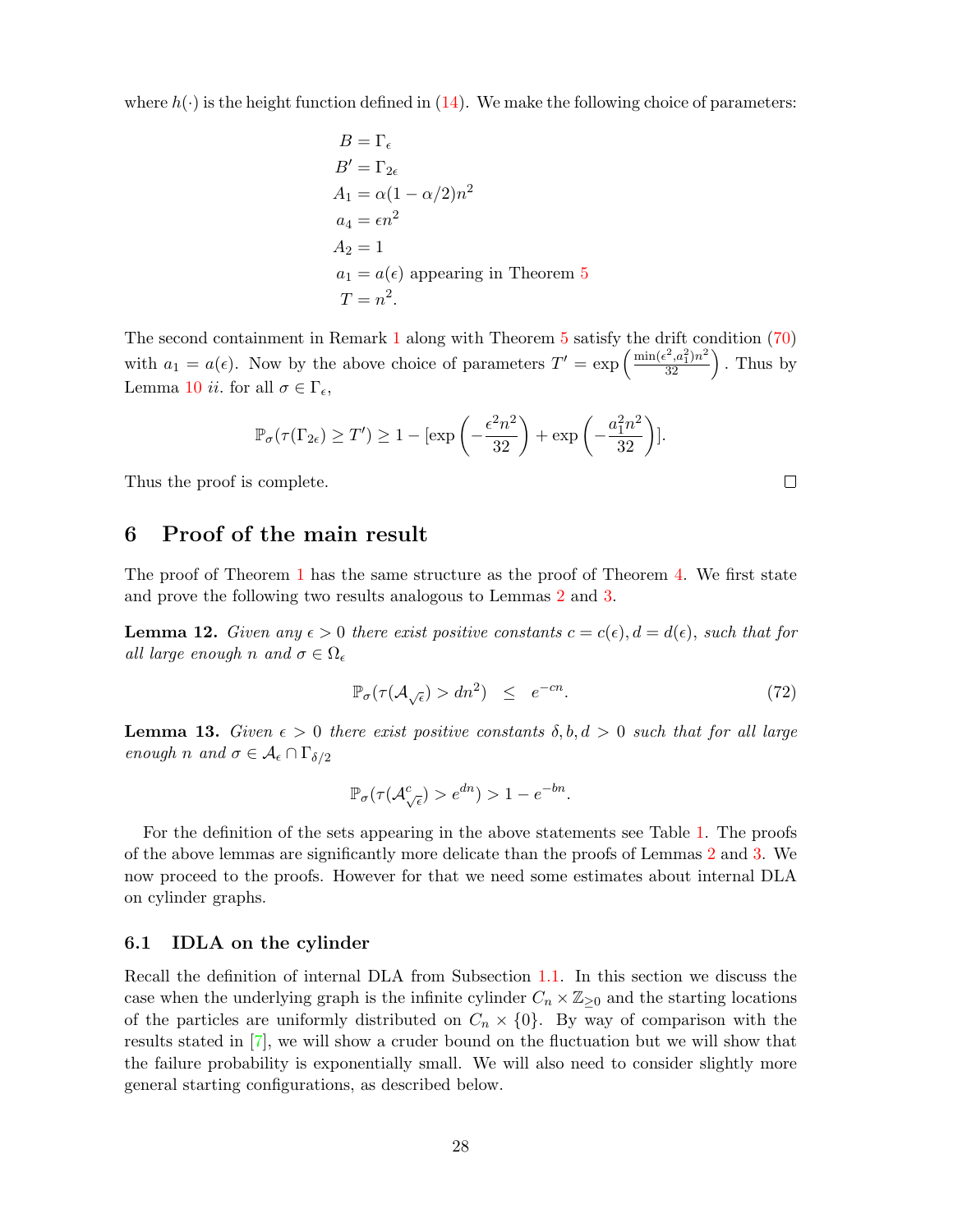We now formally define a generalized IDLA process. Consider the graph

<span id="page-28-2"></span>
$$
\mathcal{C}_n = C_n \times \mathbb{Z}_{\geq 0}.\tag{73}
$$

For any integer  $j \geq 0$  we also define the set

<span id="page-28-1"></span>
$$
Y_{j,n} = C_n \times \{j\}.\tag{74}
$$

**Definition 9.** For integers  $t \geq 0$  the sequence of random subsets (cluster)  $I(t)$  is defined inductively. Let  $I(0)$  be any arbitrary subset of  $C_n$ . Now given  $I(t-1)$  start a random walk uniformly on the set  $Y_{0,n}$ .

 $I(t) \setminus I(t-1)$ 

consists of the site at which the random walk exits  $I(t-1)$  for the first time.

**Remark 4.** For the purposes of this article we will consider the initial cluster to be a union of rows, i.e.

$$
I(0)=C_n\times \mathcal{I}_n,
$$

with  $\mathcal{I}_n = \{i_1, i_2, \ldots i_m\}$  for non-negative integers  $\{i_1, i_2, \ldots i_m\}$  with m allowed to depend on n.

For convenience we introduce the following notation. Let

$$
\phi:\mathbb{Z}_{\geq 0}\to\mathbb{Z}_{\geq 0}\setminus\mathcal{I}_n
$$

be the bijection that preserves order. Abusing notation slightly we write

$$
\phi:\mathcal{C}_n\to\mathcal{C}_n\setminus I(0)
$$

to denote the map that is identity in the first coordinate and  $\phi$  in the second coordinate. Also we define

$$
A(t) := \phi^{-1}(I(t) \setminus I(0)).
$$

with  $A(0) = \emptyset$  i.e.  $A(t)$  is the set of new sites in the growth cluster under the map  $\phi^{-1}$ . See Figure [10.](#page-29-0) We now state the result about the growth cluster in the generalized version of IDLA on the cylinder to be proved in Appendix [A.](#page-35-0)

<span id="page-28-0"></span>**Theorem 6.** Given positive number  $k < 1$  for any small enough  $\epsilon$  there exists a positive number  $c = c(k, \epsilon)$  such that for all large enough n and all  $\mathcal{I}_n$  with  $m \leq n$ 

$$
\mathbb{P}\Big(C_n\times[0,(1-\epsilon)kn]\subset A(kn^2)\subset C_n\times[0,(1+\epsilon)kn]\Big)\geq 1-e^{-cn}.
$$

### 6.2 Proof of Lemma [12](#page-27-1)

We start by defining some notations and making a few remarks. Recall from [\(10\)](#page-6-2) the definition of  $B_i(\sigma)$  for  $i = 1, 2$ . Given  $\sigma \in \Omega \cup \Omega'$  for  $i = 1, 2$ , let  $I_i(t)$  be the blue and red IDLA clusters respectively with initial clusters  $I_i(0) = B_i(\sigma)$ . Note that for the process  $I_2(t)$  the particles start from  $C_n \times \{1\}.$ 

Also for  $i = 1, 2$  let  $\tilde{I}_i(t)$  be variants of the processes  $I_i(t)$  where the blue and red random walks are killed on hitting the lines  $y = \alpha - \frac{\sqrt{\epsilon}}{2}$  $\frac{\sqrt{\epsilon}}{2}$  and  $y = \alpha + \frac{\sqrt{\epsilon}}{2}$  $\frac{\sqrt{\epsilon}}{2}$  respectively. We will refer to these as the killed IDLA processes. One immediately notices that starting from the same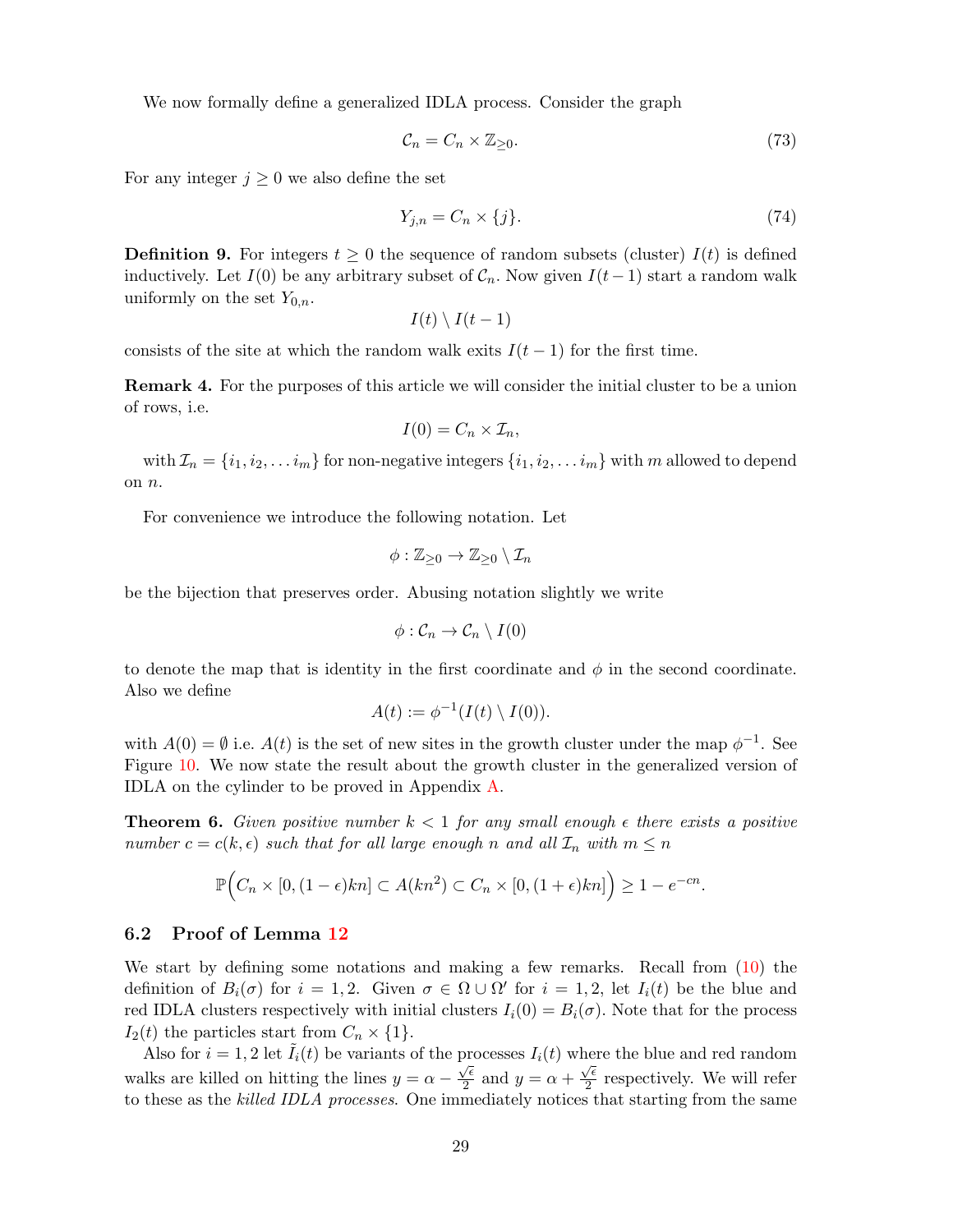

<span id="page-29-0"></span>Figure 10: The IDLA cluster  $I(t)$ , and the cluster  $A(t) = \phi^{-1}(I(t) \setminus I(0))$ .

initial condition the trivial coupling (using the same random walks for both the processes) gives the inclusions

<span id="page-29-1"></span>
$$
\tilde{I}_i(t) \subseteq I_i(t), \tag{75}
$$

$$
B_i(\sigma_t) \quad \subseteq \quad I_i(t) \tag{76}
$$

for  $i = 1, 2$  and all times t. Now suppose that  $\sigma^{(1)}$  and  $\sigma^{(2)}$  are two initial conditions with  $B_1(\sigma^{(1)}) \subseteq B_1(\sigma^{(2)})$ . Then again under the trivial coupling

<span id="page-29-2"></span>
$$
I_1^{(1)}(t) \ \subseteq \ I_1^{(2)}(t), \tag{77}
$$

$$
\tilde{I}_1^{(1)}(t) \quad \subseteq \quad \tilde{I}_1^{(2)}(t) \tag{78}
$$

where for  $j = 1, 2, I_1^{(j)}(\cdot)$  and  $\tilde{I}_1^{(j)}$  $1^{(0)}$  are the blue IDLA and killed IDLA clusters with initial cluster  $B_1(\sigma^{(j)})$ . Clearly similar statements hold for the red cluster. We omit them for brevity.

Throughout the rest of the proof we will think of the competitive erosion processes  $B_1(\sigma_t), B_2(\sigma_t)$  and the IDLA processes  $I_1(\cdot), I_2(\cdot)$  starting from  $B_1(\sigma_0), B_2(\sigma_0)$  respectively to be all coupled under the trivial coupling. For neatness we will say that an event holds with overwhelming probability if the probability of occurrence of the event is at least  $1-e^{-cn}$ for some  $c > 0$  not depending on n. Also let

$$
T = \frac{\sqrt{\epsilon}}{10} n^2
$$

where  $\epsilon$  appears in the statement of Lemma [12.](#page-27-1)

*Proof of Lemma [12](#page-27-1).* By symmetry it suffices to show that at time  $T$  with overwhelming probability all vertices below the line  $y < \alpha - \sqrt{\epsilon}$  are blue.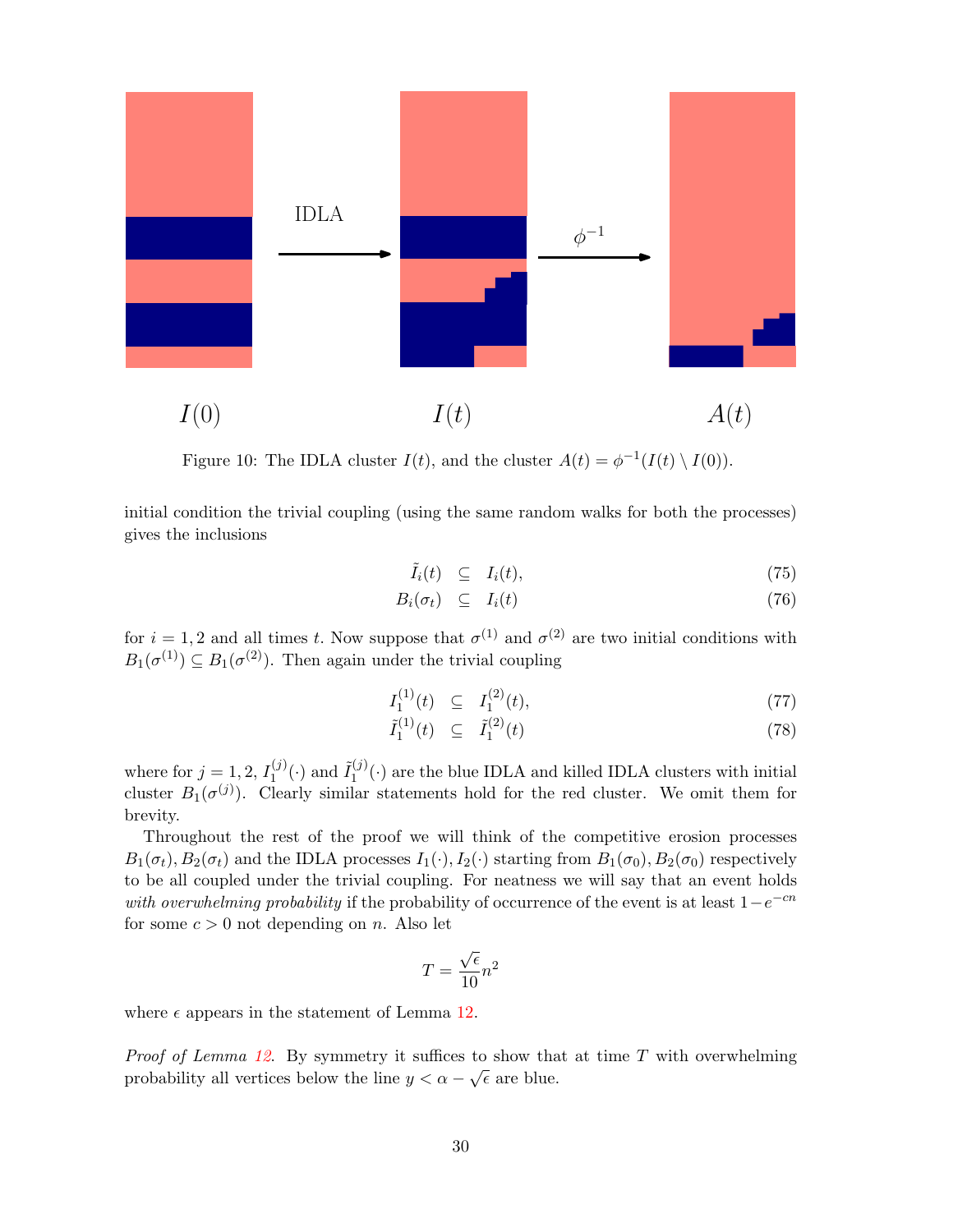Define the event

$$
\mathcal{B}_{\epsilon} := \left\{ \text{ No new red particle hits the line } y = \alpha - \frac{\sqrt{\epsilon}}{2}, \text{ for } t \leq T \right\}.
$$

Now given  $\sigma_0 = \sigma \in \Omega_{\epsilon}$ ,

<span id="page-30-0"></span>
$$
\mathcal{B}_{\epsilon} \text{ occurs with overwhelming probability.} \tag{79}
$$

To see this notice that there are at least (  $\frac{\sqrt{\epsilon}}{2} - \epsilon$ )n lines between the levels  $y = \alpha \sqrt{\epsilon}$  $\frac{\sqrt{\epsilon}}{2}$  and  $y = \alpha$  that have no red vertices. Thus by the upper bound in Theorem [6](#page-28-0) with overwhelming probability  $I_2(t) \setminus I_2(0)$  will not intersect  $y = \alpha -$ √  $\frac{\sqrt{e}}{2}$  for  $t \leq T$ . [\(79\)](#page-30-0) now follows from [\(76\)](#page-29-1).

We now show that, on the event  $\mathcal{B}_{\epsilon}$ , with overwhelming probability, at time T all the initial red vertices below the line  $y = \alpha - \sqrt{\epsilon}$  in the competitive erosion process become blue, i.e.

$$
C_n\times[0,\alpha-\sqrt{\epsilon}]\subset B_1(\sigma_T).
$$

The strategy to show this is to compare the processes  $B_1(\sigma_t)$  and  $\tilde{I}_1(t)$ . Since on the event  $\mathcal{B}_{\epsilon}$ , no new red particles hit the line  $y = \alpha - \frac{\sqrt{\epsilon}}{2}$  $\frac{\sqrt{e}}{2}$  up to time T, the blue competitive erosion cluster dominates the blue killed IDLA cluster. That is,

<span id="page-30-2"></span>
$$
\mathcal{B}_1 := \left\{ \tilde{I}_1(t) \subset B_1(\sigma_t) \text{ for } t \le T \right\} \text{ occurs with overwhelming probability.}
$$
 (80)

Note however that the domination works in the reverse direction for the actual blue IDLA cluster by [\(76\)](#page-29-1) and hence the need for the killed process. We would be done at this point if the lower bound in Theorem [6](#page-28-0) was stated for  $I_1(t)$ . However since Theorem 6 is for  $I_1(t)$ we need to argue a little more.

Now given the initial condition  $\sigma$  consider a modification  $\sigma'$  obtained by making all the rows between the lines  $y = \alpha - \sqrt{\epsilon}$  and line  $y = \alpha - \frac{\sqrt{\epsilon}}{2}$  $\frac{\sqrt{e}}{2}$  completely red. Then by [\(77\)](#page-29-2) for all t

<span id="page-30-1"></span>
$$
\tilde{I}'_1(t) \subset \tilde{I}_1(t) \tag{81}
$$

where the LHS and the RHS are the killed blue IDLA clusters with initial conditions  $\sigma'$  and  $\sigma$  respectively.

Also define  $I_1'(t)$  to be the blue IDLA cluster with starting condition  $\sigma'$ . By the upper bound in Theorem [6](#page-28-0) with overwhelming probability  $I'_1(t)$  does not intersect the line  $y =$  $\alpha - \frac{\sqrt{\epsilon}}{2}$  $\frac{\sqrt{\epsilon}}{2}$  for  $t \leq T$ . This is because in  $\sigma'$  all the  $\frac{\sqrt{\epsilon}}{2}$  $\sqrt{\epsilon} n^2$  vertices between  $y = \alpha - \sqrt{\epsilon}$  and line  $y = \alpha \sqrt{\epsilon}$  $\frac{\sqrt{\epsilon}}{2}$  are colored red. Note that this implies that both the blue IDLA and the killed IDLA clusters starting from  $\sigma'$  are exactly the same for the first T steps. That is,

<span id="page-30-3"></span>
$$
\mathcal{B}_2 := \left\{ \tilde{I}'_1(t) = I'_1(t) \text{ for } t \le T \right\} \text{ occurs with overwhelming probability.}
$$
 (82)

Now by the lower bound in Theorem [6](#page-28-0)

<span id="page-30-4"></span>
$$
\mathcal{B}_3 := \left\{ C_n \times [0, \alpha - \sqrt{\epsilon}] \subset I'_1(T) \right\}
$$
 occurs with overwhelming probability (83)

since  $\sigma'$  has at most  $\epsilon n$  lines containing red vertices below the line  $\alpha - \sqrt{\epsilon}$ . Lastly notice that  $(81)$  implies the following containment of events:

$$
\mathcal{B}_1 \cap \mathcal{B}_2 \cap \mathcal{B}_3 \subseteq \left\{C_n \times [0, \alpha - \sqrt{\epsilon}] \subset B_1(\sigma_T)\right\}.
$$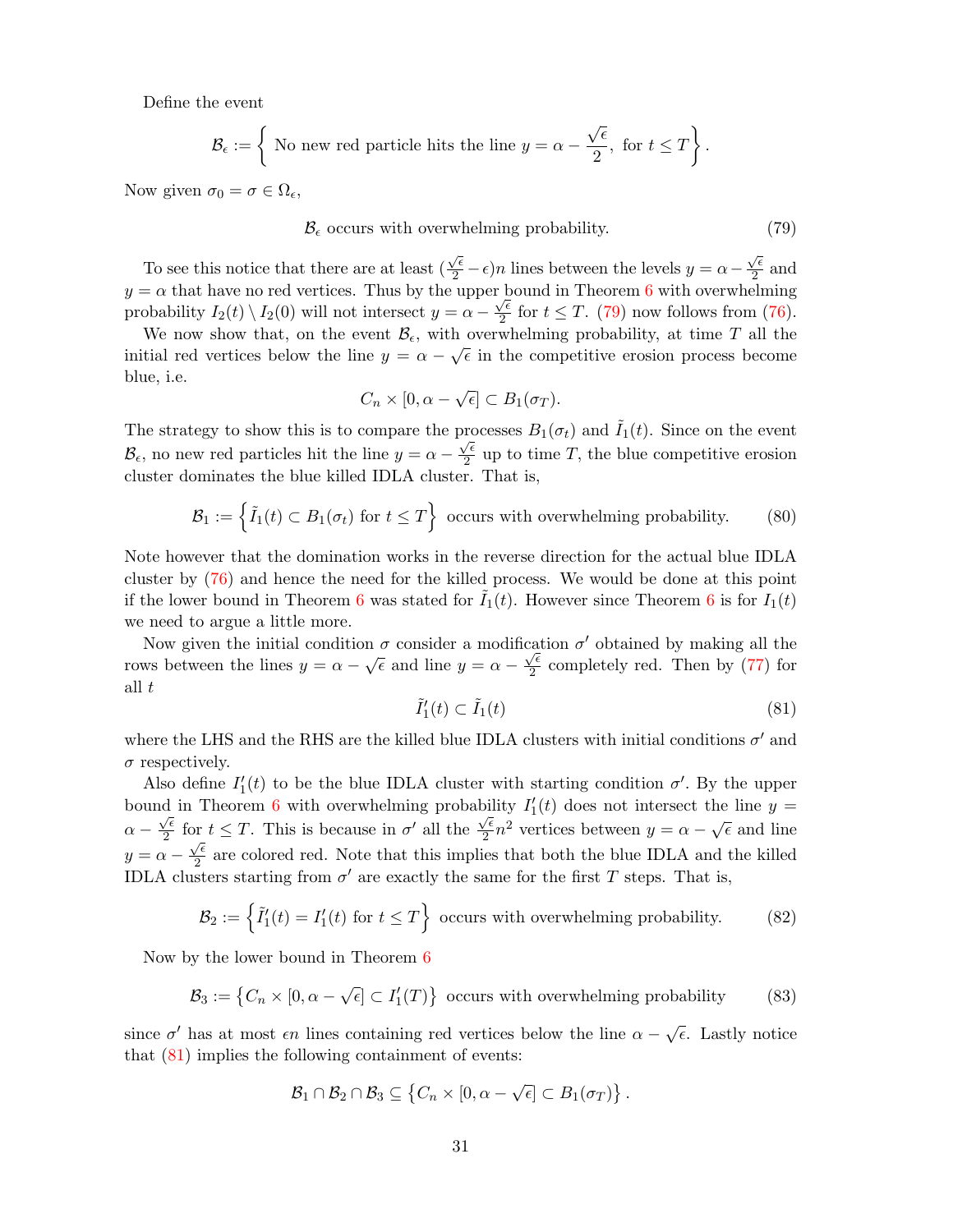Thus we are done since by  $(80),(82)$  $(80),(82)$  and  $(83)$  all the event on the LHS occur with overwhelming probability.

Having proved Lemma [12](#page-27-1) we state and prove a few preliminary lemmas required for the proof of Lemma [13.](#page-27-2)

<span id="page-31-0"></span>**Lemma 14.** For small enough  $\epsilon > 0$  for any  $\sigma \in \Omega_{\epsilon} \cap \mathcal{A}_{\sqrt{\epsilon}}$ 

$$
\mathbb{P}_{\sigma}(\tau(\Omega \setminus \mathcal{A}_{\sqrt{\epsilon}}) \ge \epsilon n^2) \ge 1 - e^{-cn} \tag{84}
$$

for some  $c = c(\epsilon) > 0$ . For the definitions of  $\mathcal{A}_{\epsilon}$  and  $\Omega_{\epsilon}$  refer to Table [1.](#page-9-1)

*Proof.* As  $\sigma \in \Omega_{\epsilon}$  there are at least  $(\sqrt{\epsilon}-\epsilon)n$  rows with no red vertex between the lines  $y = \alpha - \sqrt{\epsilon}$  and  $\alpha$  and similarly at least  $(\sqrt{\epsilon} - \epsilon)n$  rows with no blue vertex between the lines  $y = \alpha$  and  $\alpha + \sqrt{\epsilon}$ . The proof now follows from the upper bound in Theorem [6,](#page-28-0) which implies that the IDLA processes  $I_1(t)$ ,  $I_2(t)$  require at least  $\epsilon n^2$  rounds, with probability at least  $1 - e^{-cn}$  for some positive  $c = c(\epsilon)$ , before a blue vertex is seen above the line  $y = \alpha + \sqrt{\epsilon}$  or a red vertex is seen below the line  $y = \alpha - \sqrt{\epsilon}$ . Thus we are done by [\(76\)](#page-29-1) which says that the same holds for the competitive erosion clusters  $B_i(t)$  for  $i = 1, 2$ .  $\Box$ 

For any set  $A \subset \Omega$  define the positive return time  $\tau^+(A)$  to be

$$
\inf\{t\geq 1 : \sigma_t \in A\}.
$$

<span id="page-31-1"></span>**Lemma 15.** Given positive numbers  $\epsilon$ , c there exist positive constants  $\delta$ , D such that for any  $\sigma \in \Omega_{\epsilon} \cap \Gamma_{\delta}$ 

$$
\mathbb{P}_{\sigma}(\tau^{+}(\Omega_{\epsilon}) \ge cn^{2}) < e^{-Dn^{2}}.
$$
\n(85)

For the definition of the sets see Table [1.](#page-9-1)

*Proof.* The proof follows from Lemma [10](#page-25-1) i. First let  $\sigma' = \sigma_1$  for the competitive erosion chain starting from  $\sigma_0 = \sigma$ . If  $\sigma' \in \Omega_{\epsilon}$  we are done. Otherwise by [\(16\)](#page-9-5) and the fact that by hypothesis  $\sigma \in \Gamma_{\delta}$ ,

$$
x := h(\sigma') \ge \alpha(1 - \alpha/2)n^2 - \delta n^2.
$$

Now let

$$
X(t) = h(\sigma_{t+1})
$$

where  $h(\cdot)$  is the height function defined in [\(14\)](#page-9-3). Thus  $X(0) = x$ . We make the following choice of parameters:

$$
B = \Omega_{\epsilon}
$$
  
\n
$$
A_1 = \alpha(1 - \alpha/2)n^2
$$
  
\n
$$
A_2 = 1
$$
  
\n
$$
a_1 = a(\epsilon)
$$
 appearing in Theorem 5  
\n
$$
a_2 = \delta n^2
$$
 with  $\delta < ac/2$   
\n
$$
T = cn^2
$$
.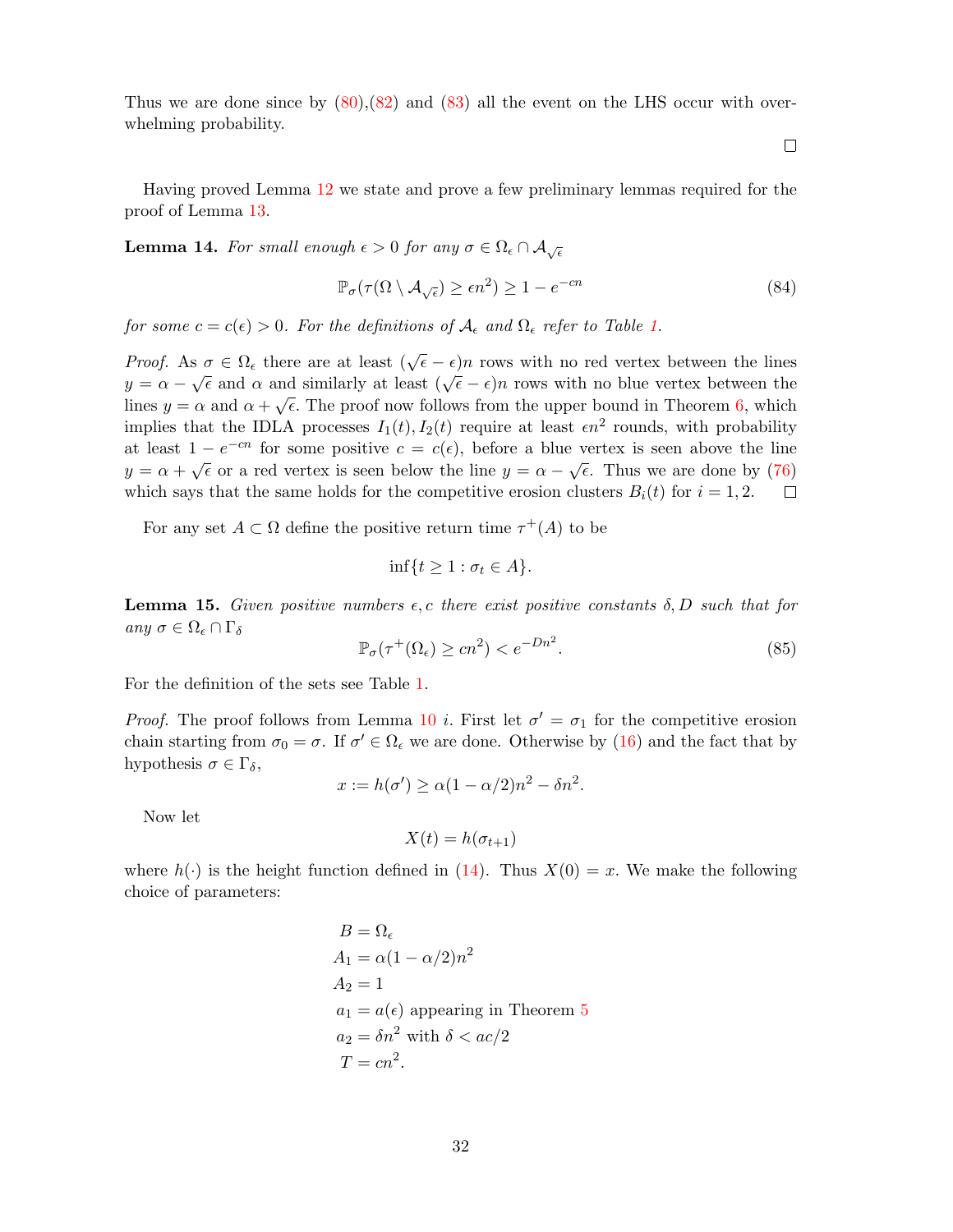The choice of  $a_2$  works since  $\sigma \in \Gamma_\delta$  by hypothesis. Also the choice of  $\delta$  ensures that  $a_2 - a_1 T < 0$  and hence the hypothesis of Lemma [10](#page-25-1) *i*. is satisfied. Thus for  $\delta = \frac{ac}{2}$  $rac{ic}{2}$  by Lemma [10](#page-25-1) *i*. for all  $\sigma \in \Omega_{\epsilon} \cap \Gamma_{\delta}$ ,

$$
\mathbb{P}_{\sigma'}(\tau(\Omega_{\epsilon}) \geq T) \leq \exp\left(-\frac{a_1^2 c n^2}{16}\right).
$$

Since  $\tau^+(\Omega_\epsilon)$  starting from  $\sigma$  is one more than  $\tau(\Omega_\epsilon)$  starting from  $\sigma'$  we are done.

<span id="page-32-1"></span>**Lemma 16.** Given  $\epsilon > 0$  there exist positive constants  $\delta$ , b such that for large enough n and any  $\sigma \in \Omega_{\epsilon} \cap \Gamma_{\delta} \cap \mathcal{A}_{\sqrt{\epsilon}},$ 

$$
\mathbb{P}_{\sigma}(\tau^+(\Omega_{\epsilon}) \leq \tau(\Omega \setminus \mathcal{A}_{\sqrt{\epsilon}})) > 1 - e^{-bn}.
$$

*Proof.* Since  $\sigma \in \Omega_{\epsilon} \cap \mathcal{A}_{\sqrt{\epsilon}}$ , by Lemma [14,](#page-31-0)

$$
\mathbb{P}_{\sigma}(\tau(\Omega \setminus \mathcal{A}_{\sqrt{\epsilon}}) \ge \epsilon n^2) \ge 1 - e^{-hn},
$$

for some  $h = h(\epsilon) > 0$ . Now using  $c = \epsilon/2$  in Lemma [15,](#page-31-1) we can choose  $\delta$  such that, for any  $\sigma\in \Omega_\epsilon\cap \Gamma_\delta\cap \mathcal{A}_{\sqrt{\epsilon}},$ 

$$
\mathbb{P}_{\sigma}(\tau^{+}(\Omega_{\epsilon}) \ge \epsilon n^{2}/2) < e^{-Dn^{2}},\tag{86}
$$

for some positive constant D. Thus for such a  $\delta$ 

$$
\mathbb{P}_{\sigma}(\tau^{+}(\Omega_{\epsilon}) \leq \tau(\Omega \setminus \mathcal{A}_{\sqrt{\epsilon}})) \geq \mathbb{P}_{\sigma}(\tau^{+}(\Omega_{\epsilon}) \leq \epsilon/2n^{2}) - \mathbb{P}_{\sigma}(\tau(\Omega \setminus \mathcal{A}_{\sqrt{\epsilon}}) \leq \epsilon n^{2})
$$
  

$$
\geq 1 - e^{-hn} - e^{-Dn^{2}}.
$$

Hence we are done by choosing  $b = \frac{h}{2}$  $\frac{h}{2}$ .

We are now ready to prove Lemma [13.](#page-27-2)

#### 6.3 Proof of Lemma [13](#page-27-2)

We will specify  $\delta$  later. However notice that for any small enough  $\delta$  if  $\sigma \in \Gamma_{\delta/2}$  then by Lemma [3](#page-10-2) there exist positive constants c, d depending on  $\delta$  such that for large enough n

<span id="page-32-0"></span>
$$
\mathbb{P}_{\sigma}(\tau' > e^{cn^2}) \ge 1 - e^{-dn^2} \tag{87}
$$

where  $\tau' = \tau(\Omega \setminus \Gamma_{\delta})$ . Now notice that by hypothesis  $\sigma \in A_{\epsilon}$  and hence  $\sigma \in \Omega_{\epsilon}$ . Let  $\tau_{(1)}, \tau_{(2)} \dots$  be successive return times to  $\Omega_{\epsilon}$ , i.e.  $\tau_{(1)} = 0$  and for all  $i \geq 0$ ,

$$
\tau_{(i+1)} = \inf\{t : t > \tau_{(i)}, \sigma_t \in \Omega_{\epsilon}\}.
$$

The following containment is true for any positive  $b'$ : Let

$$
s := e^{b'n}.
$$

Then

$$
\{\tau(A^c_{\sqrt{\epsilon}}) \leq s\} \subset \{\exists \, i \leq s \text{ such that } \sigma_i \notin \Gamma_{\delta}\} \cup \left(\bigcup_{j=0}^s \left\{\{\tau_{(j)} < \tau(A^c_{\sqrt{\epsilon}}) \leq \tau_{(j+1)}\} \cap \{\sigma_{\tau_{(j)}} \in \Gamma_{\delta}\}\right\}\right).
$$

 $\Box$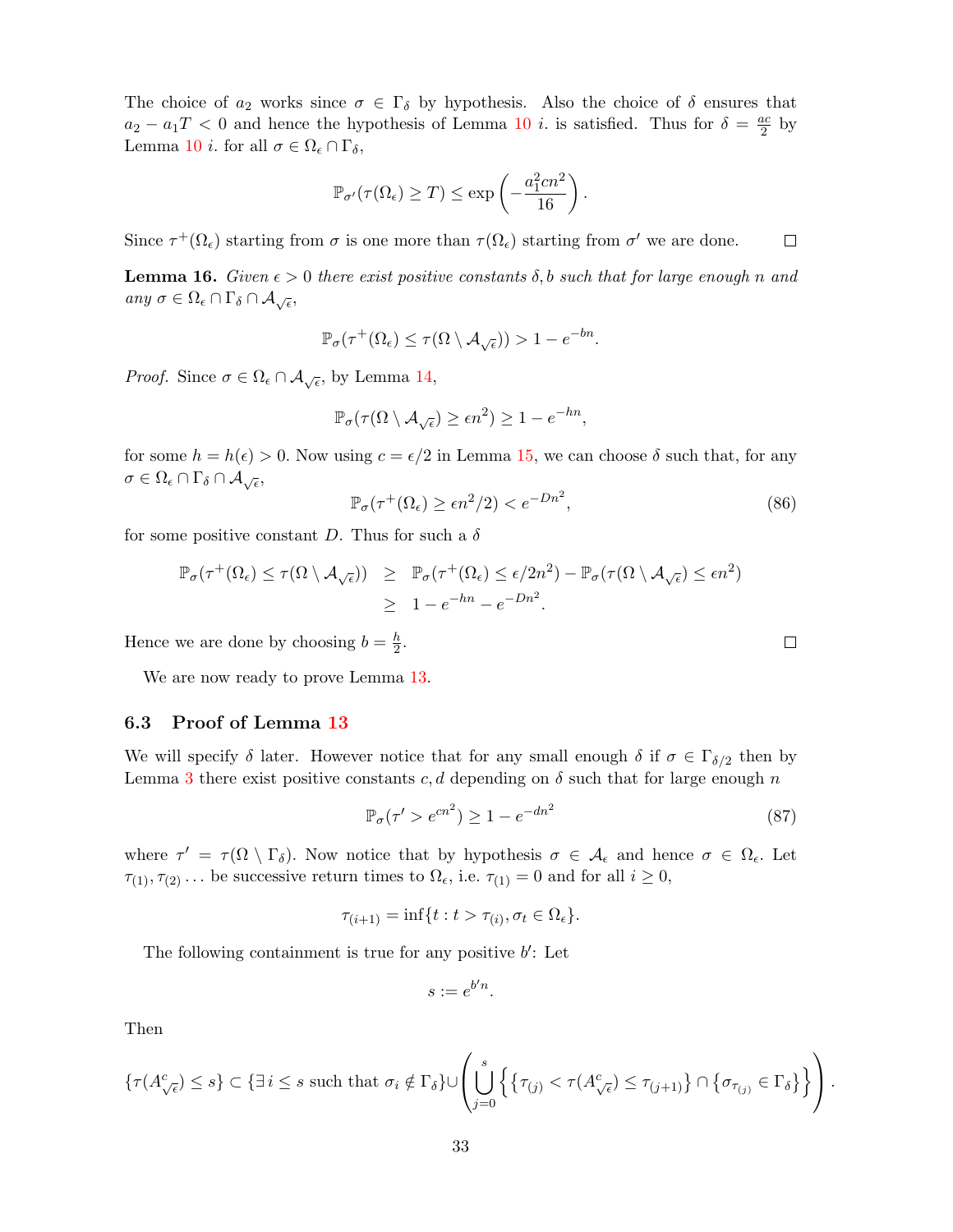The above follows by first observing whether there exists any  $i < e^{b'n}$  such that  $\sigma_i \notin \Gamma_{\delta}$ . Also let  $j$  be the first index such that

$$
\tau_{(j)} < \tau(A^c_{\sqrt{\epsilon}}) \le \tau_{(j+1)}.
$$

Notice that on the event  $\{\tau(A^c_{\sqrt{\epsilon}}) \leq s\},\$ 

 $j \leq s$ .

Also by definition on the event  $\{\sigma_i \in \Gamma_\delta \text{ for all } i \leq s\},\$ 

$$
\sigma_{\tau_{(j)}}\in \Gamma_\delta\cap \Omega_\epsilon\cap \mathcal{A}_{\sqrt{\epsilon}}.
$$

Thus by the union bound,

$$
\mathbb{P}(\tau(A^c_{\sqrt{\epsilon}}) \leq e^{b'n}) \leq \mathbb{P}(\exists i \leq s \text{ such that } \sigma_i \notin \Gamma_{\delta})
$$
  
+ 
$$
\sum_{j=1}^{e^{b'n}} \mathbb{P}(\{\sigma_{\tau(j)} \in \Gamma_{\delta} \cap \Omega_{\epsilon} \cap \mathcal{A}_{\sqrt{\epsilon}}\} \cap \{\tau(A^c_{\sqrt{\epsilon}}) \leq \tau_{(j+1)}\}).
$$

Recall that by hypothesis  $\sigma \in \Gamma_{\delta/2}$ . Thus by [\(87\)](#page-32-0) for any small enough  $\delta$  there exists  $d = d(\delta) > 0$  such that for any  $b' > 0$  the first term is less than  $e^{-dn^2}$  for large enough n. Also notice that by Lemma [16](#page-32-1) we can choose  $\delta$  such that every term in the sum is at most  $e^{-bn}$  for some constant  $b > 0$ . Thus for such a  $\delta$ , putting everything together we get that for any  $b' > 0$  and large enough n,

$$
\mathbb{P}(\tau(A_{\sqrt{\epsilon}}^c) \le e^{b'n}) \le e^{-dn^2} + \sum_{i=1}^{e^{b'n}} e^{-bn}.
$$

Hence by choosing  $b' < b$  we get that for large enough n,

$$
\mathbb{P}(\tau(A_{\sqrt{\epsilon}}^c) \le e^{b'n}) \le 2e^{(b'-b)n}.
$$

The proof is thus complete.

### 6.4 Proof of Theorem [2](#page-2-1)

We will use Lemma [4](#page-10-0) and prove something stronger which will be used in the proof of Theorem [1.](#page-1-1) However for brevity we first need some notation. We start by recalling the sets in Table [1.](#page-9-1) Now given any positive  $\epsilon_1$  and  $\epsilon_2$  define the set

$$
\mathcal{C}_{\epsilon_1,\epsilon_2}=\mathcal{A}_{\epsilon_1}\cap\Gamma_{\epsilon_2}.
$$

We claim that for small enough  $\epsilon, \delta > 0$  there exists constants  $D, D' > 0$  such that for any  $\sigma \in \Omega$ ,

<span id="page-33-0"></span>
$$
\mathbb{P}_{\sigma}\big(\tau(\mathcal{C}_{\sqrt{\epsilon},\delta/2}) \ge Dn^2\big) \le e^{-D'n}.\tag{88}
$$

Clearly this proves Theorem [2](#page-2-1) since  $\mathcal{C}_{\sqrt{\epsilon}, \delta/2} \subset \mathcal{A}_{\sqrt{\epsilon}}$ . Let

$$
\tau' = \tau(\Gamma_{\delta/4})
$$
  
\n
$$
\tau'' = \tau(\Gamma_{\delta/2}^c)
$$
  
\n
$$
\tau''' = \tau(\Omega_{\epsilon})
$$
  
\n
$$
\tau'''' = \tau(\mathcal{A}_{\sqrt{\epsilon}}).
$$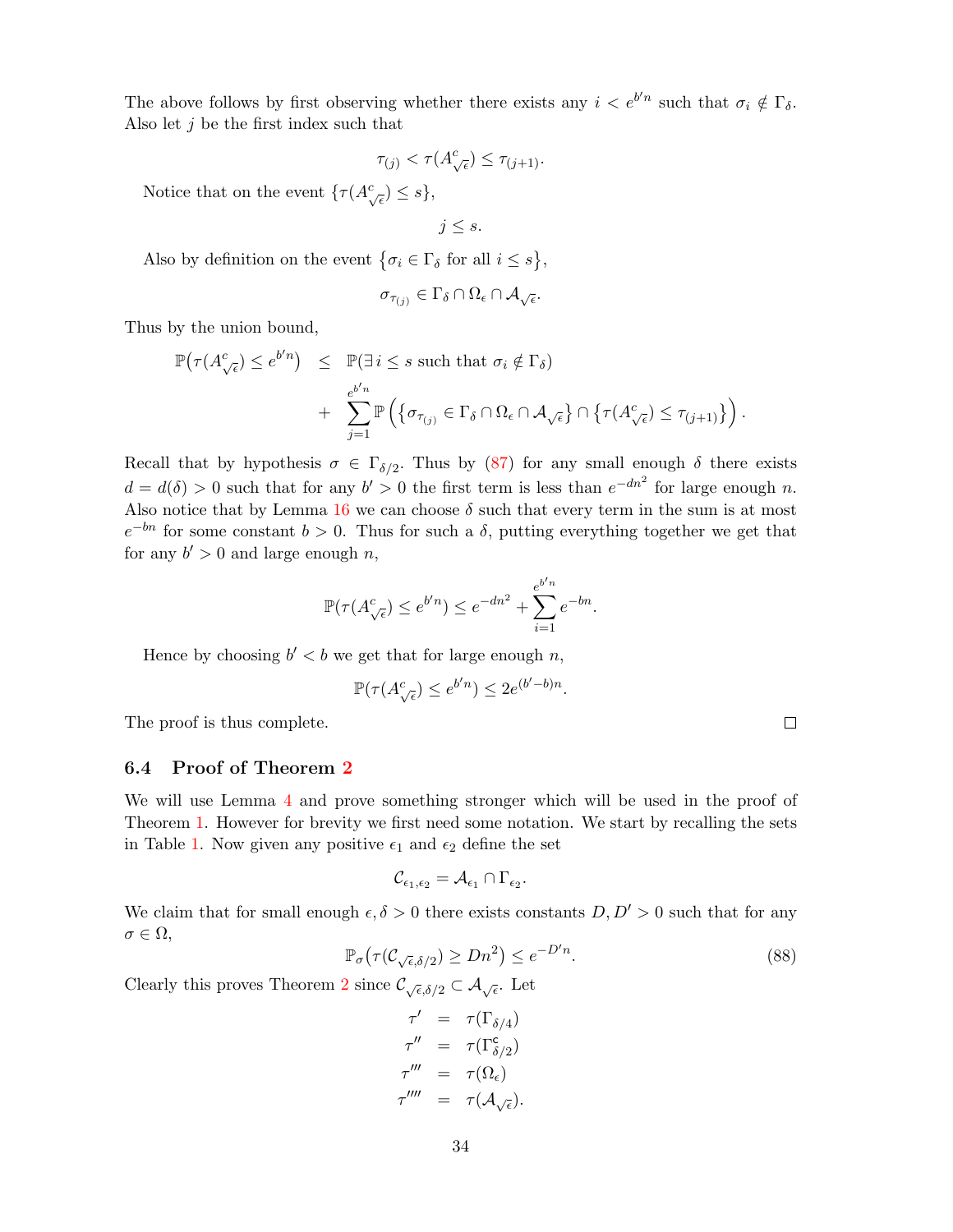Recall the notational convention made in Subsection [2.2.](#page-7-1) Now to show [\(88\)](#page-33-0) we notice the following containment of events:

$$
\left[\left\{\tau' \leq An^2\right\} \cap \left\{\tau'' \geq e^{cn} \mid \sigma_{\tau'}\right\} \cap \left\{\tau''' \leq An^2 \mid \sigma_{\tau'}\right\} \cap \left\{\tau'''' \leq An^2 \mid \sigma_{\tau'''}\right\}\right] \subset \left\{\tau(C_{\sqrt{\epsilon}, \delta/2}) \leq 3An^2\right\}.
$$

To see why this containment holds we first notice that

$$
\Gamma_{\delta/4}\subset \Gamma_{\delta/2}.
$$

Thus the first two events imply that the process hits the set  $\Gamma_{\delta/2}$  in  $An^2$  steps and stays inside for an exponential (in n) amount of time, and in particular stays in  $\Gamma_{\delta/2}$  from time  $An^2$  through time  $3An^2$ . In addition, the third and fourth events together imply that regardless of where the chain is at time  $An^2$ , the chain enters  $\Omega_{\epsilon}$  by time  $2An^2$  and then enters  $\mathcal{A}_{\sqrt{\epsilon}}$  by time  $3An^2$ . Hence in the intersection of the four events, the hitting time of  $\mathcal{C}_{\sqrt{\epsilon}, \delta/2} = \mathcal{A}_{\sqrt{\epsilon}} \cap \Gamma_{\delta/2}$  is at most  $3An^2$ . Let  $D = 3A$ . Now for a large enough constant A, there exists  $D' > 0$  such that the probabilities of of all the four events on the left hand side are at least  $1 - e^{-D'n}$ . This follows by Lemmas [2,](#page-10-1) [3,](#page-10-2) [11](#page-26-0) and [12](#page-27-1) respectively. Hence by the union bound  $(88)$  follows for a slightly smaller value of  $D'$ .  $\Box$ 

### 6.5 Proof of Theorem [1](#page-1-1)

Note that [\(88\)](#page-33-0) is true for all small enough choices of  $\epsilon$  and  $\delta$ . However given  $\epsilon$ , by Lemma [13,](#page-27-2) there exist  $\delta, b, d > 0$ , such that for  $\sigma \in \mathcal{C}_{\sqrt{\epsilon}, \delta/2}$ ,

<span id="page-34-0"></span>
$$
\mathbb{P}_{\sigma}(\tau(\mathcal{A}_{\epsilon^{1/4}}^c) > e^{dn}) > 1 - e^{-bn}.
$$
\n
$$
(89)
$$

For such a  $\delta$ , the proof of Theorem [1](#page-1-1) follows by using Lemma [4](#page-10-0) with the following choices of parameters:

$$
A = C_{\sqrt{\epsilon}, \delta/2}
$$
  
\n
$$
B = A_{\epsilon^{1/4}}
$$
  
\n
$$
t_1 = Dn^2
$$
  
\n
$$
t_2 = e^{dn}
$$
  
\n
$$
p_1 = e^{-D'n}
$$
  
\n
$$
p_2 = e^{-bn}
$$

The above choice of parameters satisfy the hypotheses of Lemma [4](#page-10-0) by [\(88\)](#page-33-0) and [\(89\)](#page-34-0).  $\Box$ 

### 6.6 Proof of Theorem [3](#page-5-0)

The proof is a simple corollary of Theorem [1.](#page-1-1) Let  $k = \frac{2}{5}$  $\frac{2}{\epsilon}$ . For  $i = 1...k$ , let

$$
\alpha_i = \frac{\epsilon}{2}i.
$$

Let

$$
\Lambda_i := \{ (x, y) \in C_n : \lambda(x, y) \le \alpha_i n^2 \}.
$$

Choose  $\delta = \epsilon^2$ . Recall [\(2\)](#page-1-2). For  $i = 1, 2, \ldots k$  define

$$
\mathcal{A}_{\delta,n}^{(i)} := \{ S \subset \text{Cyl}_n : C_n \times [0, \alpha_i - \delta] \subset \Lambda_i \subset C_n \times [0, \alpha_i + \delta] \}.
$$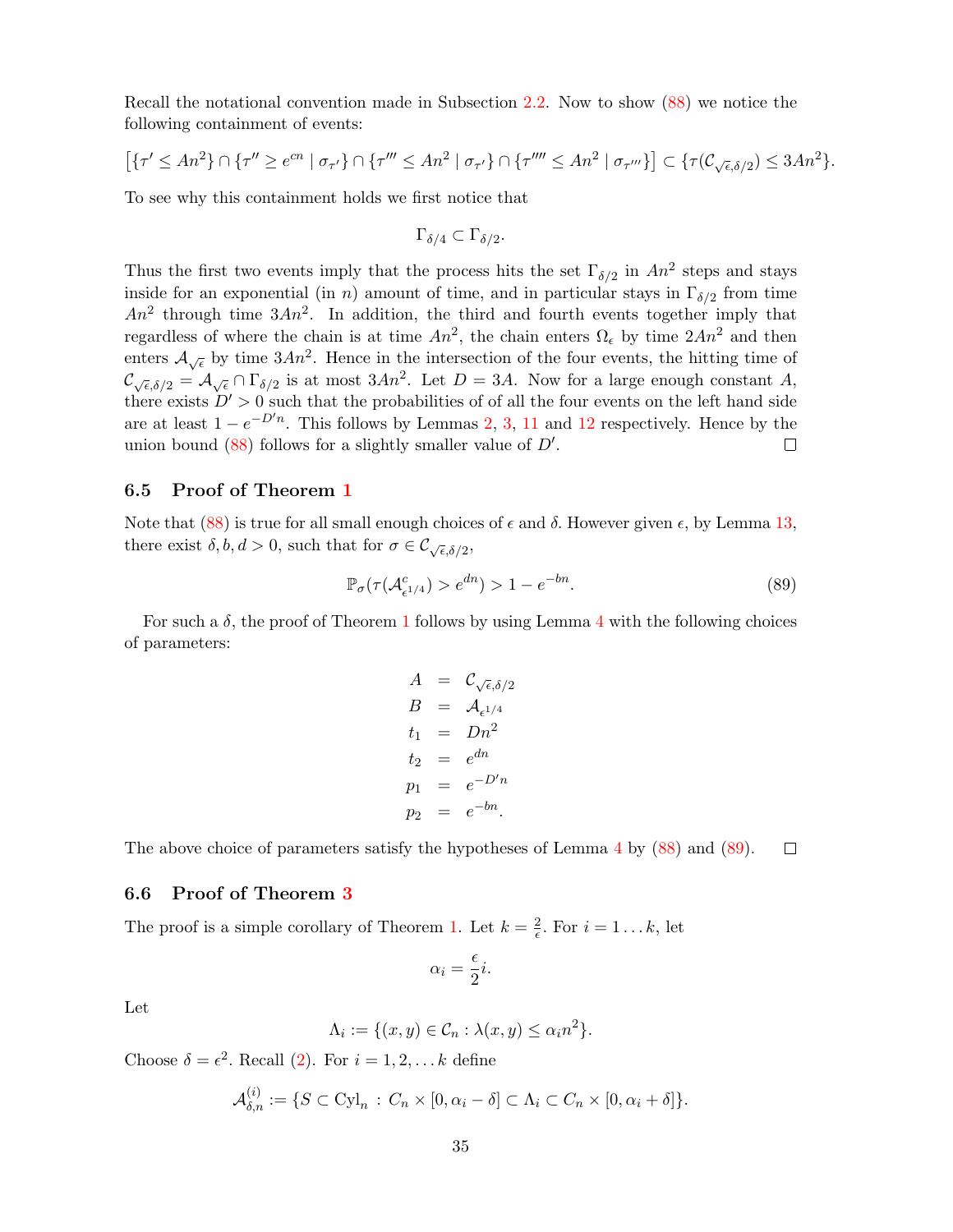By Theorem [1](#page-1-1) for all  $i = 1, 2, \ldots k$  there exists  $\beta_i$  such that

$$
\hat{\pi}_n(\mathcal{A}_{\delta,n}^{(i)}) \ge 1 - e^{-\beta_i n}.\tag{90}
$$

Thus, by union bound, there exists  $\beta$  such that the events on the LHS of [\(90\)](#page-35-1) simultaneously hold for all i with failure probability at most  $e^{-\beta n}$ . Clearly this completes the proof. To see this last claim, suppose that all the events  $\mathcal{A}_{\delta,n}^{(i)}$  hold. Now fix  $(x, y) \in \mathcal{C}_n$ . Let  $1 \leq j \leq k$  be such that

$$
\alpha_{j-1}n^2 < \lambda(x, y) \le \alpha_j n^2
$$

(take  $\alpha_0 = 0$ ). Since by hypothesis  $\mathcal{A}_{\delta,n}^{(j-1)}$  holds,  $y \ge \alpha_{j-1} - \delta$  which implies that

$$
\frac{\lambda(x,y)}{n^2} - y \le \alpha_j - \alpha_{j-1} + \delta = \frac{\epsilon}{2} + \epsilon^2 < \epsilon.
$$

Similarly one can show  $\frac{\lambda(x,y)}{n^2} - y > -\epsilon$ . Details are omitted. Thus we are done.  $\Box$ .

<span id="page-35-1"></span>

# Appendix

# <span id="page-35-0"></span>A IDLA on the cylinder

The proof of Theorem [6](#page-28-0) follows by adapting the ideas of the proof appearing in  $[10]$ . The proof in [\[10\]](#page-46-1) follows from a series of lemmas which we now state in our setting. Recall [\(74\)](#page-28-1). Let  $\tau_z$ ,  $\tilde{\tau}_{kn}$  be the hitting times of  $\phi(z)$  and  $\phi(Y_{kn,n})$  respectively.

<span id="page-35-2"></span>**Lemma 17.** For any  $z = (x, y) \in C_n$  with  $y \leq kn$ 

$$
kn^2\mathbb{P}_{Y_{0,n}}(\tau_z < \tilde{\tau}_{kn}) \ge \sum_{w \in C_n \times [0, kn)} \mathbb{P}_{\phi(w)}(\tau_z < \tilde{\tau}_{kn})
$$

where  $\mathbb{P}_{\phi(w)}$  and  $\mathbb{P}_{Y_{0,n}}$  are the random walk measures on  $\mathcal{C}_n$  with starting point  $\phi(w)$  and uniform over  $Y_{0,n}$  respectively.

*Proof.* By symmetry in the first coordinate, under  $\mathbb{P}_{Y_{0,n}}$ , for any j, the distribution of the random walk when it hits the set  $Y_{j,n}$ , is uniform over the set  $Y_{j,n}$ . Hence by the Markov property the chance that random walk hits  $\phi(z)$  before  $Y_{\phi(kn),n}$  after reaching the line  $Y_{\phi(j),n}$ is

$$
\frac{1}{n} \sum_{w \in Y_{\phi(j),n}} \mathbb{P}_w(\tau_z < \tilde{\tau}_{kn}).
$$

Thus clearly for any  $j < kn$ 

$$
\mathbb{P}_{Y_{0,n}}(\tau_z < \tilde{\tau}_{kn}) \ge \frac{1}{n} \sum_{w \in Y_{\phi(j),n}} \mathbb{P}_w(\tau_z < \tilde{\tau}_{kn}).\tag{91}
$$

The lemma follows by summing over j from 0 through  $kn - 1$ .

<span id="page-35-3"></span>**Lemma 18.** Given positive numbers k and  $\epsilon$  with  $\epsilon < 1$ , there exists  $\beta = \beta(k, \epsilon)$  such that for all  $z = (x, y)$  with  $y \leq (1 - \epsilon)kn$ 

$$
\mathbb{P}_{Y_{0,n}}(\tau_z < \tilde{\tau}_{kn,n}) \geq \frac{\beta}{\ln n}.
$$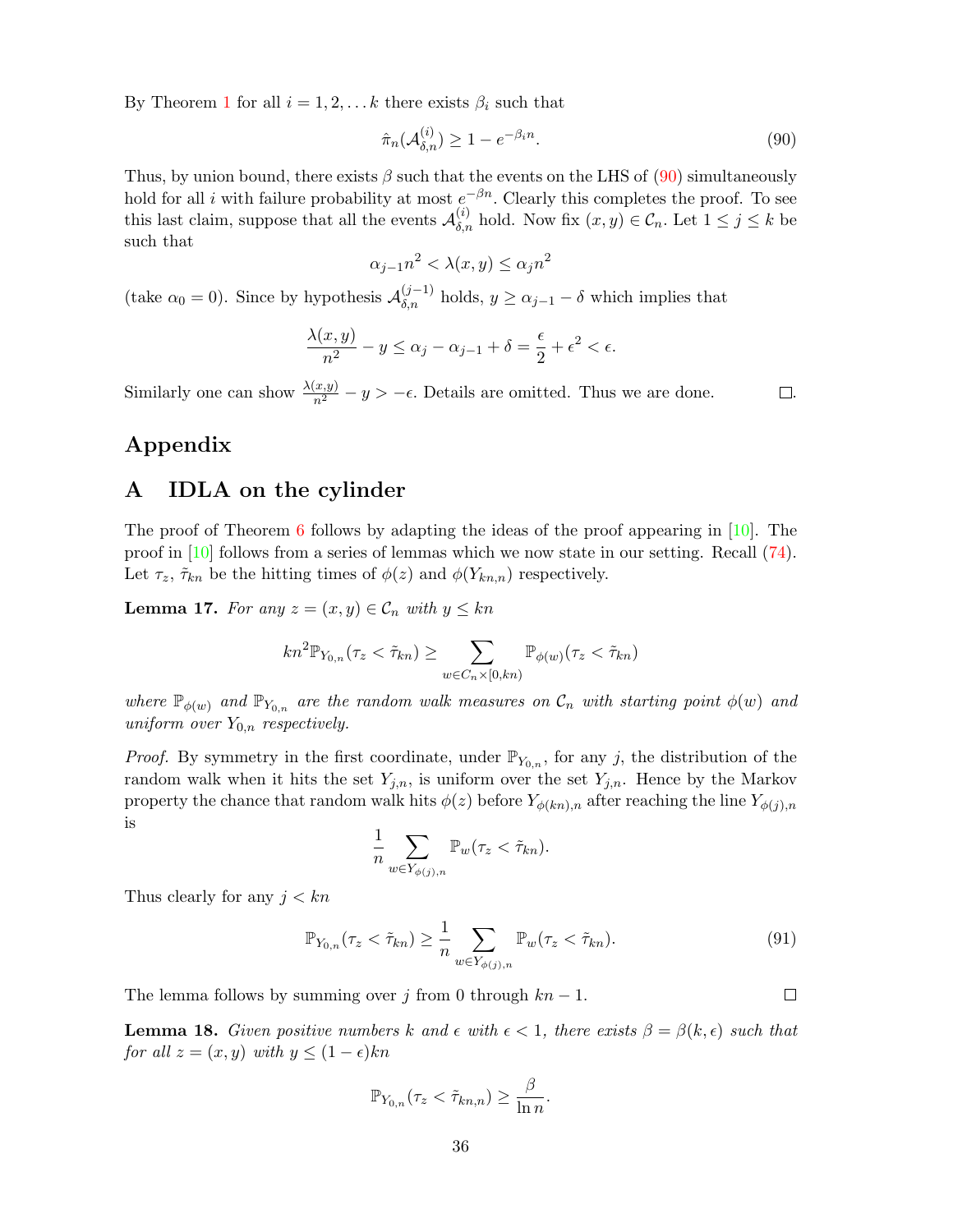*Proof.* Since  $\phi(kn) - \phi(y) \geq \epsilon k n$  the semi-disc of radius min $(\epsilon k, 1/2)n$  around z lies below the line  $Y_{\phi(kn),n}$ . The random walk starting uniformly on  $Y_{o,n}$  hits the interval (z −  $\min(\epsilon k/2, 1/4)n, z+\min(\epsilon k/2, 1/4)n$  with probability at least  $\min(\epsilon k, 1/2)$ . Now the lemma follows by the standard result that the random walk starting within radius  $n/2$  has  $\Omega(\frac{1}{\log n})$ chance of returning to the origin before exiting the ball of radius n in  $\mathbb{Z}^2$ . This fact can be found in  $[9,$  Prop 1.6.7.].  $\Box$ 

The next result is the standard Azuma-Hoeffding inequality stated for sums of indicator variables.

<span id="page-36-2"></span>**Lemma 19.** For any positive integer n if  $X_i$   $i = 1, 2...n$  are independent indicator variables then

$$
\mathbb{P}(|\sum_{i=1}^{n} X_i - \mu| \ge t) \le 2e^{-\frac{t^2}{4n}}
$$

where  $\mu = \mathbb{E} \sum_{n=1}^{\infty}$  $i=1$  $X_i$ .

#### A.1 Hitting estimates

Consider the simple random walk  $(Y(t))_{t\geq 0}$  on  $\mathbb{Z}^2$ .

<span id="page-36-1"></span>**Lemma 20.** For  $(x, y) \in \mathbb{Z}^2$ , let  $h(x, y) = \mathbb{P}_{(x, y)}\{Y(\tau(\mathbb{Z} \times \{0\})) = (0, 0)\}\)$  be the probability of first hitting the x-axis at the origin. Then

$$
h(x,y) = \frac{y}{\pi(x^2 + y^2)} + O(\frac{1}{x^2 + y^2}).
$$

Proof. Let

$$
\widetilde{h}(x,y) = \begin{cases} h(x,y), & y > 0 \\ 0, & y = 0 \\ -h(x,y), & y < 0. \end{cases}
$$

The discrete Laplacian

$$
\Delta \widetilde{h}(x, y) = \widetilde{h}(x, y) - \frac{\widetilde{h}(x + 1, y) + \widetilde{h}(x - 1, y) + \widetilde{h}(x, y + 1) + \widetilde{h}(x, y - 1)}{4}
$$

vanishes except when  $(x, y) = (0, \pm 1)$ , and  $\Delta \widetilde{h}(0, \pm 1) = \pm \frac{1}{4}$  $\frac{1}{4}$ . Since h vanishes at  $\infty$  it follows that

<span id="page-36-0"></span>
$$
\widetilde{h}(x,y) = \frac{a(x,y+1) - a(x,y-1)}{4}
$$
\n(92)

where

$$
a(x,y) = \frac{1}{\pi} \log(x^2 + y^2) + \kappa + O(\frac{1}{x^2 + y^2})
$$

is the recurrent potential kernel for  $\mathbb{Z}^2$  (see [\[8\]](#page-46-14)). Here  $\kappa$  is a constant whose value is irrelevant because it cancels in the difference [\(92\)](#page-36-0).  $\Box$ 

Let  $X(\cdot)$  be the simple symmetric random walk on the half-infinite cylinder  $C_n = C_n \times \mathbb{Z}_{\geq 0}$ .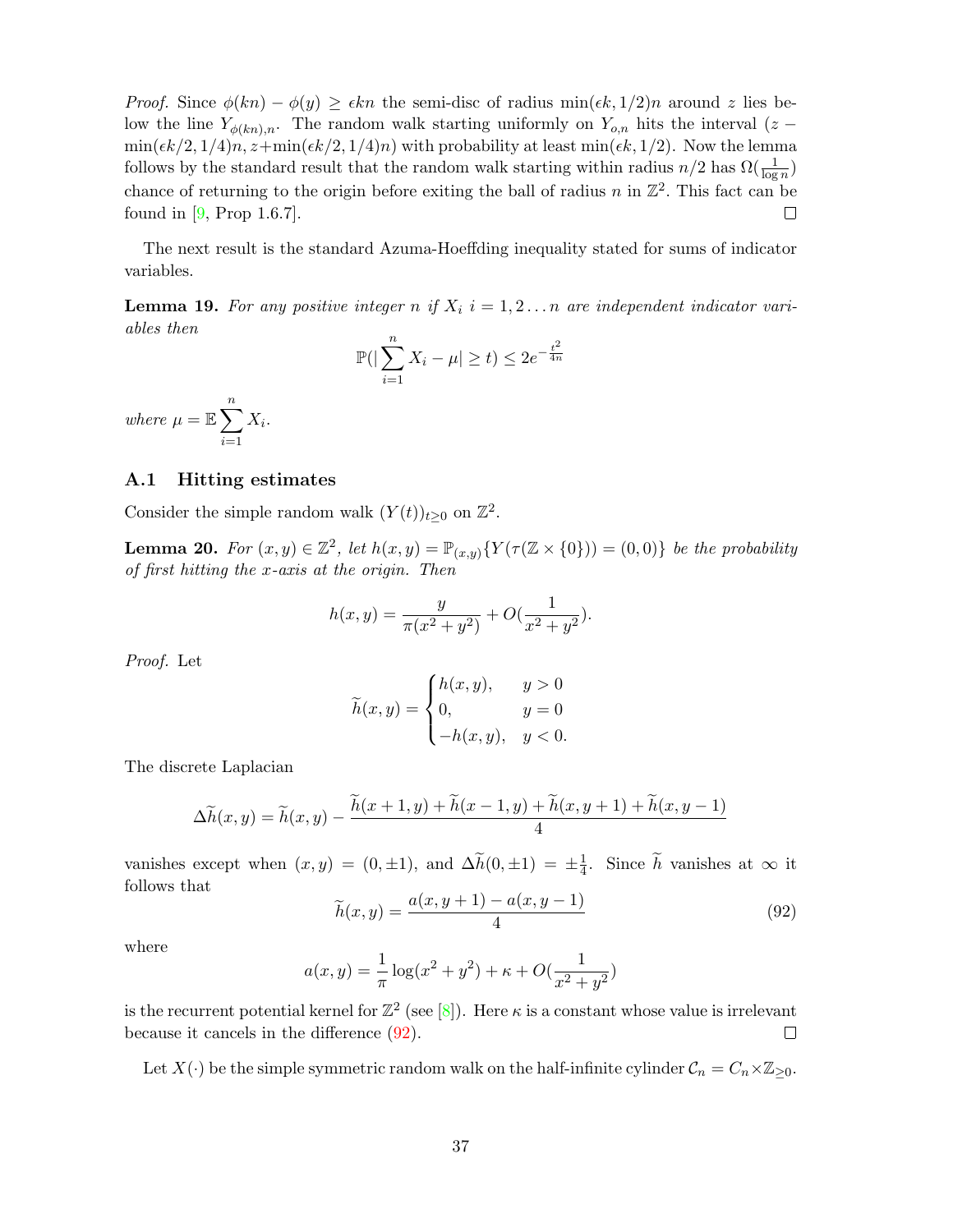<span id="page-37-1"></span>**Lemma 21.** For any positive integers  $j < k$ , with  $\Delta = k - j < n$ :

i. for any  $w \in Y_{k,n}$ ,

$$
\mathbb{P}_w(\tau(j) < \tau^+(k)) < \frac{1}{\Delta}
$$

where  $\tau(j)$  and  $\tau^+(k)$  are the hitting and positive hitting times of  $Y_{j,n}$  and  $Y_{k,n}$  respectively for  $X(\cdot)$ .

ii. there exists a constant J such that for  $w \in Y_{j,n}$  and any subset  $B \subset Y_{k,n}$ ,

$$
\mathbb{P}_w(X(\tau(k)) \in B) < J|B|/\Delta.
$$

Proof. *i*. is the following standard result about one-dimensional random walk: starting from 1 the probability of hitting  $\Delta$  before 0 is  $\frac{1}{\Delta}$ .

Now we prove *ii*. Clearly it suffices to prove it in the case when  $B$  consists of a single element. Notice that, if  $Y(t) = (Y_1(t), Y_2(t))$  is the simple random walk on  $\mathbb{Z}^2$ , then

<span id="page-37-0"></span>
$$
X(t) = (Y_1(t) \text{ mod } n, |Y_2(t)|)
$$
\n(93)

is distributed as the simple random walk on  $\mathcal{C}_n$ . For any  $\ell \in \mathbb{Z}$  let  $\tau_1(\ell)$  be the hitting time of the line  $y = \ell$ , for  $Y(t)$ . Clearly by [\(93\)](#page-37-0) for  $w = (0, j), z = (z_1, k) \in \mathcal{C}_n$ ,

$$
\mathbb{P}_w(X(\tau(k)) = z) = \sum_{i=-\infty}^{\infty} P_{(0,j)} \left\{ Y(\tau_1(k) \wedge \tau_1(-k)) \in \{(z_1 + in, k), (z_1 + in, -k)\} \right\}.
$$

By union bound the RHS is at most

$$
\sum_{i=-\infty}^{\infty} P_{(0,j)} \left\{ Y(\tau_1(k)) = (z_1 + in, k) \right\} + \sum_{i=-\infty}^{\infty} P_{(0,j)} \left\{ Y(\tau_1(-k)) = (z_1 + in, -k) \right\}.
$$

Using the notation in Lemma [20](#page-36-1) we can write the above sum as

$$
\sum_{i=-\infty}^{\infty} [h(-z_1+in,\Delta) + h(-z_1+in,k+j)]
$$

By Lemma [20](#page-36-1) the above sum is

$$
O(\frac{1}{\Delta}) + O(\frac{1}{k+j}) = O(\frac{1}{\Delta}).
$$

Hence we are done.

### A.2 Proof of Theorem [6](#page-28-0)

Equipped with the results in the previous subsection the proof of Theorem  $6$  will now be completed by following the steps in [\[10\]](#page-46-1) .

**Lower bound:** It suffices to show  $C_n \times [0, (1-\epsilon)kn] \subset A((1+\epsilon)kn^2)$ . Fix  $z \in C_n \times$  $(1 - \epsilon)kn$  For any positive integer i we associate the following stopping times to the i<sup>th</sup> walker: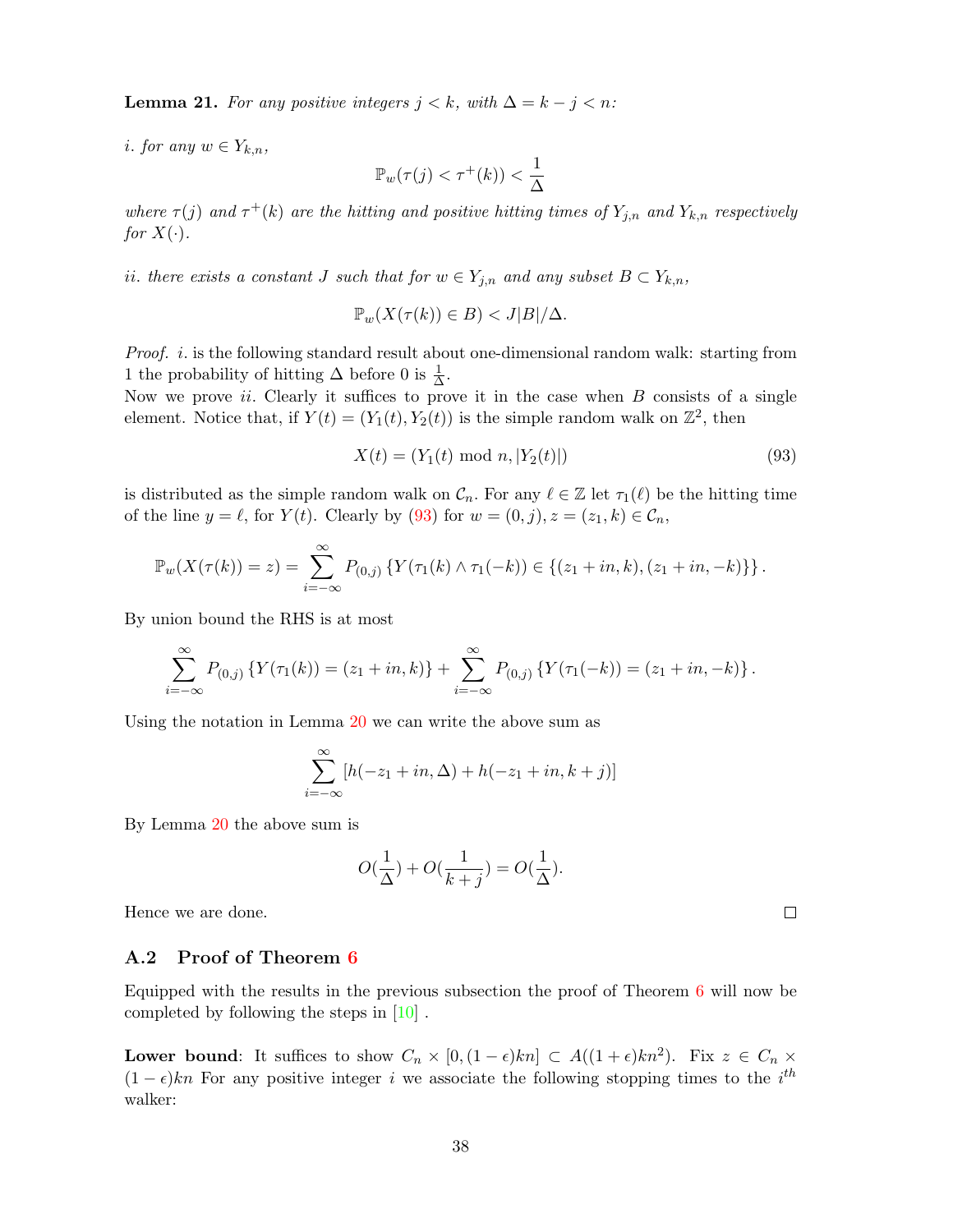- $\sigma^i$ : the stopping time in the IDLA process
- $\tau_z^i$ : the hitting time of  $\phi(z)$
- $\tau_{kn,n}^i$ : the hitting time of the set  $\phi(Y_{kn,n})$ .

Now we define the random variables

$$
N = \sum_{i=1}^{(1+\epsilon)kn^2} \mathbf{1}_{(\tau_z^i < \sigma^i)},
$$
 the number of particles that visit  $\phi(z)$  before stopping  
\n
$$
M = \sum_{i=1}^{(1+\epsilon)kn^2} \mathbf{1}_{(\tau_z^i < \tau_{kn,n}^i)},
$$
 the number of particles that visit  $\phi(z)$  before reaching  $\phi(Y_{kn,n})$   
\n
$$
\phi(Y_{kn,n})
$$
\n
$$
\phi(Y_{kn,n})
$$

 $L = \sum^{(1+\epsilon)kn^2}$  $i=1$  $1_{(\sigma^i \leq \tau^i_{\xi} \leq \tau^i_{kn,n})}$ , the number of particles that visit  $\phi(z)$  before reaching  $\phi(Y_{kn,n})$ but after stopping.

Thus

$$
N \geq M - L.
$$

Hence

<span id="page-38-0"></span>
$$
\mathbb{P}\Big(z \notin A((1+\epsilon)kn^2)\Big) = \mathbb{P}(N=0) \le \mathbb{P}(M < a) + \mathbb{P}(L > a). \tag{94}
$$

where the last inequality holds for any  $a$ . Now by definition

<span id="page-38-1"></span>
$$
\mathbb{E}(M) = (1+\epsilon)kn^2 \, \mathbb{P}_{Y_{0,n}}(\tau_z < \tau_{kn,n}).\tag{95}
$$

We now bound the expectation of  $L$ . Define the following quantity: let independent random walks start from each  $w \in \phi(C_n \times [0,kn])$  and let

$$
\tilde{L} = \sum_{w \in \phi(C_n \times [0, kn])} \mathbf{1}(\tau_z < \tau_{kn,n} \text{ for the walker starting at } w).
$$

Clearly  $L \leq \tilde{L}$ . Hence the RHS of [\(94\)](#page-38-0) can be upper bounded by  $\mathbb{P}(M < a) + \mathbb{P}(\tilde{L} > a)$ . Now

$$
\mathbb{E}(\tilde{L}) = \sum_{w \in \phi(C_n \times [0, kn])} \mathbb{P}_w(\tau_z < \tau_{kn,n}).
$$

Also by Lemma [17](#page-35-2) and [\(95\)](#page-38-1)

$$
\left(1+\frac{\epsilon}{2}\right)\mathbb{E}(\tilde{L})\leq \mathbb{E}(M).
$$

Choose  $a = (1 + \epsilon/4) \max\left(\frac{\beta k n^2}{\ln n}\right)$  $\frac{3kn^2}{\ln n}$ ,  $\mathbb{E}(\tilde{L})$  where the  $\beta$  appears in Lemma [18.](#page-35-3) Now using Lemma [19,](#page-36-2) we get,

$$
\mathbb{P}(\tilde{L} > a) \le \exp(-dn),
$$
  

$$
\mathbb{P}(M < a) \le \exp(-dn),
$$

for some constant  $d = d(\epsilon, k) > 0$ . Thus in [\(94\)](#page-38-0) we get

$$
\mathbb{P}(M < a) + \mathbb{P}(L > a) \le 2\exp(-dn).
$$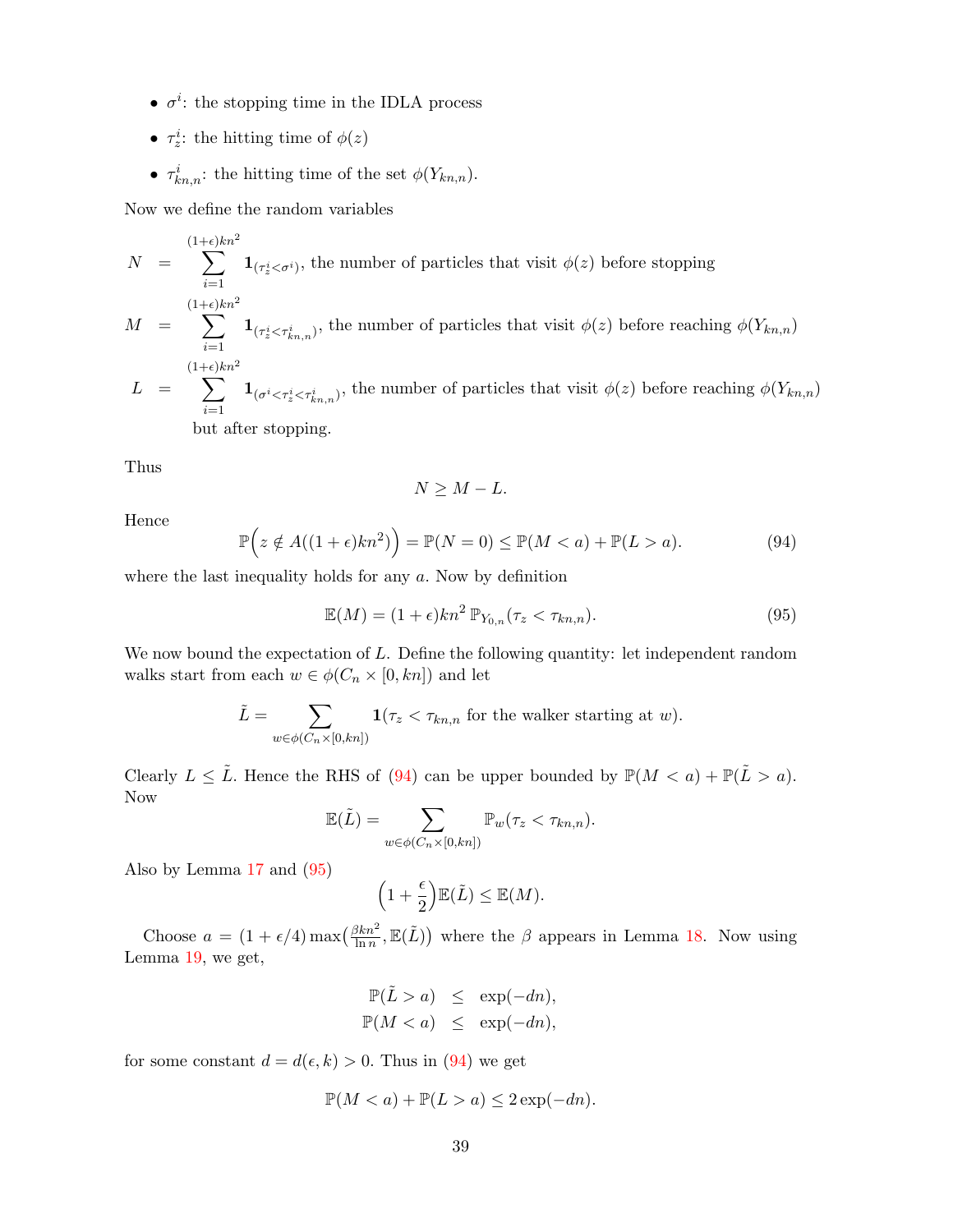The proof of the lower bound now follows by taking the union bound:

$$
\mathbb{P}(C_n \times [0, (1-\epsilon)kn] \subset A((1+\epsilon)kn^2) \le \sum_{z \in C_n \times [0, (1-\epsilon)kn]} \mathbb{P}\Big(z \notin A((1+\epsilon)kn^2)\Big)
$$
  

$$
\le \sum_{z \in C_n \times [0, (1-\epsilon)kn]} 2 \exp(-dn)
$$
  

$$
\le \exp(-cn),
$$

where the last inequality holds for large enough n when c is smaller than d.

Upper bound: In  $[10]$  the upper bound is proven by showing that the growth of the cluster above level  $(1 + \epsilon)kn$  is dominated by a multitype branching process. However here we slightly modify the proof to take into account that in our situation the initial cluster is not empty. We define some notation. Let us denote the particles making it out of level  $\phi(Y_{kn,n})$  by  $w_1, w_2, \ldots$  and define

$$
\tilde{A}(j) = A(w_j).
$$

Choose  $k_0 = k(1 + \sqrt{\epsilon})n$ . We define

$$
\tilde{Y}_{\ell,n} := Y_{k_0+\ell,n}.\tag{96}
$$

Given the above notation let

$$
Z_{\ell}(j) := \tilde{A}(j) \cap \tilde{Y}_{\ell,n}.
$$

Define

$$
\mu_{\ell}(j) := \mathbb{E}(Z_{\ell}(j)).
$$

<span id="page-39-0"></span>**Lemma 22.** [\[10,](#page-46-1) Lemma 7] There exists a universal  $J_1 > 0$  such that for all  $k, \epsilon \in (0, 1)$ ,  $n \geq N(k, \epsilon)$  and all positive integers j,  $\ell$ 

$$
\mu_{\ell}(j) < kn \left( J_1 \frac{j}{\ell} \frac{1}{\sqrt{\epsilon}kn} \right)^{\ell}.
$$

We include the proof of Lemma [22](#page-39-0) for completeness. However first we show how it implies the upper bound in Theorem [6.](#page-28-0) Let us define the event

$$
F := C_n \times (1 - \epsilon)kn \subset A(kn^2).
$$

Now let  $B = B(k) > 0$  be a constant to be specified later. Then

$$
\mathbb{P}(A(kn^2) \not\subset C_n \times [0, k(1 + B\sqrt{\epsilon})n] \cap F) \leq P(Z_{n'}(2k\epsilon n^2) > 1)
$$
  

$$
\leq \mu_{n'}(2k\epsilon n^2)
$$

where  $n' = (kB)\sqrt{\epsilon}n - 1 - k\sqrt{\epsilon}n$ . To see why these inequalities are true first note that the set  $\tilde{Y}_{n',n}$  is at height less than  $k(1 + B\sqrt{\epsilon}n)$ . Hence the cluster at time  $kn^2$  should intersect  $\tilde{Y}_{n',n}$  to grow beyond height  $k(1 + B\sqrt{\epsilon})n$ . However on the event F at most  $2\epsilon k n^2$  particles out of the first  $kn^2$  move beyond height kn. Hence the size of the intersection of  $\tilde{Y}_{n',n}$  and the cluster is at most  $Z_{n'}(2k\epsilon n^2)$ . Thus we get the first inequality. The second inequality follows trivially from the fact that for a non-negative integer-valued random variable the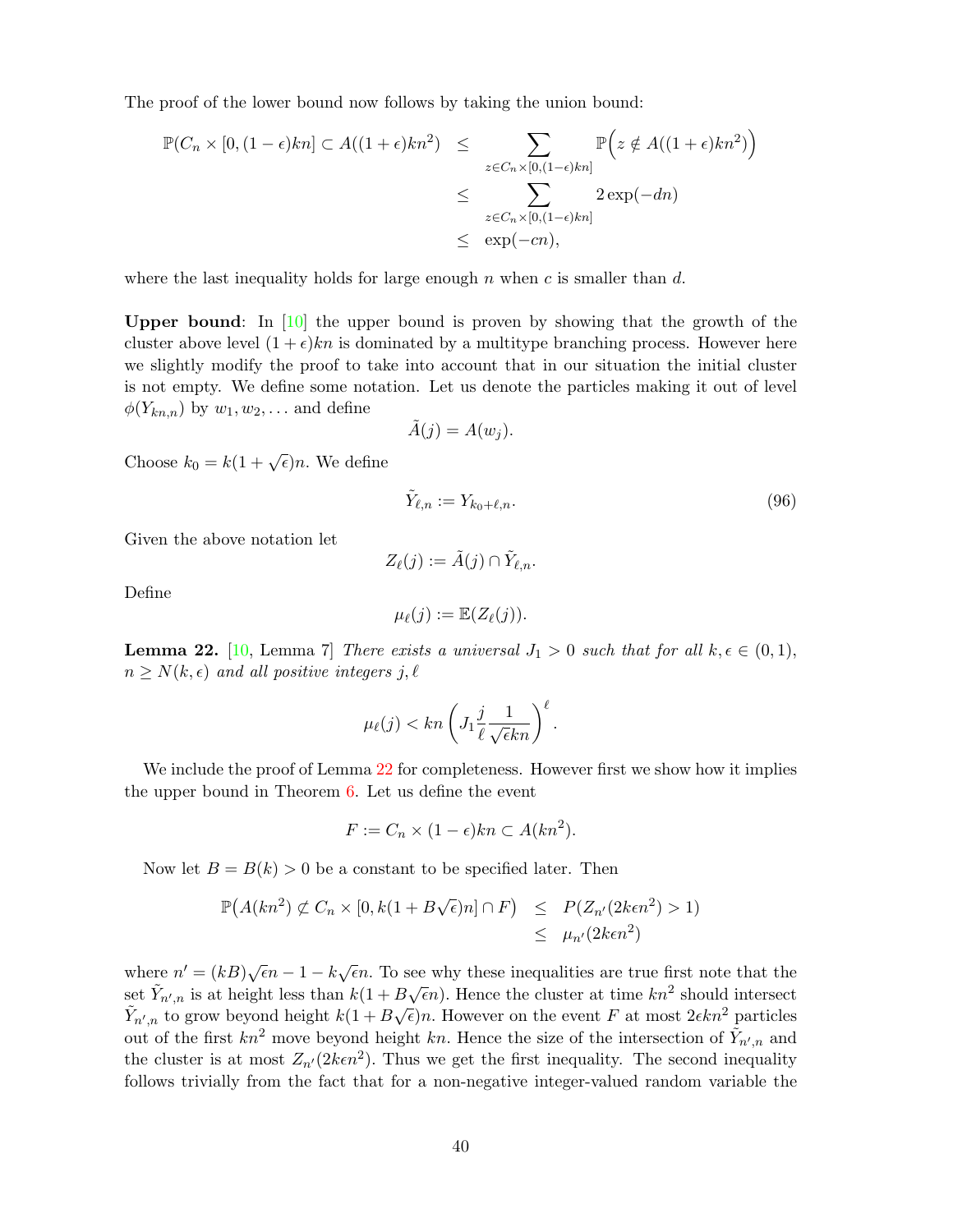expectation is at least as big as the probability of the random variable being positive. Using Lemma [22](#page-39-0) we get

$$
\mu_{n'}(2\kappa\epsilon n^2) \leq kn \left( J_1 \frac{2\kappa\epsilon n^2}{n'} \frac{1}{\sqrt{\epsilon k n}} \right)^{n'}
$$
  
=  $kn \left( J_1 \frac{4\kappa\epsilon n^2}{k(B-1)\sqrt{\epsilon n}} \frac{1}{\sqrt{\epsilon k n}} \right)^{k(B-1)\sqrt{\epsilon n}}$   
=  $kn \left( \frac{4J_1}{(B-1)k} \right)^{k(B-1)\sqrt{\epsilon n}}$ .

Thus

$$
\mathbb{P}(A_{kn^2} \notin [0,n] \times [0,k(1+B\sqrt{\epsilon})n] \cap F) \le kn \left(\frac{4J_1}{(B-1)k}\right)^{(B-1)\sqrt{\epsilon}kn}
$$

Now by choosing B such that  $4J_1 < (B-1)k$  we are done.

**Proof of Lemma [22](#page-39-0)**. The rate at which  $\tilde{Y}_{\ell,n}$  grows is at most the rate at which a particle exiting height kn reaches the occupied sites in  $\tilde{Y}_{\ell-1,n}$ . Thus if  $X(t)$  is the random walk on  $C_n$  defined in [\(73\)](#page-28-2) then for any m

$$
\mu_{\ell}(m+1) - \mu_{\ell}(m) \leq \sup_{y \in Y_{kn,n}} \mathbb{P}_y \Big[ X(\tau_{\tilde{Y}_{\ell-1,n}}) \in \tilde{A}(m) \Big] \tag{97}
$$

$$
\leq J \frac{\mu_{\ell-1}(m)}{kn\sqrt{\epsilon}} \tag{98}
$$

where the second inequality follows by Lemma [21](#page-37-1) ii. Summing over  $m = 0, 1, \ldots j$  we get

$$
\mu_{\ell}(j) \leq \frac{J}{kn\sqrt{\epsilon}} \sum_{m=0}^{j-1} \mu_{\ell-1}(m).
$$

Iterating the above relation in  $\ell$  with fixed j gives us

$$
\mu_{\ell}(j) \le \left(J\frac{1}{\sqrt{\epsilon}kn}\right)^{\ell-1}\frac{j^{\ell}}{\ell!}.
$$

The lemma follows by using the inequality

$$
\ell! \geq \ell^{\ell} e^{-\ell}.
$$

 $\Box$ 

# <span id="page-40-0"></span>B Green's function and flows

We prove Lemma [6.](#page-14-0) We start by discussing some properties of the ordinary random walk on  $Cyl_n$  (defined in [\(8\)](#page-5-1)). For any  $v \in Cyl_n$  define

$$
G_n(v) = \frac{1}{4n} \mathbb{E}_w \left[ \# \text{ visits to the line } y = 0 \text{ before } \tau(C_n \times \{1\}) \right]. \tag{99}
$$

**Lemma 23.** For any point  $(x, y) \in Cyl_n$ 

$$
G_n(x, y) = 1 - y.
$$

 $\Box$ 

.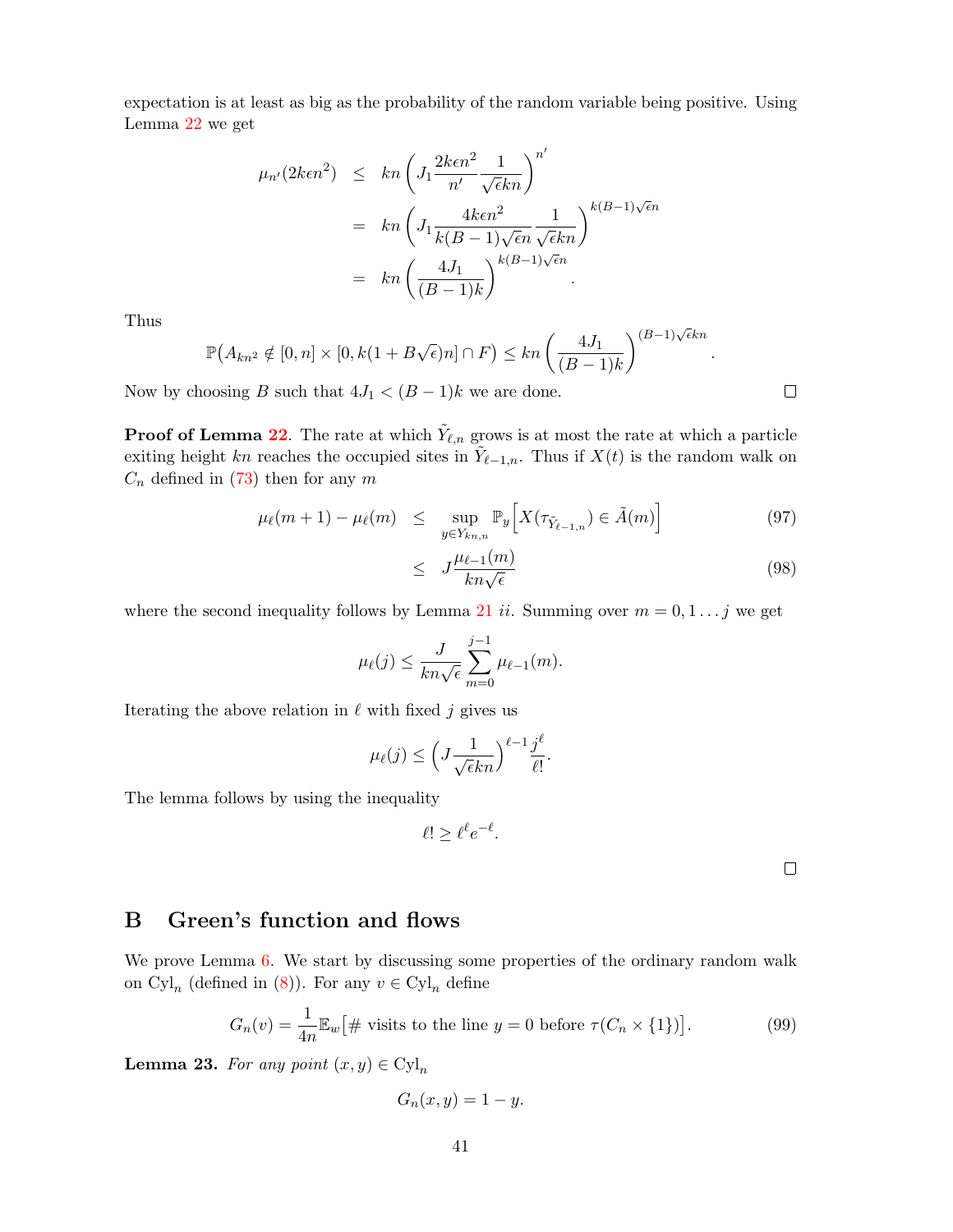*Proof.* Consider the lazy symmetric random walk on the interval  $[0, n]$  where at 0 the chance that it moves to 1 is  $\frac{1}{4}$  and everywhere else the chance that it jumps is  $\frac{1}{2}$ . By symmetry of  $Cyl_n$  in the x-coordinate it is clear that for all  $(x, y) \in Cyl_n$ ,  $4nG_n(x, y)$  is the expected number of times that the above one-dimensional random walk starting from ny hits 0 before hitting *n*. The above quantity is easy to compute and is  $4n(1 - y)$ .  $\Box$ 

**Remark 5.** Thus for any  $\sigma \in \Omega \cup \Omega'_n$ 

$$
h(\sigma) = \sum_{(x,y)\in B_1} G_n(x,y) \tag{100}
$$

where  $h(\cdot)$  is defined in [\(14\)](#page-9-3).

We now define the stopped Green's function. For any  $A \subset \mathrm{Cyl}_n$  and  $v \in \mathrm{Cyl}_n$  define

<span id="page-41-1"></span>
$$
G_A(v) = \frac{1}{4n} \mathbb{E}_v \left[ \# \text{ visits to the line } y = 0 \text{ before } \tau(A^c) \right]. \tag{101}
$$

<span id="page-41-2"></span>**Lemma 24.** Given  $A \subset \text{Cyl}_n$  such that  $A \cap (C_n \times \{1\}) = \emptyset$ , for all  $(x, y)$  in  $\text{Cyl}_n$  we have

$$
G_A(x, y) = H_A(x, y) - y
$$

where  $H_A(\cdot)$  was defined in [\(27\)](#page-12-6).

*Proof.* Let  $y_t$  be the height of the walk at time  $t \leq \tau(A^c)$ . Consider the following telescopic series:

<span id="page-41-0"></span>
$$
y_{\tau(A^c)} - y_0 = \sum_{t=0}^{\infty} (y_{t+1} - y_t) \mathbf{1}(\tau(A^c) > t).
$$
 (102)

 $\Box$ 

Notice that since  $A \cap (C_n \times \{1\}) = \emptyset$ ,  $t < \tau_{A^c}$  implies  $y_t < 1$ . We make the following simple observation:

$$
\mathbb{E}\left[\left(y_{t+1}-y_t\right)\mathbf{1}\left(\tau(A^c) > t\right)|\mathcal{F}_t\right] = \begin{cases} \frac{1}{4n}\mathbf{1}\left(\tau(A^c) > t\right) & y_t = 0\\ 0 & y_t > 0 \end{cases} \tag{103}
$$

where  $\mathcal{F}_t$  is the filtration generated by the random walk up to time t. Taking expectations on both sides of  $(102)$ , we get

$$
\mathbb{E}_{(x,y)}[y_{\tau(A^c)}] - y = \frac{1}{4n} \mathbb{E}_{(x,y)} \sum_{t=0}^{\infty} \mathbf{1}(y_t = 0) \mathbf{1}(\tau(A^c) > t) = G_A(x,y)
$$

and hence we are done.

**Remark 6.** Note that the above lemma implies for any  $(x, y) \in \text{Cyl}_n$ ,

$$
\mathbb{E}_{(x,y)}[y_{\tau(A^c)}] \geq y
$$

since the Green's function is a non-negative quantity.

Next we relate the Green's function to the solution of a variational problem. The results are well known and classical even though our setup is slightly different. Hence we choose to include the proofs for clarity. As defined in subsection [4.1](#page-13-1) let  $\vec{E}$  denote the set of directed edges of  $Cyl_n$ .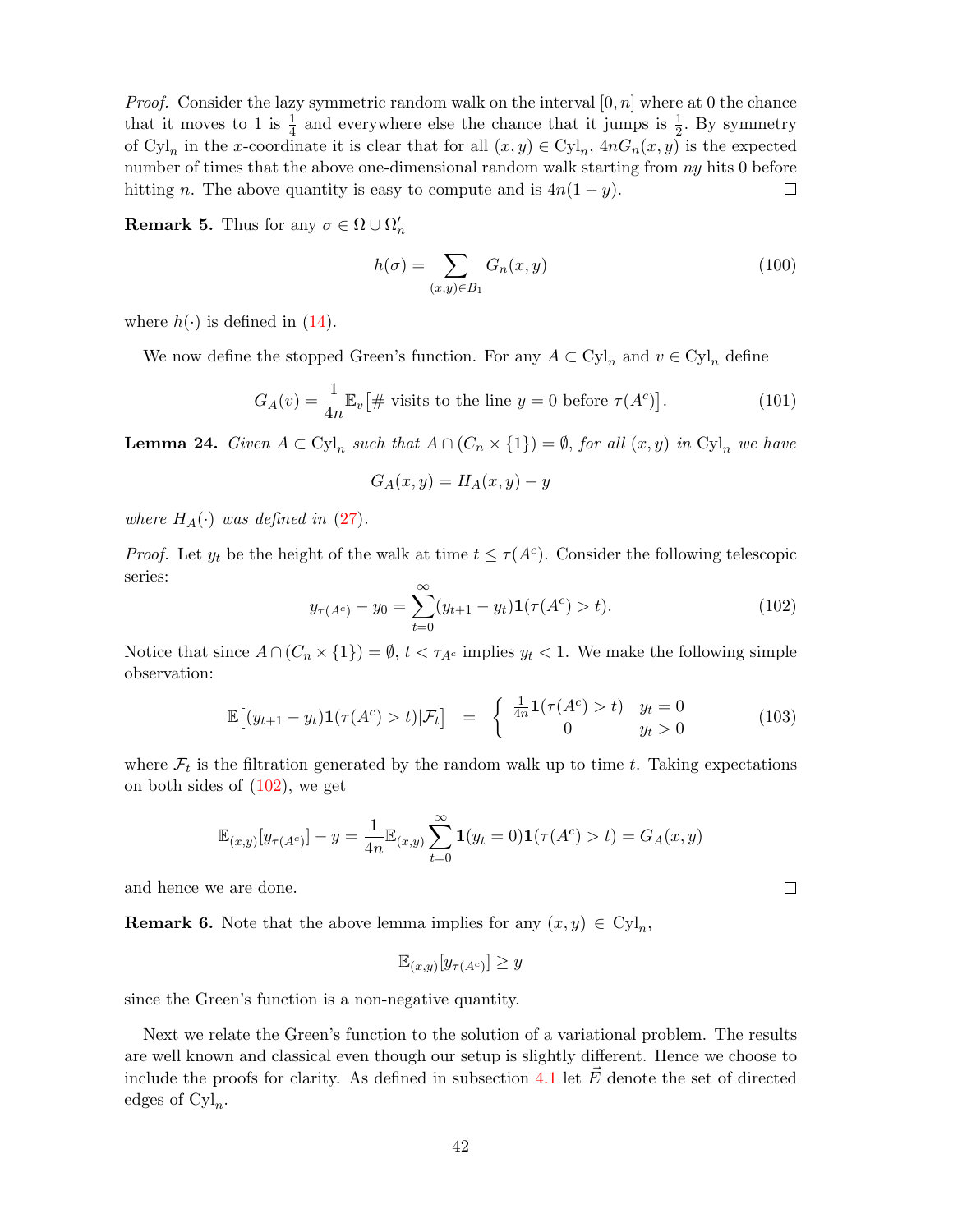For any function  $F: \text{Cyl}_n \to \mathbb{R}$  define the gradient  $\nabla F: \vec{E} \to \mathbb{R}$  by

$$
\nabla F(v, w) = F(w) - F(v)
$$

and the discrete Laplacian  $\Delta F : \mathrm{Cyl}_n \to \mathbb{R}$  by

$$
\Delta F(v) = F(v) - \frac{1}{4} \sum_{w \sim v} F(w). \tag{104}
$$

Note that the graph  $\text{Cyl}_n$  is 4-regular.

Recall the definition of energy from subsection [4.1.](#page-13-1) The next result is a standard summation-by-parts formula.

<span id="page-42-0"></span>**Lemma 25.** For any function  $F: \mathrm{Cyl}_n \to \mathbb{R}$ 

$$
\mathcal{E}(\nabla F) = 4 \sum_{v \in \text{Cyl}_n} F(v) \Delta F(v).
$$

The proof follows by definition and expanding the terms. For a subset  $A \subset \mathrm{Cyl}_n$  recalling the definition of stopped Green's function let

$$
f_A := \nabla G_A. \tag{105}
$$

Also recall the definition of divergence [\(30\)](#page-13-2).

Lemma 26. For any  $(x, y) \in A$ 

$$
\operatorname{div}(f_A)(x, y) = \begin{cases} \frac{1}{n} & \text{if } y = 0, \\ 0 & \text{otherwise.} \end{cases}
$$

*Proof.* For any  $v = (x, y) \in A$  by definition

<span id="page-42-1"></span>
$$
\operatorname{div}(f_A)(v) = 4\Delta G_A(v) = 4G_A(v) - \sum_{w \sim v} G_A(w) = \begin{cases} \frac{1}{n} & \text{if } y = 0, \\ 0 & \text{otherwise.} \end{cases} \tag{106}
$$

The last equality follows by the definition of  $G_A$  in [\(101\)](#page-41-1) by looking at the first step of the random walk started from v.  $\Box$ 

We now prove that the random walk flow  $f_A$  on a set A is the flow with minimal energy.

### <span id="page-42-2"></span>Lemma 27.

$$
\mathcal{E}(f_A) = \inf_f \mathcal{E}(f)
$$

where the infimum is taken over all flows from  $(C_n \times \{0\}) \cap A$  to  $A^c$  such that for  $(x, y) \in A$ 

$$
\operatorname{div}(f)(x, y) = \begin{cases} \frac{1}{n} & \text{if } y = 0, \\ 0 & \text{otherwise.} \end{cases}
$$

*Proof.* The proof follows by standard arguments, see  $[11,$  Theorem 9.10. We sketch the main steps. One begins by observing that the flow  $f_A$  satisfies the cycle law, i.e. the sum of the flow along any cycle is 0. To see this notice that for any cycle

$$
x_1, x_2, \ldots x_k = x_1
$$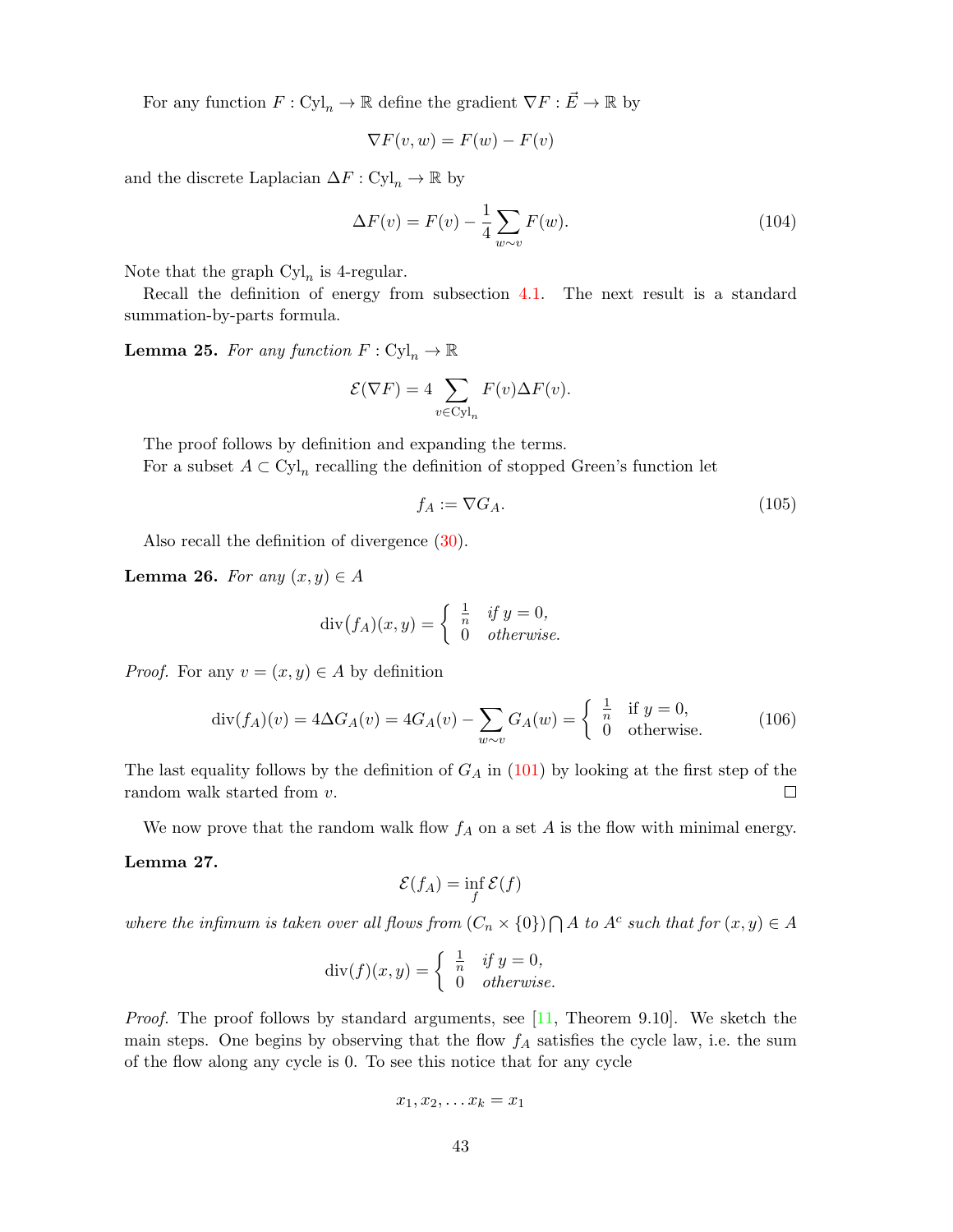where  $x_i's \in Cyl_n$ ,

$$
\sum_{i=1}^{k-1} f_A(x_i, x_{i+1}) = \sum_{i=1}^{k-1} (G_A(x_{i+1}) - G_A(x_i)) = 0.
$$

The proof is then completed by first showing that the flow with the minimum energy must satisfy the cycle law, followed by showing that there is an unique flow satisfying the given divergence conditions and the cycle law.

 $\Box$ 

Now suppose  $A \subset \mathrm{Cyl}_n \setminus (C_n \times \{1\})$ . Then

<span id="page-43-1"></span>
$$
\mathcal{E}(f_A) = \mathcal{E}(\nabla G_A) = \sum_{v \in A} G_A(v) 4\Delta G_A(v) = \frac{1}{n} \sum_{k \in C_n} G_A(k, 0) = \frac{1}{n} \sum_{k \in C_n} H_A(k, 0). \tag{107}
$$

The first equality is by definition. The second equality follow from Lemma [25](#page-42-0) and the fact that  $G_A$  is 0 outside A. The third equality is by  $(106)$ . The last equality is by Lemma [24](#page-41-2) since by hypothesis  $A \cap (C_n \times \{1\}) = \emptyset$ .

Proof of Lemma [6](#page-14-0). The proof now follows from  $(107)$  and Lemma [27.](#page-42-2)  $\Box$ 

# <span id="page-43-0"></span>C Proof of Lemma [10](#page-25-1)

We first prove *i*. Looking at the process  $\omega(t)$  started from  $\omega(0) = \omega$  we see by [\(70\)](#page-25-2) that the process

$$
Z_t = X_{t \wedge \tau(B)} - c[t \wedge \tau(B)]
$$

with  $X_0 = g(\omega)$  is a submartingale with respect to the filtration  $\mathcal{F}_t$ . Also by hypothesis  $|Z_{t+1} - Z_t| \leq 2A_2.$ 

Now by the standard Azuma-Hoeffding inequality for submartingales, for any time  $t > 0$ such that  $a_2 - a_1 t < 0$  we have

<span id="page-43-2"></span>
$$
\mathbb{P}\left(Z_t - Z_0 \le -(a_1 t - a_2)\right) < e^{-\frac{(a_1 t - a_2)^2}{4A_2^2 t}}.\tag{108}
$$

Let T be as in the hypothesis of the lemma. We observe that the event  $\{X_0 \ge A_1 - a_2\} \cap$  $\{\tau(B) > T\}$  implies that

$$
Z_T - Z_0 \leq -(a_1T - a_2).
$$

This is because by hypothesis  $Z_0 = X_0 \ge A_1 - a_2$ . Hence on the event  $\tau(B) > T$ 

$$
Z_T - Z_0 = X_T - a_1T - X_0 < a_2 - a_1T
$$

since  $X_T \leq A_1$  by [\(68\)](#page-25-3). Thus by [\(108\)](#page-43-2)

$$
\mathbb{P}(\tau(B) > T \mid X_0 > A_1 - a_2) \le e^{-\frac{(a_1 T - a_2)^2}{4A_2^2 T}}.
$$

To prove *ii*. let  $\omega_0 = \omega(\tau(B^c))$ . By hypothesis

$$
x := f(\omega_0) \ge A_1 - a_4 - A_2.
$$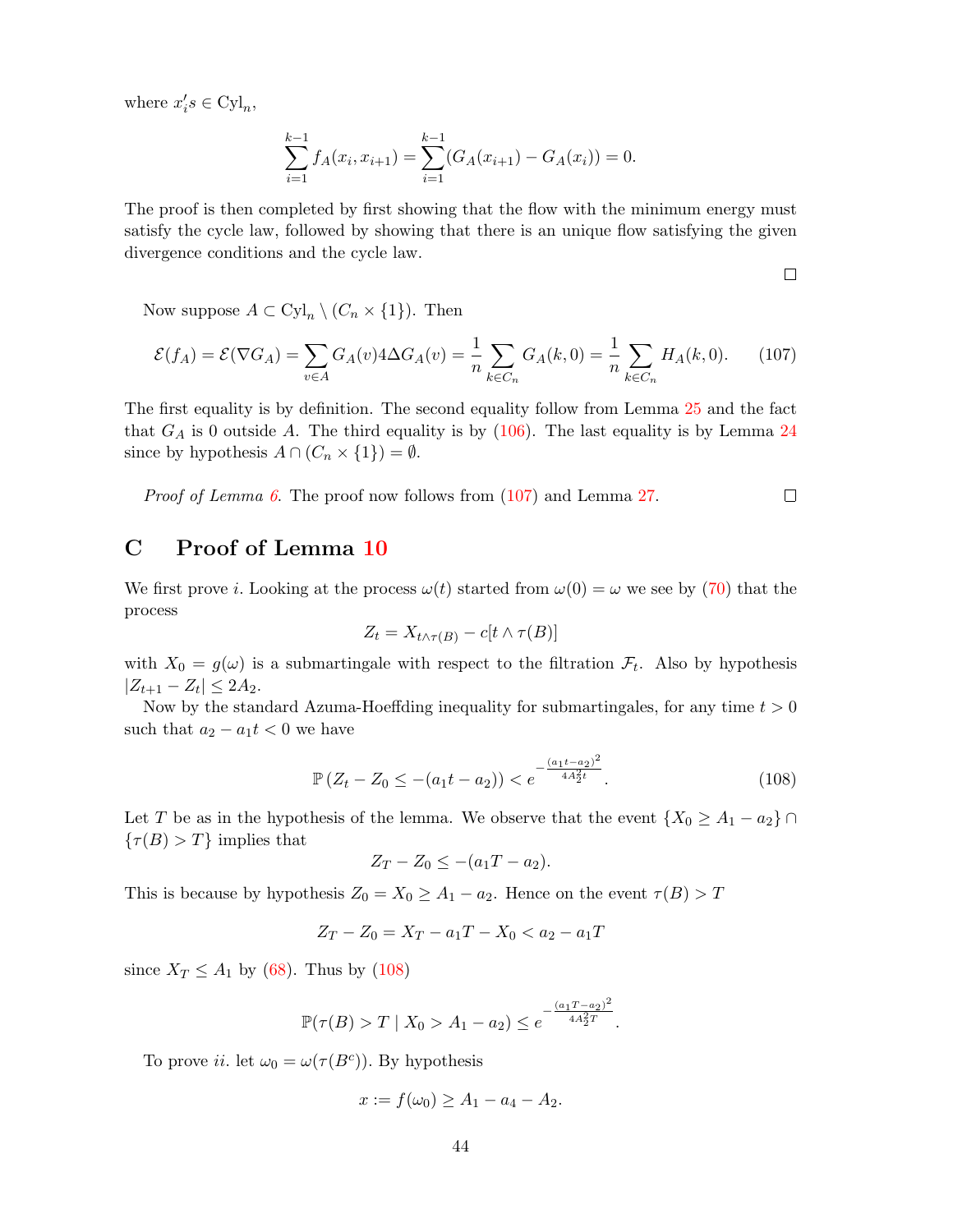since by  $(69)$  the process cannot jump by more than  $A_2$ . Clearly it suffices to show

$$
\mathbb{P}_{\omega_0}(\tau(B') \ge T') \ge 1 - e^{-\frac{a_4^2}{32A_2^2T}} + e^{-\frac{a_1^2T}{32A_2^2}}.
$$

Now consider the submartingale

$$
W_t = X_{t \wedge \tau' \wedge \tau''} - a_1[t \wedge \tau' \wedge \tau'']
$$

with  $W_0 = x$ , where  $\tau' = \tau(B)$  and  $\tau'' = \tau(B')$ . We first claim that

<span id="page-44-0"></span>
$$
\mathbb{P}_{\omega_0}(\tau' \wedge \tau'' > T) < e^{-\frac{c^2 T^2}{16C^2 T}}.\tag{109}
$$

To see this notice that by the Azuma-Hoeffding inequality it follows that

<span id="page-44-1"></span>
$$
\mathbb{P}(W_T - W_0 < -a_1 T/2) < e^{-\frac{a_1^2 T^2}{16 A_2^2 T}}.
$$
\n(110)

On the other hand the event  $\tau' \wedge \tau'' > T$  implies

$$
W_T \le A_1 - a_4 - a_1T
$$
  

$$
W_0 \ge A_1 - a_4 - A_2.
$$

Thus the event  $\tau' \wedge \tau'' > T$  implies

$$
W_T - W_0 < -\frac{a_1 T}{2},
$$

since by hypothesis  $T > \frac{2A_2}{a_1}$ . [\(109\)](#page-44-0) now follows from [\(110\)](#page-44-1).

Now on the event  $\{\tau' \wedge \tau'' \leq T\} \bigcap {\{\tau'' < \tau'\}}$ ,

$$
W_T < A_1 - 2a_4
$$
  
\n
$$
W_0 \ge A_1 - a_4 - A_2.
$$

Hence

$$
\{\tau' \wedge \tau'' \le T\} \cap \{\tau'' < \tau'\} \implies W_T - W_0 \le -\frac{a_4}{2}
$$

since by hypothesis  $a_4 > 2A_2$ . Thus by [\(110\)](#page-44-1) we have

$$
\mathbb{P}\left(\left\{\tau' \wedge \tau'' \leq T\right\} \bigcap \left\{\tau'' \leq \tau'\right\}\right) \leq e^{-\frac{a_4^2}{16A_2^2T}}.
$$

Observe that

$$
\mathbb{P}(\tau' \leq \tau'') \geq \mathbb{P}(\tau' \wedge \tau'' \leq T) - \mathbb{P}\left(\{\tau' \wedge \tau'' < T\} \bigcap \{\tau'' \leq \tau'\}\right).
$$

This along with  $(109)$  imply that  $\tau''$  stochastically dominates a geometric variable with success probability at most

$$
e^{-\frac{a_4^2}{16A_2^2T}} + e^{-\frac{a_1^2T}{16A_2^2}}.
$$

Thus we are done.

 $\hfill \square$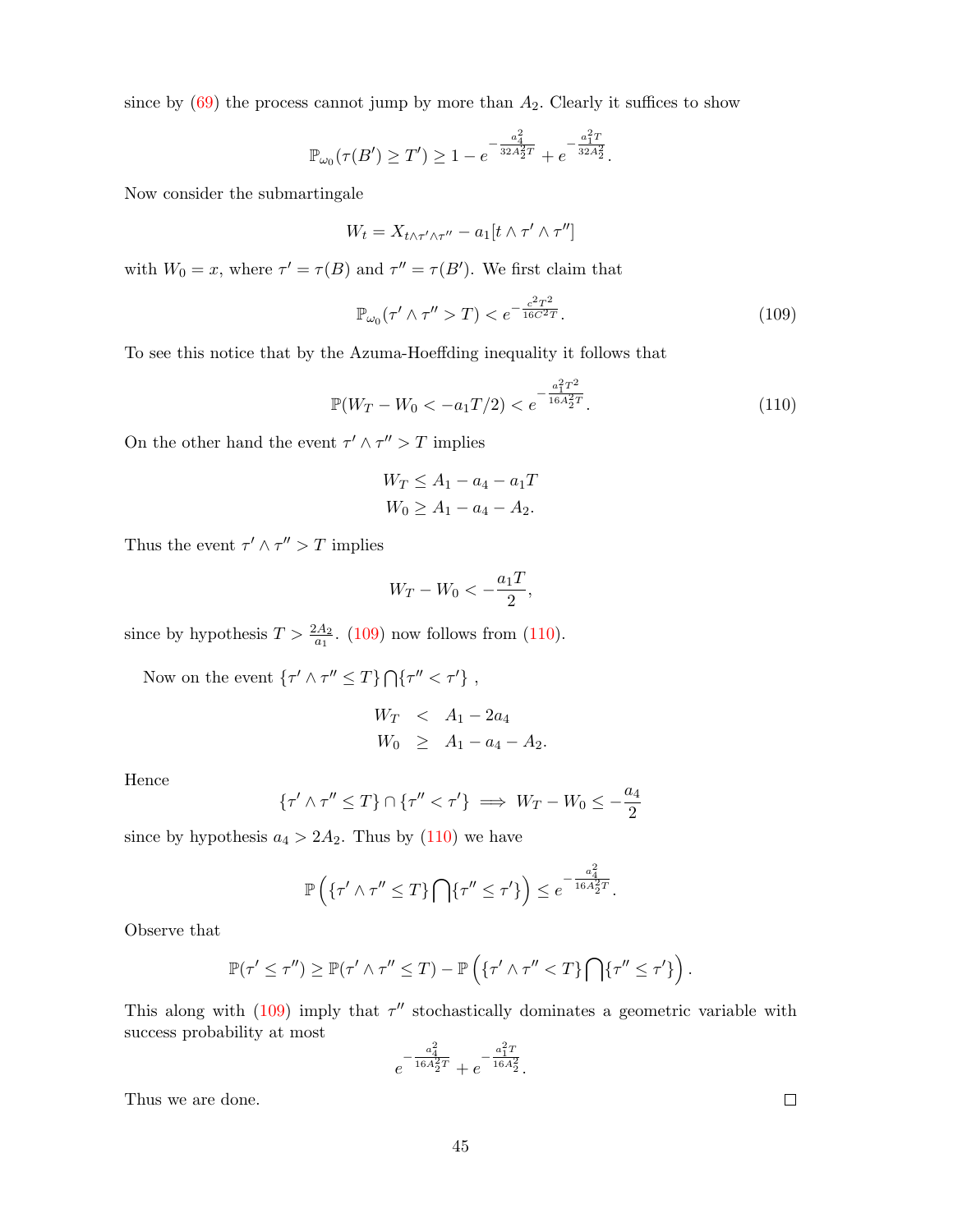

<span id="page-45-0"></span>Figure 11: A variant of competitive erosion on  $\mathbb{Z}^2$  with  $\mu_1 = \mu_2 = \delta_0$ . From left to right, the set of all converted sites after  $n = 10^8, 10^9, 10^{10}$  particles have been released. Most red particles convert blue sites and vice versa, so that a relatively small number of sites are converted.

### Future directions and related models.

Fluctuations. This article establishes that competitive erosion on the cylinder forms a macroscopic interface quickly. A natural next step is to find the order of magnitude of its fluctuations. Theorem [1](#page-1-1) only shows that the fluctuations are  $o(n)$ .

Randomly evolving interfaces. Competitive erosion on the cylinder models a random interface fluctuating around a fixed line. It can also model a moving interface if the measures  $\mu_1$  and  $\mu_2$  are allowed to depend on time.

Another model of a randomly evolving interface arises in the case of fixed but equal measures  $\mu_1 = \mu_2$ . Figure [11](#page-45-0) shows a variant of competitive erosion in the square grid  $\mathbb{Z}^2$ . Initially all sites are colored white. Red and blue particles are alternately released from the origin. Each particle performs random walk until reaching a site in  $\mathbb{Z}^2 - \{(0,0)\}$  colored differently from itself, and converts that site to its own color. Particles that return to the origin before converting a site are killed. One would not necessarily expect any interface to emerge from this process, but simulations show surprisingly coherent red and blue territories.

**Conformal invariance.** Our choice of the cylinder graph with uniform sources  $\mu_i$  on the top and bottom is designed to make the function g in the level set heuristic (see  $(5)$ ) as simple as possible:  $g(x, y) = 1-y$ . A candidate Lyapunov function for more general graphs is

$$
h(S) = \sum_{v \in S^c} g(v)
$$

whose maximum over  $S \subset V$  of cardinality k is attained by the level set [\(7\)](#page-3-3).

A case of particular interest is the following: Let  $V = D \cap (\frac{1}{n})$  $\frac{1}{n}\mathbb{Z}^2$ ) where D is a bounded simply connected planar domain. We take  $\mu_i = \delta_{z_i}$  for points  $z_1, z_2 \in D$  adjacent to  $D^c$ . As the edges of our graph we take the usual nearest-neighbor edges of  $\frac{1}{n}\mathbb{Z}^2$  and delete every edge between D and  $D^c$ . In the case that D is the unit disk with  $z_1 = 1$  and  $z_2 = -1$ , the level lines of g are circular arcs meeting  $\partial D$  at right angles. The location of the interface for